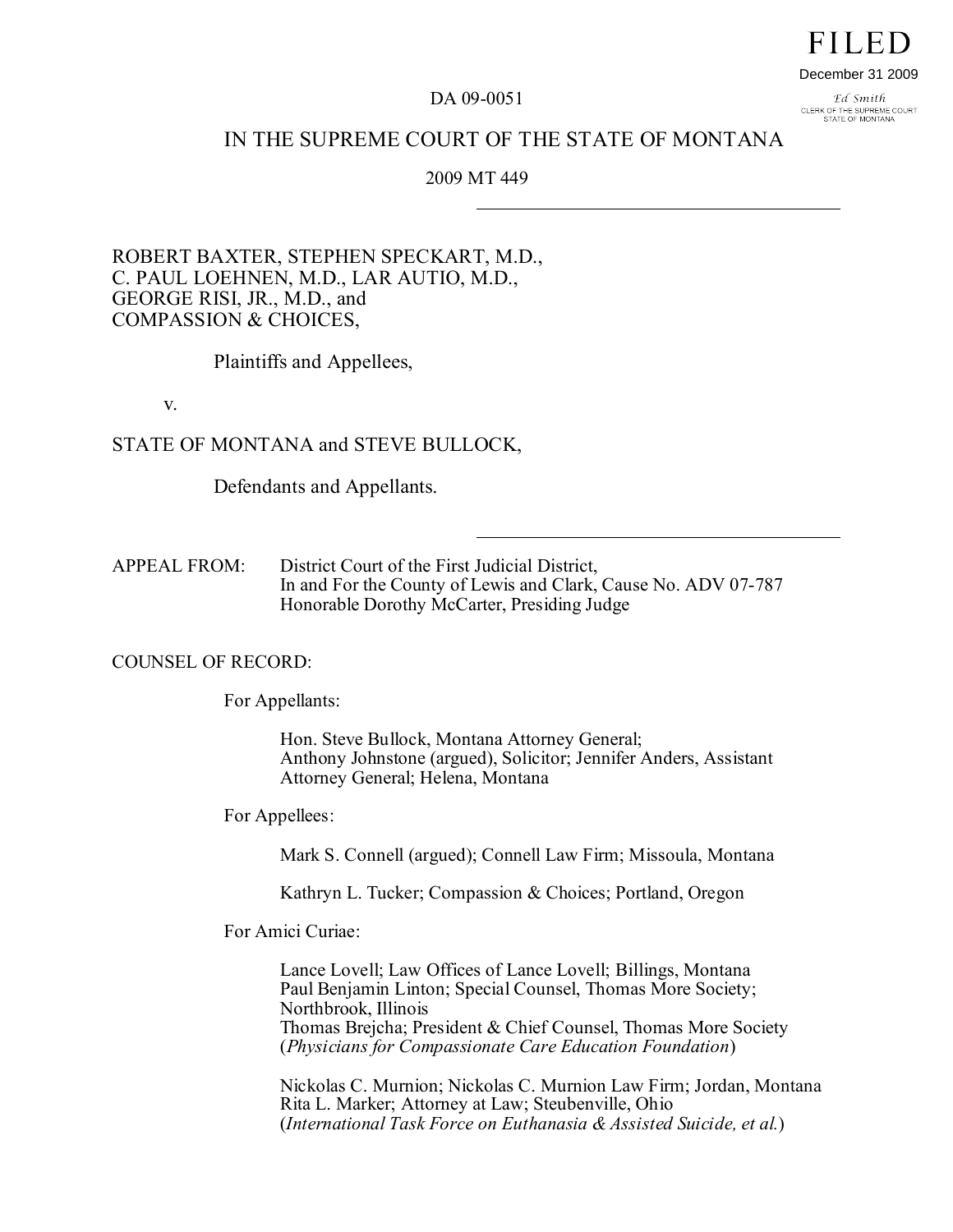Duane T. Schmidt, Attorney at Law; Alliance Defense Fund; Scottsdale, Arizona Steven H. Aden, (of Counsel); Matthew S. Bowman (of Counsel); Alliance Defense Fund; Washington, District of Columbia (*Family Research Council, et al.*)

Patrick Flaherty, Attorney at Law; Great Falls, Montana Daniel Avila; Attorney at Law; Everett, Massachusetts (*Institute for the Study of Disability & Bioethics, et al.*)

Jon Metropoulos; Gough, Shanahan, Johnson, & Waterman, PLLP; Helena, Montana Mailee R. Smith; Attorney at Law; Chicago, Illinois (*Coalition of 28 Bipartisan Montana Legislators*)

Margaret K. Dore; Law Offices of Margaret K. Dore, PS; Seattle, Washington; (*Supporting the Appellants*)

Donald Ford Jones; Hohenlole, Jones, PLLP; Helena, Montana Stephen F. Gold; Attorney at Law; Philadelphia, Pennsylvania (*Disability Amici Curiae – Not Dead Yet, ADAPT, Disability Rights Education and Defense Fund, et al.*)

William P. Driscoll; Franz & Driscoll, PLLP; Helena, Montana Maxon R. Davis; Davis Hatley Haffeman & Tighe, P.C.; Great Falls, Montana; (*Montana Catholic Conference*)

Jeffrey J. Davidson; Wilmer, Cutler, Pickering Hale & Dorr LLP; Washington, District of Columbia; (*Christian Medical Association*)

Thomas A. Dooling, Beth Brenneman; Staff Attorneys, Disability Rights Montana; Helena, Montana Andrée Larose; Reynolds, Motl and Sherwood, PLLP; Helena, Montana (*Disability Rights Montana*)

Peter Michael Meloy; Meloy Law Firm; Helena, Montana Miles J. Zaremski; Zaremski Law Group; Northbrook, Illinois (*American College of Legal Medicine in Support of Plaintiffs-Appellees*)

Scott A. Fisk; Crowley Fleck PLLP; Helena, Montana Robert A. Free, Katherine C. Chamberlain; MacDonald Hoague & Bayless; Seattle, Washington (*Surviving Family Members in Support of Aid in Dying in Support of Plaintiffs-Appellees*)

Elizabeth L. Griffing; ACLU of Montana Foundation; Missoula, Montana (*ACLU of Montana as Amicus Curiae in Support of Plaintiffs-Appellees*)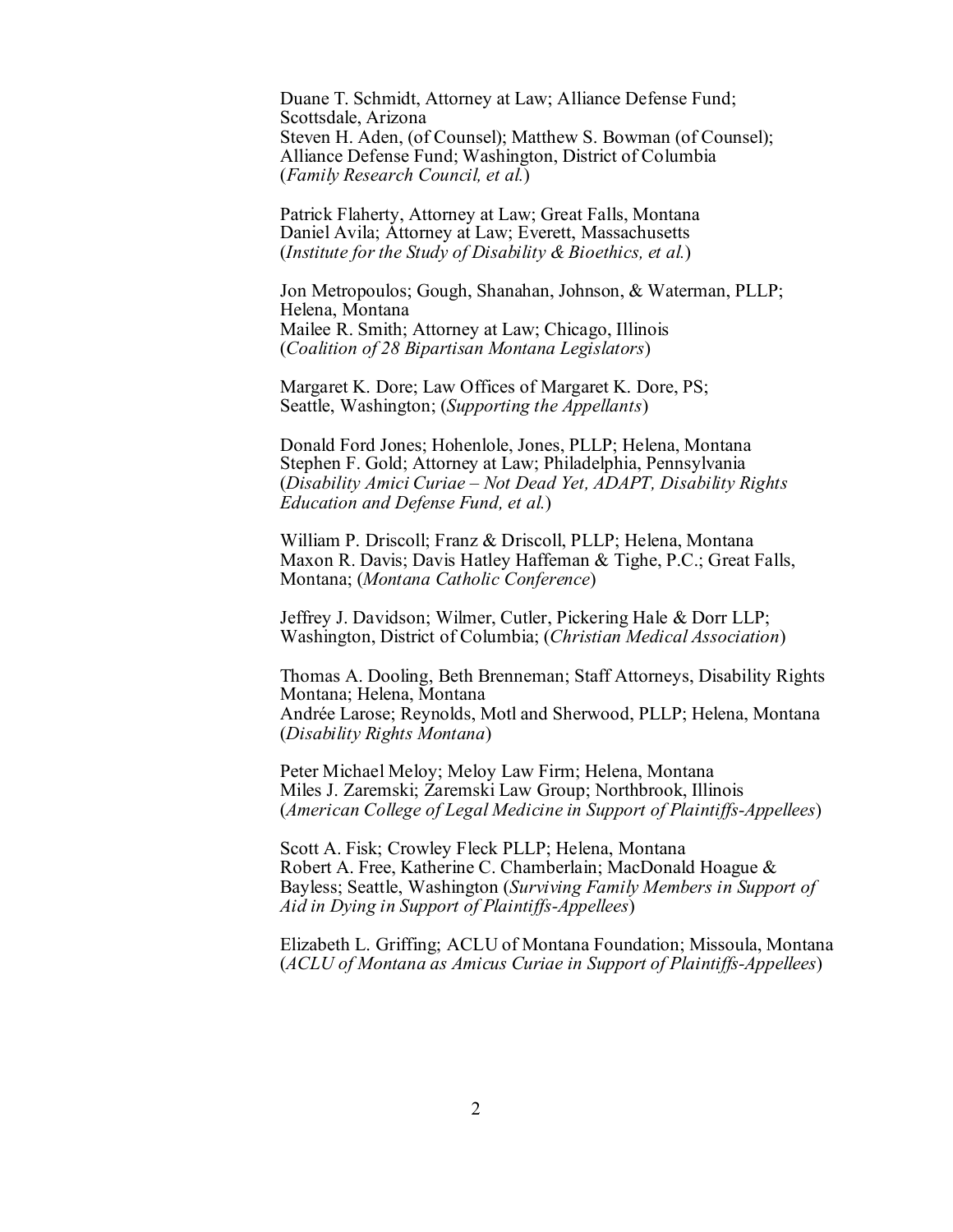Byron W. Boggs; Attorney at Law; Missoula, Montana David J. Burman, Kanika Chander; Perkins Coie LLP; Seattle, Washington Jeremy L. Buxbaum; Perkins Coie LLP; Chicago, Illinois (*Montana Legislators in Support of Privacy and Dignity in Support of Plaintiffs/Appellees*)

James G. Hunt, William E. Hunt, Sr.; Dix, Hunt & McDonald; Helena, Montana, (*Religious Amici Curiae on Behalf of Baxter*)

Scott A. Fish; Crowley Fleck PLLP; Helena, Montana Nicholas W. van Aelstyn; Beveridge & Diamond, P.C.; San Francisco, California (*Legal Scholars Professors Larry M. Elison, Thomas P. Huff, and Erwin Chemerinsky et al.*)

Lee A. Freeman; Jenner & Block LLP; Chicago, Illinois Michelle A. Groman, Nicholas O. Stephanopoulos; Jenner & Block LLP; Washington, District of Columbia (*Montana Bioethicists in Support of Plaintiffs-Appellees*)

Michael G. Black; Black Law Office; Missoula, Montana Norman H. Beamer, Aaron S. Jacobs; East Palo Alto, California (*Montana Residents with Disabilities and Autonomy, Inc.*)

Karen Boxx, Professor; Seattle, Washington Vanessa Soriano Power; Stoel Rives LLP; Seattle, Washington (*Legal Voice, et al.*)

James H. Goetz; Goetz, Gallik & Baldwin, P.C.; Bozeman, Montana Lesli A. Rawles; Covington & Burling LLP, San Diego, California (*American Medical Women's Association, et al.*)

Paul J. Lawrence; K&L Gates LLP; Seattle, Washington (*Montana Human Rights Network, The Billings Association of Humanists, et al.*)

> Argued: September 2, 2009 Submitted: September 3, 2009 Decided: December 31, 2009

Filed:

 $\mathcal{L}_\mathcal{L}$  , where  $\mathcal{L}_\mathcal{L}$  is the set of the set of the set of the set of the set of the set of the set of the set of the set of the set of the set of the set of the set of the set of the set of the set of the Clerk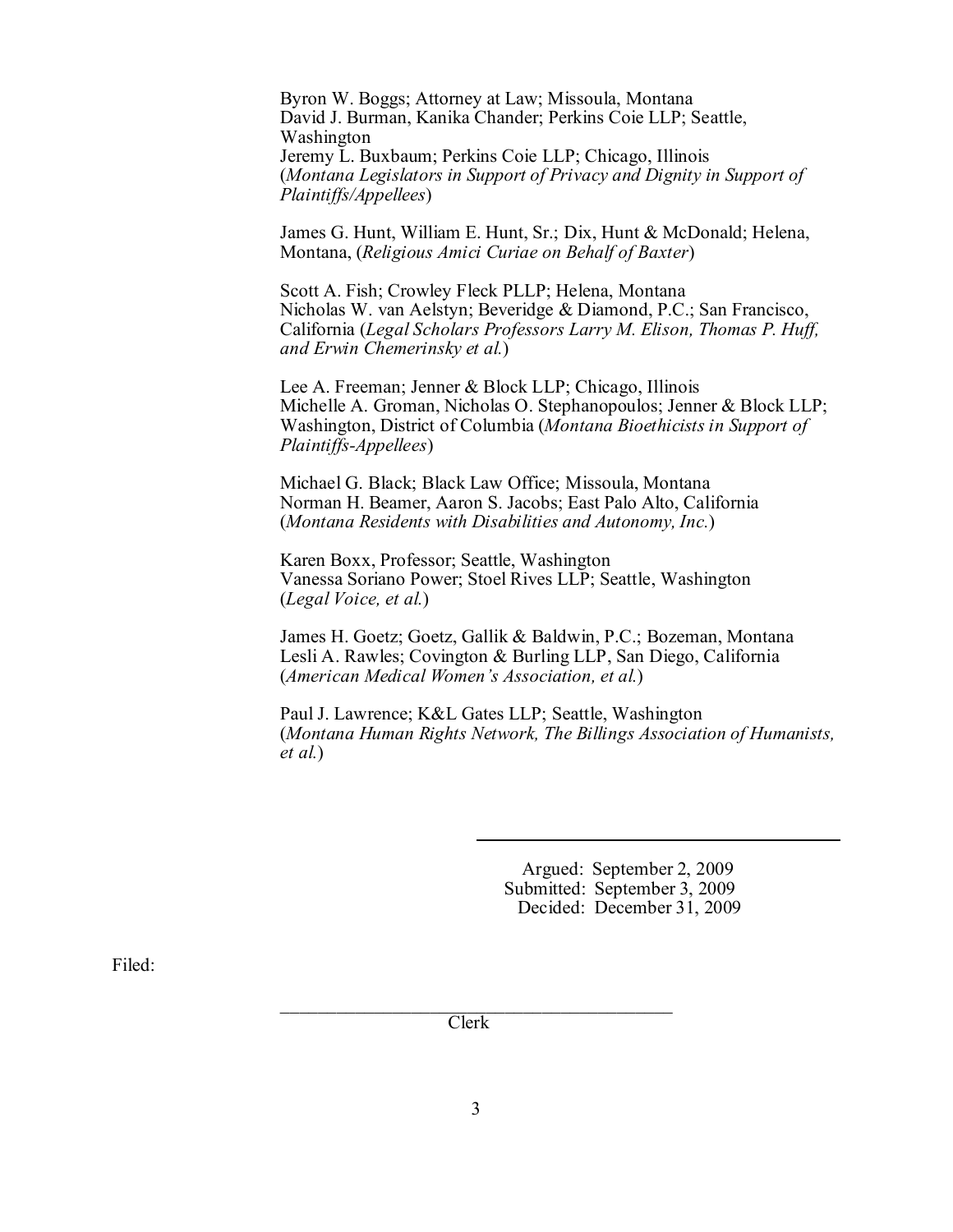Justice W. William Leaphart delivered the Opinion of the Court.

¶1 The State of Montana appeals from the Order of the First Judicial District Court granting summary judgment in favor of Robert Baxter, Stephen Speckart, M.D., C. Paul Loehnen, M.D., Lar Autio, M.D., George Risi, Jr., M.D., and Compassion & Choices; and from the District Court's decision that a competent, terminally ill patient has a right to die with dignity under Article II, Sections 4 and 10 of the Montana Constitution, which includes protection of the patient's physician from prosecution under the homicide statutes. We affirm in part and reverse in part.

¶2 We rephrase the following issues on appeal:

¶3 I. Whether the District Court erred in its decision that competent, terminally ill patients have a constitutional right to die with dignity, which protects physicians who provide aid in dying from prosecution under the homicide statutes.

¶4 II. Whether Mr. Baxter is entitled to attorney fees.

## **BACKGROUND**

¶5 This appeal originated with Robert Baxter, a retired truck driver from Billings who was terminally ill with lymphocytic leukemia with diffuse lymphadenopathy. At the time of the District Court's decision, Mr. Baxter was being treated with multiple rounds of chemotherapy, which typically become less effective over time. As a result of the disease and treatment, Mr. Baxter suffered from a variety of debilitating symptoms, including infections, chronic fatigue and weakness, anemia, night sweats, nausea, massively swollen glands, significant ongoing digestive problems and generalized pain and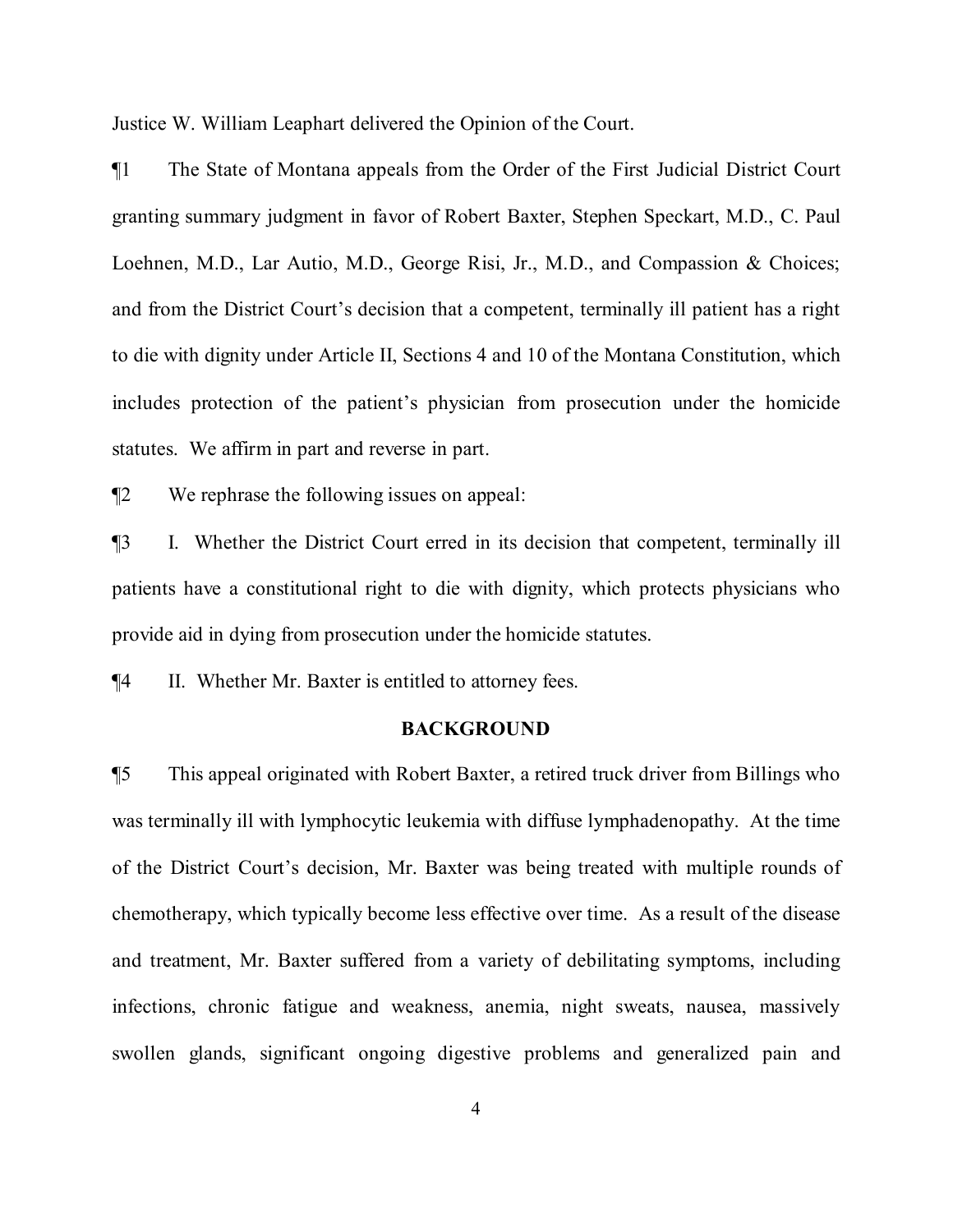discomfort. The symptoms were expected to increase in frequency and intensity as the chemotherapy lost its effectiveness. There was no cure for Mr. Baxter's disease and no prospect of recovery. Mr. Baxter wanted the option of ingesting a lethal dose of medication prescribed by his physician and self-administered at the time of Mr. Baxter's own choosing.

¶6 Mr. Baxter, four physicians, and Compassion & Choices, brought an action in District Court challenging the constitutionality of the application of Montana homicide statutes to physicians who provide aid in dying to mentally competent, terminally ill patients. The complaint alleged that patients have a right to die with dignity under the Montana Constitution Article II, Sections 4 and 10, which address individual dignity and privacy.

¶7 In December 2008, the District Court issued its Order and Decision, holding that the Montana constitutional rights of individual privacy and human dignity, together, encompass the right of a competent, terminally ill patient to die with dignity. The District Court held that a patient may use the assistance of his physician to obtain a prescription for a lethal dose of medication. The patient would then decide whether to self-administer the dose and cause his own death. The District Court further held that the patient's right to die with dignity includes protection of the patient's physician from prosecution under the State's homicide statutes. Lastly, the District Court awarded Mr. Baxter attorney fees. The State appeals.

5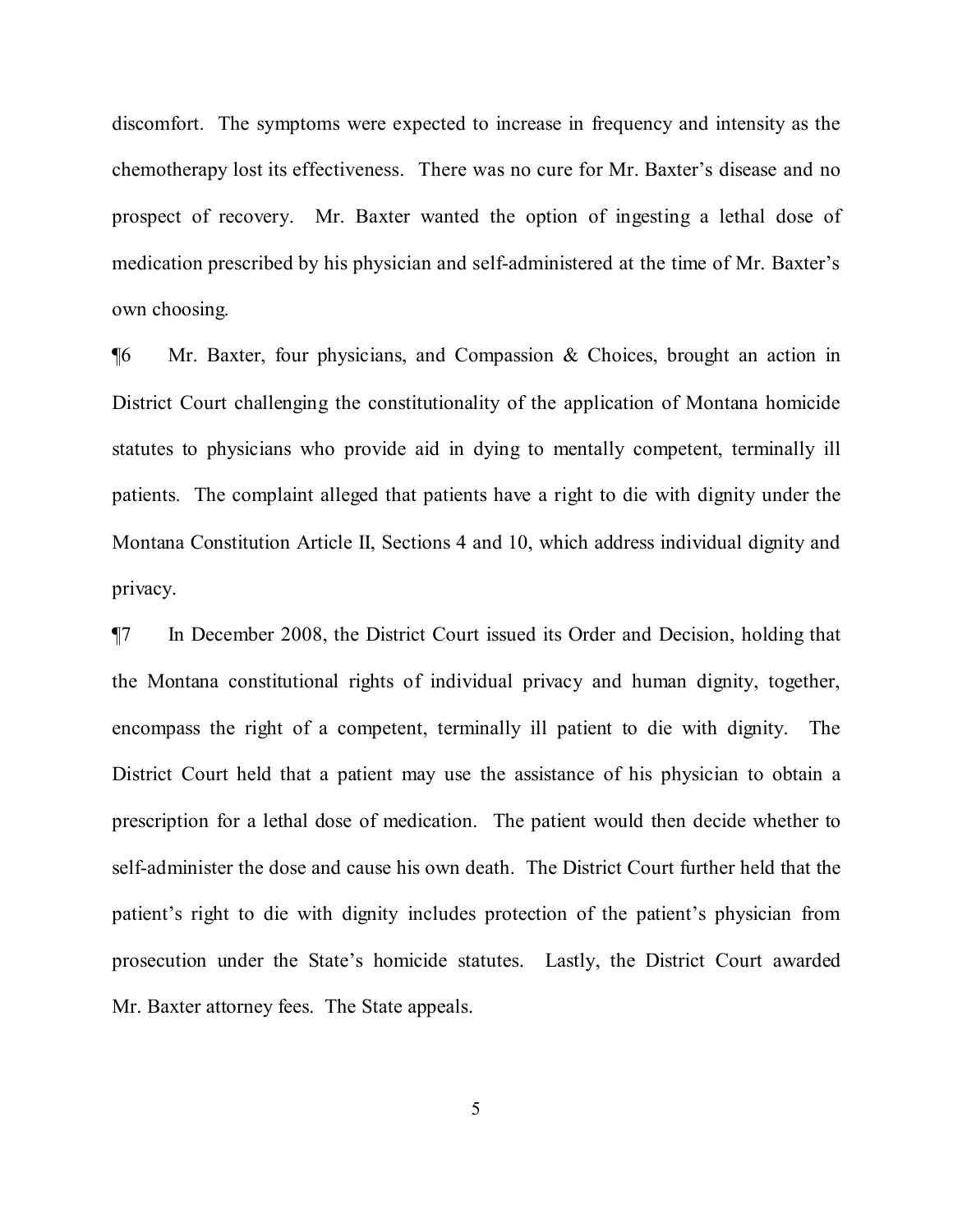#### **STANDARDS OF REVIEW**

¶8 We review an order granting summary judgment de novo using the same standards applied by the District Court under M. R. Civ. P. 56. *Bud-Kal v. City of Kalispell*, 2009 MT 93, ¶ 15, 350 Mont. 25, 30, 204 P.3d 738, 743. Where there is a cross-motion for summary judgment, we review a district court's decision to determine whether its conclusions were correct. *Bud-Kal*, ¶ 15. We review an award of attorney fees for abuse of discretion. *Trs. of Ind. Univ. v. Buxbaum*, 2003 MT 97, ¶ 15, 315 Mont. 210, 216, 69 P.3d 663, 667.

#### **DISCUSSION**

¶9 The parties in this appeal focus their arguments on the question of whether a right to die with dignity—including physician aid in dying—exists under the privacy and dignity provisions of the Montana Constitution. The District Court held that a competent, terminally ill patient has a right to die with dignity under Article II, Sections 4 and 10 of the Montana Constitution. Sections 4 and 10 address individual dignity and the right to privacy, respectively. The District Court further held that the right to die with dignity includes protecting the patient's physician from prosecution under Montana homicide statutes. The District Court concluded that Montana homicide laws are unconstitutional as applied to a physician who aids a competent, terminally ill patient in dying.

¶10 While we recognize the extensive briefing by the parties and amici on the constitutional issues, this Court is guided by the judicial principle that we should decline to rule on the constitutionality of a legislative act if we are able to decide the case without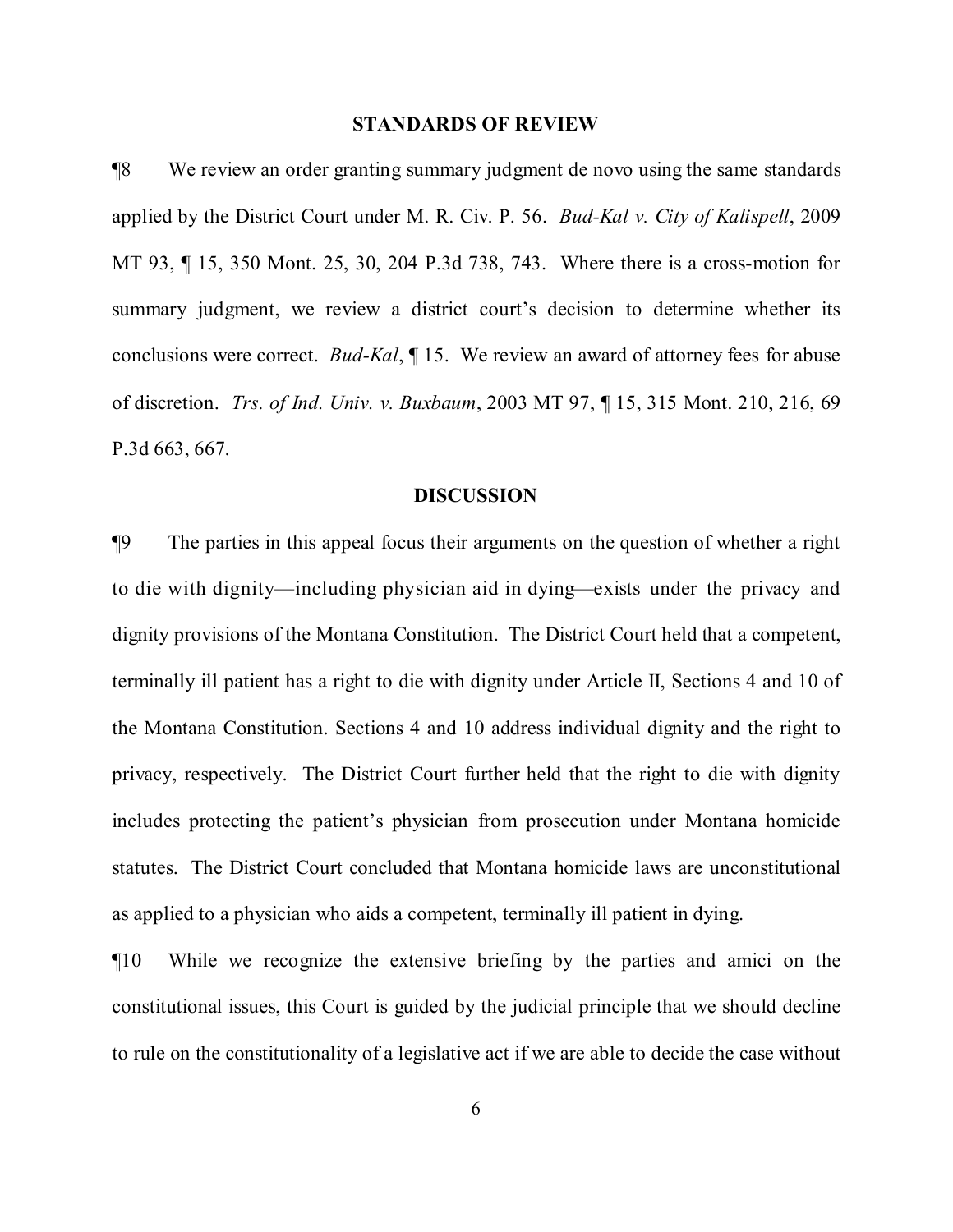reaching constitutional questions. *State v. Adkins*, 2009 MT 71, ¶ 12, 349 Mont. 444, 447, 204 P.3d 1, 5; *Sunburst Sch. Dist. No. 2 v. Texaco*, *Inc.*, 2007 MT 183, ¶ 62, 338 Mont. 259, 279, 165 P.3d 1079, 1093. Since both parties have recognized the possibility of a consent defense to a homicide charge under  $\S$  45-2-211(1), MCA, we focus our analysis on whether the issues presented can be resolved at the statutory, rather than the constitutional, level.

¶11 We start with the proposition that suicide is not a crime under Montana law. In the aid in dying situation, the only person who might conceivably be prosecuted for criminal behavior is the physician who prescribes a lethal dose of medication. In that the claims of the plaintiff physicians are premised in significant part upon concerns that they could be prosecuted for extending aid in dying, we deem it appropriate to analyze their possible culpability for homicide by examining whether the consent of the patient to his physician's aid in dying could constitute a statutory defense to a homicide charge against the physician.

¶12 The consent statute would shield physicians from homicide liability if, with the patients' consent, the physicians provide aid in dying to terminally ill, mentally competent adult patients. We first determine whether a statutory consent defense applies to physicians who provide aid in dying and, second, whether patient consent is rendered ineffective by  $\S$  45-2-211(2)(d), MCA, because permitting the conduct or resulting harm "is against public policy."

7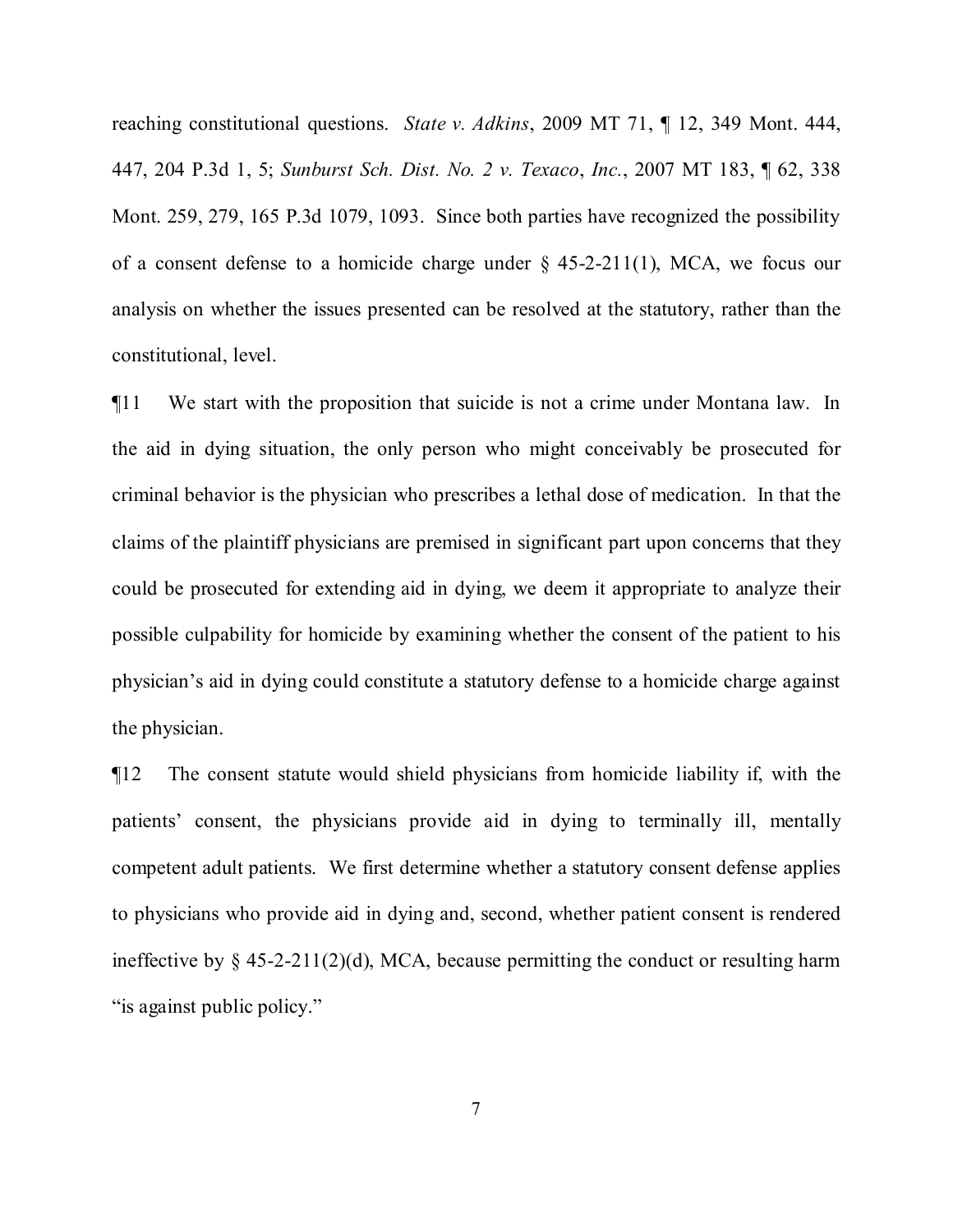¶13 Section 45-5-102(1), MCA, states that a person commits the offense of deliberate homicide if "the person purposely or knowingly causes the death of another human being . . . ." Section 45-2-211(1), MCA, establishes consent as a defense, stating that the "consent of the victim to conduct charged to constitute an offense or to the result thereof is a defense." Thus, if the State prosecutes a physician for providing aid in dying to a mentally competent, terminally ill adult patient who consented to such aid, the physician may be shielded from liability pursuant to the consent statute. This consent defense, however, is only effective if none of the statutory exceptions to consent applies. Section 45-2-211(2), MCA, codifies the four exceptions:

Consent is ineffective if: (a) it is given by a person who is legally incompetent to authorize the conduct charged to constitute the offense; (b) it is given by a person who by reason of youth, mental disease or defect, or intoxication is unable to make a reasonable judgment as to the nature or harmfulness of the conduct charged to constitute the offense; (c) it is induced by force, duress, or deception; or (d) it is against public policy to permit the conduct or the resulting harm, even though consented to.

The first three statutory circumstances rendering consent ineffective require case-by-case factual determinations. We therefore confine our analysis to the last exception and determine whether, under Montana law, consent to physician aid in dying is against public policy. For the reasons stated below, we find no indication in Montana law that physician aid in dying provided to terminally ill, mentally competent adult patients is against public policy.

 $\P$ 14 Section 45-2-211(2)(d), MCA, renders consent ineffective if "it is against public policy to permit the conduct or the resulting harm, even though consented to." We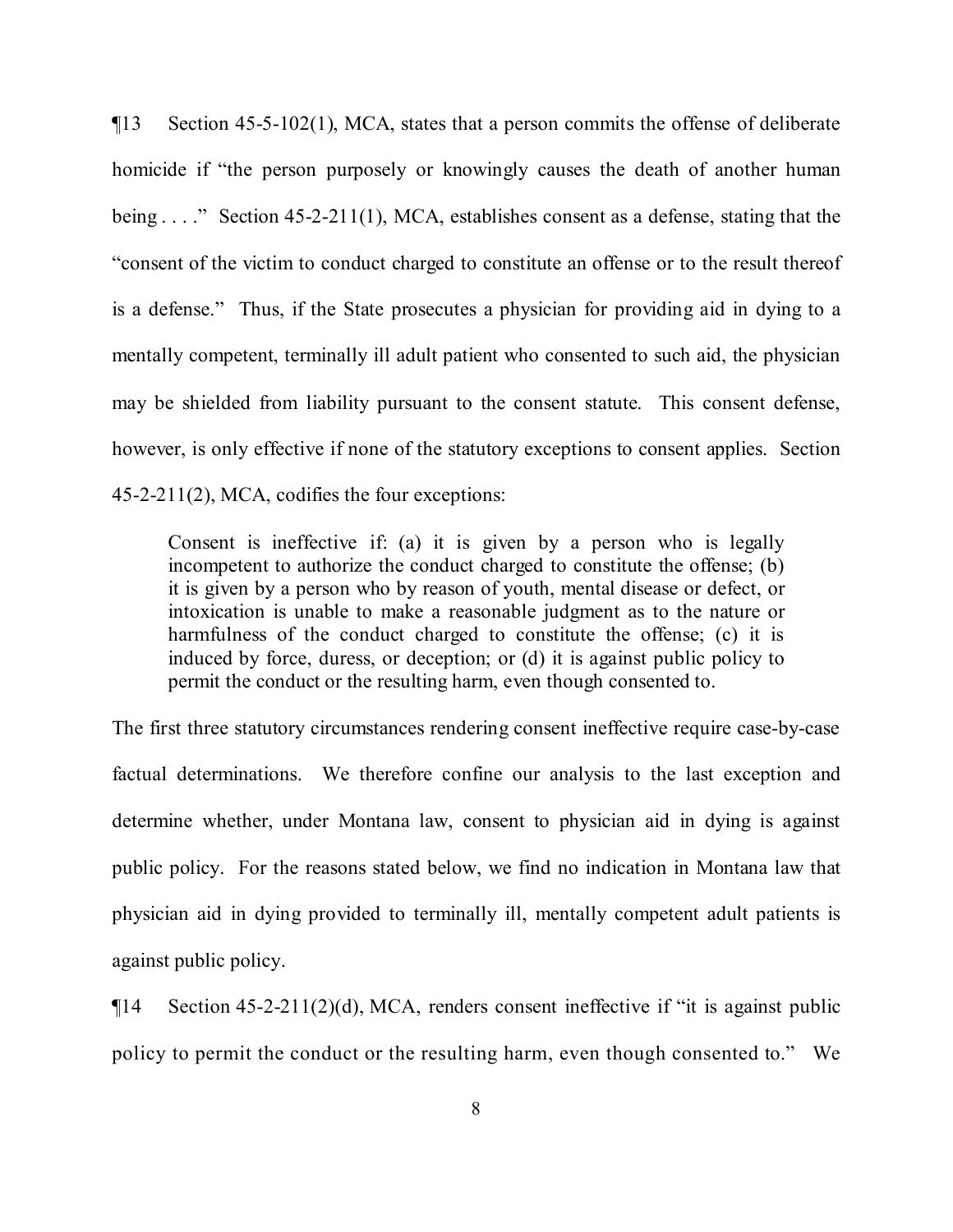addressed the applicability of this provision in *State v. Mackrill*, 2008 MT 297, 345 Mont. 469, 191 P.3d 451. This Court held that the consent of a victim is not a defense to the charge of aggravated assault under § 45-5-202(1), MCA. *Mackrill*, ¶ 33. The *Mackrill* decision, while not limiting the exception's reach, applied the "against public policy" exception to situations in which violent, public altercations breach public peace and endanger others in the vicinity. Physician aid in dying, as analyzed below, does not fall within the scope of what this Court has thus far identified as "against public policy."

¶15 The *Mackrill* case arose from a particularly violent altercation between Jason Mackrill and Robert Gluesing outside a Livingston bar. Mackrill, who had been drinking heavily, spent the better part of the evening disrupting other bar-goers, including Gluesing. When a bartender refused to serve Mackrill, Gluesing offered Mackrill a few dollars and encouraged him to go elsewhere. Mackrill became obstinate and refused to leave. When the bartender picked up the phone to call the police, Gluesing escorted Mackrill out of the bar. Once outside, Mackrill began punching Gluesing, including a "very solid shot" that caused Gluesing's feet to come off the ground and the back of his head to hit the pavement. A witness called 9-1-1 and paramedics arrived on the scene. They found Gluesing unconscious and bleeding in the street. He was transported to the hospital and treated for head injuries, including a skull fracture.

¶16 The State charged Mackrill with one count of aggravated assault, a felony under § 45-5-202, MCA. He pleaded not guilty and filed a Notice of Affirmative Defenses, in which he stated he would argue consent as a defense at trial. The jury found Mackrill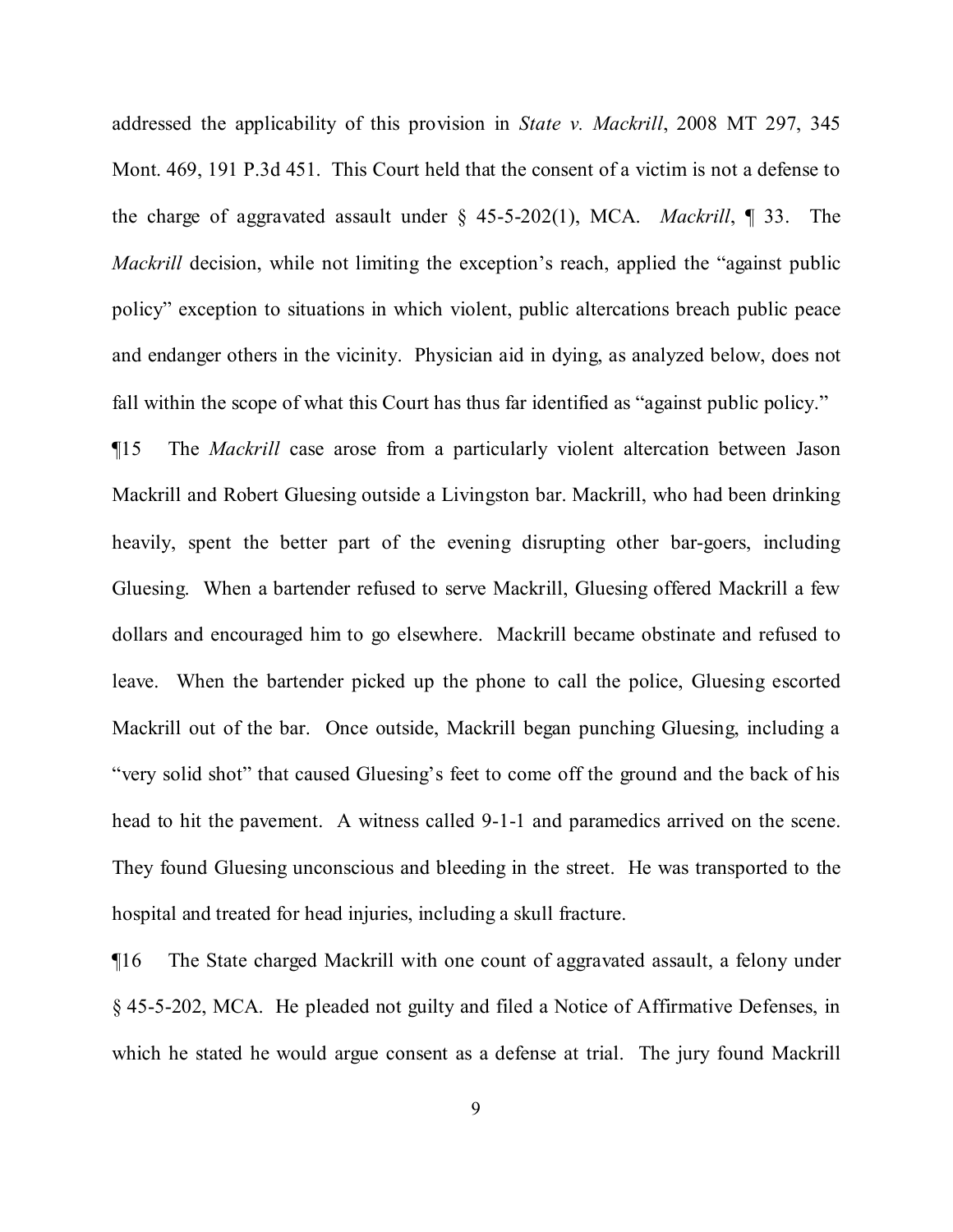guilty. He then filed a post-trial motion claiming the State failed to introduce evidence upon which the jury could conclude Gluesing did not consent to the fight. After a hearing on the matter, the district court denied the motion. Mackrill appealed. This Court concluded that consent is not an effective defense against an assault charge under § 45-5-202(1), MCA. *Mackrill*, ¶ 33.

¶17 The *Mackrill* decision is the only Montana case addressing the public policy exception to consent. It demonstrates one set of circumstances in which consent as a defense is rendered ineffective because permitting the conduct or resulting harm is "against public policy." This "against public policy" exception to consent applies to conduct that disrupts public peace and physically endangers others. Clearly, under *Mackrill*, unruly, physical and public aggression between individuals falls within the parameters of the "against public policy" exception. The men were intoxicated, brawling in a public space, and endangering others in the process.

¶18 A survey of courts that have considered this issue yields unanimous understanding that consent is rendered ineffective as "against public policy" in assault cases characterized by aggressive and combative acts that breach public peace and physically endanger others.

¶19 The State of Washington is home to an unusual volume of these "public policy" exception cases. Washington courts have consistently held that the "public policy" exception applies only to brutish, irrational violence that endangers others. In *State v. Dejarlais*, the Supreme Court of Washington held that consent is not a defense to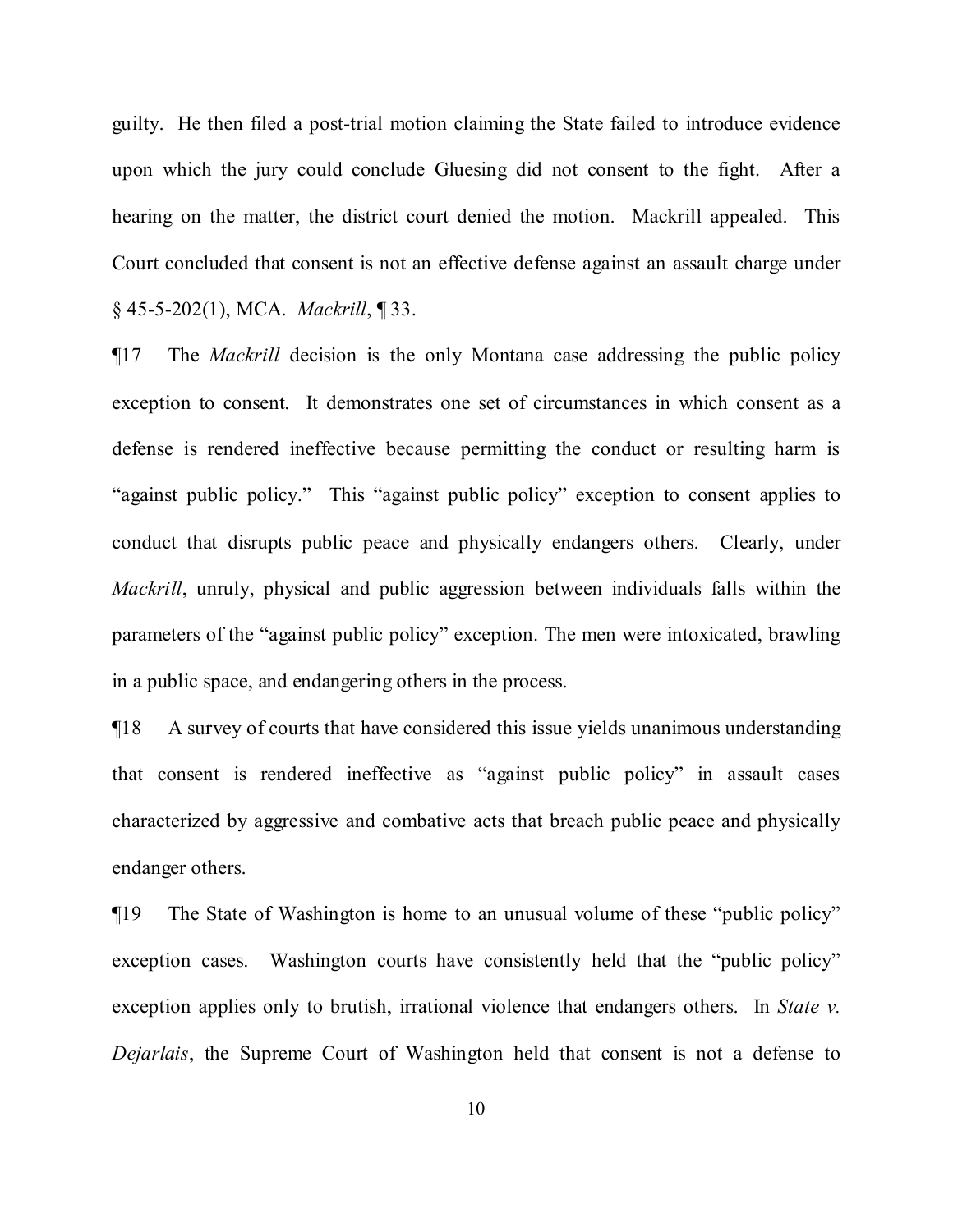violations of a domestic-violence protection order. 136 Wn. 2d 939, 942, 969 P.2d 90, 91 (Wash. 1998). In *State v. Hiott*, the court determined that consent is not a defense to a game in which two people agreed to shoot BB guns at each other because it was a breach of the public peace. 97 Wn. App. 825, 828, 987 P.2d 135, 137 (Wash. App. Div. 2 1999). In *State v. Weber*, the court held consent is not a defense to the charge of second degree assault between two incarcerated persons. 137 Wn. App. 852, 860, 155 P.3d 947, 951 (Wash. App. Div. 3 2007). The court noted there "is nothing redeeming or valuable in permitting fighting and every reason to dissuade it." *Weber*, 155 P.3d at 951.

¶20 In *State v. Fransua*, the Court of Appeals of New Mexico held that one person's taunting invitation to "go ahead" and shoot him did not establish a valid consent defense for another person who took him up on the offer. 85 N.M. 173, 174, 510 P.2d 106, 107 (N.M. App. 1973). In the Superior Court of New Jersey, a defendant claimed he was not guilty of assault and battery because he and his wife agreed that if she consumed alcohol he would physically assault her as punishment. *State v. Brown*, 143 N.J. Super. 571, 580, 364 A.2d 27, 32 (N.J. Super. L. Div. 1976). He argued consent as a defense after the state charged him with assault and battery. *Brown*, 364 A.2d at 28. The court held that failing to punish Brown "would seriously threaten the dignity, peace, health and security of our society." *Brown*, 364 A.2d at 32.

¶21 The above acts—including the *Mackrill* brawl—illustrate that sheer physical aggression that breaches public peace and endangers others is against public policy. In contrast, the act of a physician handing medicine to a terminally ill patient, and the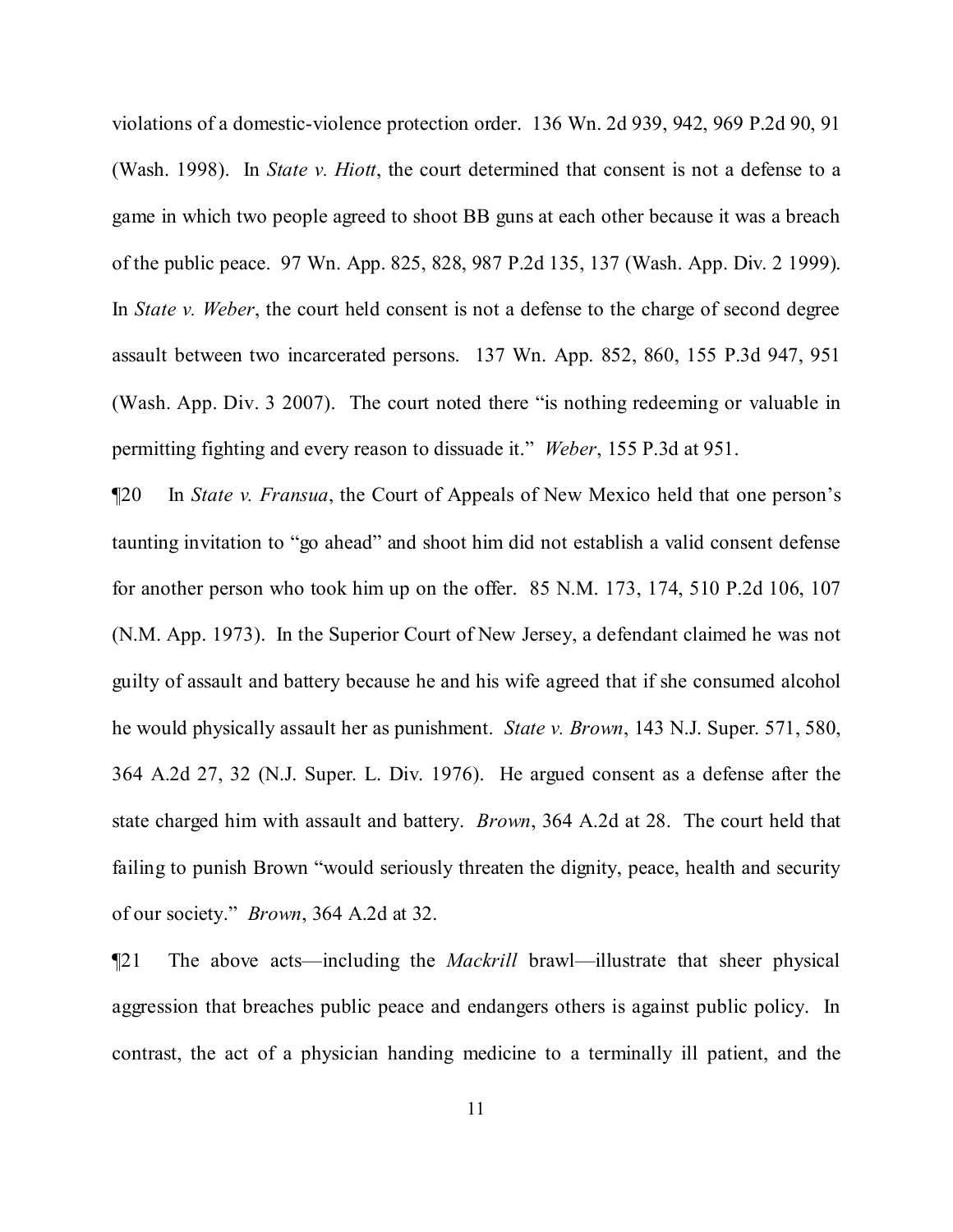patient's subsequent peaceful and private act of taking the medicine, are not comparable to the violent, peace-breaching conduct that this Court and others have found to violate public policy.

¶22 The above cases address assaults in which the defendant alone performs a direct and violent act that causes harm. The bar brawler, prison fighter, BB gun-shooter, and domestic violence aggressor all committed violent acts that directly caused harm and breached the public peace. It is clear from these cases that courts deem consent ineffective when defendants directly commit blatantly aggressive, peace-breaching acts against another party.

¶23 In contrast, a physician who aids a terminally ill patient in dying is not directly involved in the final decision *or* the final act. He or she only provides a means by which a terminally ill patient *himself* can give effect to his life-ending decision, or not, as the case may be. Each stage of the physician-patient interaction is private, civil, and compassionate. The physician and terminally ill patient work together to create a means by which the patient can be in control of his own mortality. The patient's subsequent private decision whether to take the medicine does not breach public peace or endanger others.

 $\P$ 24 Although the "against public policy" exception of § 45-2-211(2)(d), MCA, is not limited to violent breaches of the peace as discussed in the above cases, we see nothing in the case law facts or analysis suggesting that a patient's private interaction with his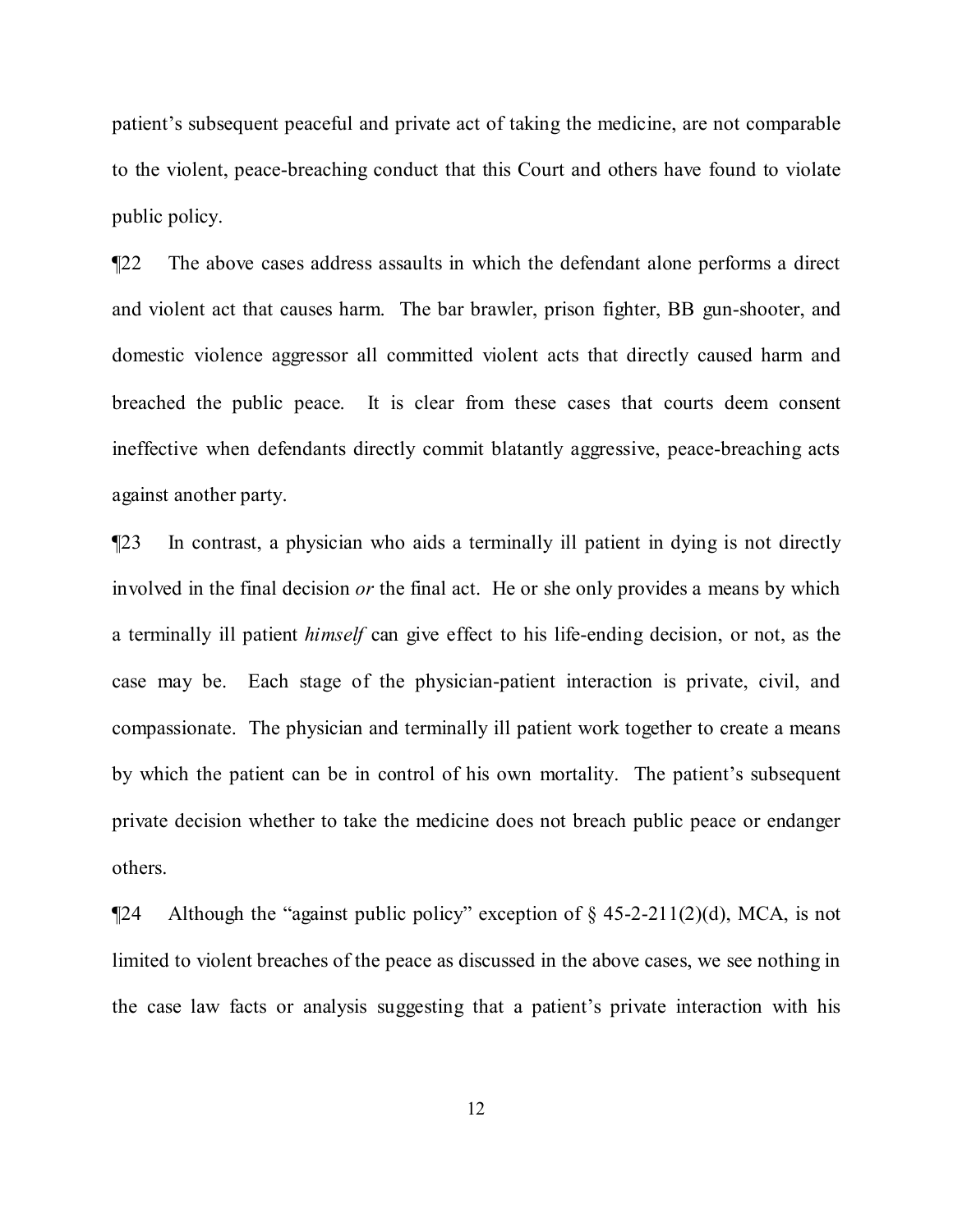physician, and subsequent decision regarding whether to take medication provided by a physician, violate public policy. We thus turn to a review of Montana statutory law.

¶25 We similarly find no indication in Montana statutes that physician aid in dying is against public policy. The Montana Rights of the Terminally Ill Act (Terminally Ill Act) and the homicide statute's narrow applicability to "another" human being, do not indicate that physician aid in dying is against public policy.

¶26 Under § 45-5-102, MCA, a "person commits the offense of deliberate homicide if: (a) the person purposely or knowingly causes the death of another human being  $\dots$ ." In physician aid in dying, the physician makes medication available for a terminally ill patient who requests it, and the patient would then choose whether to cause his own death by self-administering the medicine. The terminally ill patient's act of ingesting the medicine is not criminal. There is no language in the homicide statute indicating that killing "oneself," as opposed to "another," is a punishable offense, and there is no separate statute in Montana criminalizing suicide. There is thus no indication in the homicide statutes that physician aid in dying—in which a terminally ill patient elects and consents to taking possession of a quantity of medicine from a physician that, if he chooses to take it, will cause his own death—is against public policy.

¶27 There is similarly no indication in the Terminally Ill Act that physician aid in dying is against public policy. The Terminally Ill Act, by its very subject matter, is an apt statutory starting point for understanding the legislature's intent to give terminally ill patients—like Mr. Baxter—end-of-life autonomy, respect and assurance that their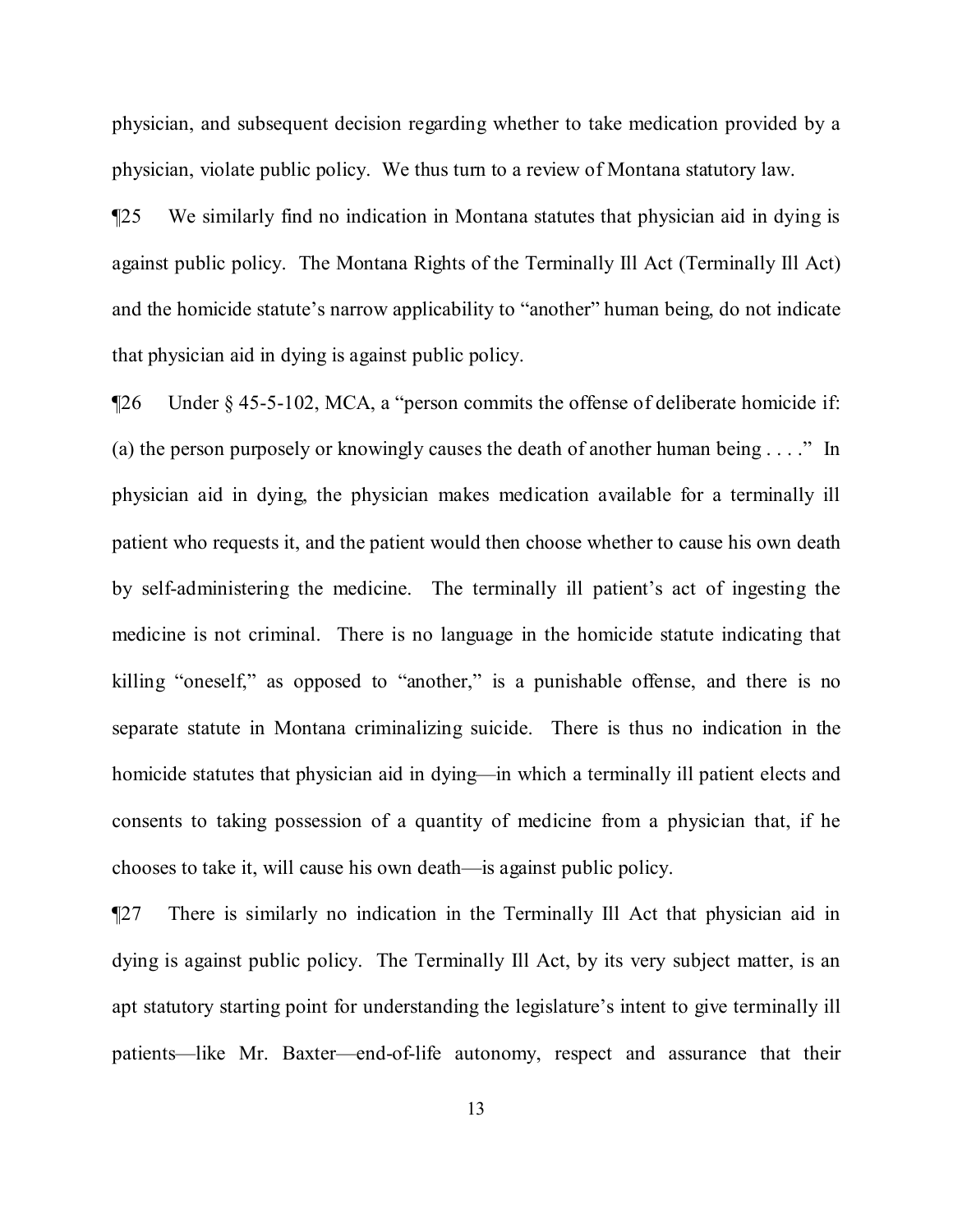life-ending wishes will be followed. The Terminally Ill Act expressly immunizes physicians from criminal and civil liability for following a patient's directions to withhold or withdraw life-sustaining treatment. Section 50-9-204, MCA. Indeed, the legislature has criminalized the *failure* to act according to the patient's wishes. Section 50-9-206, MCA. Other parts of the Terminally Ill Act also resonate with this respect for the patient's end-of-life preferences. Section 50-9-205, MCA, explicitly prohibits, "for any purpose," calling the patient's death a "suicide or homicide," and § 50-9-501, MCA, charges the Montana Attorney General with creating a "declaration registry" and waging a statewide campaign to educate Montanans about end-of-life decisionmaking. The statute even establishes a specialized state fund account specifically for the registry and education program. Section 50-9-502(b), MCA.

¶28 The Rights of the Terminally Ill Act very clearly provides that terminally ill patients are entitled to autonomous, end-of-life decisions, even if enforcement of those decisions involves direct acts by a physician. Furthermore, there is no indication in the Rights of the Terminally Ill Act that an additional means of giving effect to a patient's decision—in which the patient, without any direct assistance, chooses the time of his own death—is against public policy.

¶29 The Montana Legislature codified several means by which a patient's life-ending request can be fulfilled. The Terminally Ill Act authorizes an individual "of sound mind and 18 years of age or older to execute at any time a declaration governing the withholding or withdrawal of life-sustaining treatment." Section 50-9-103, MCA. The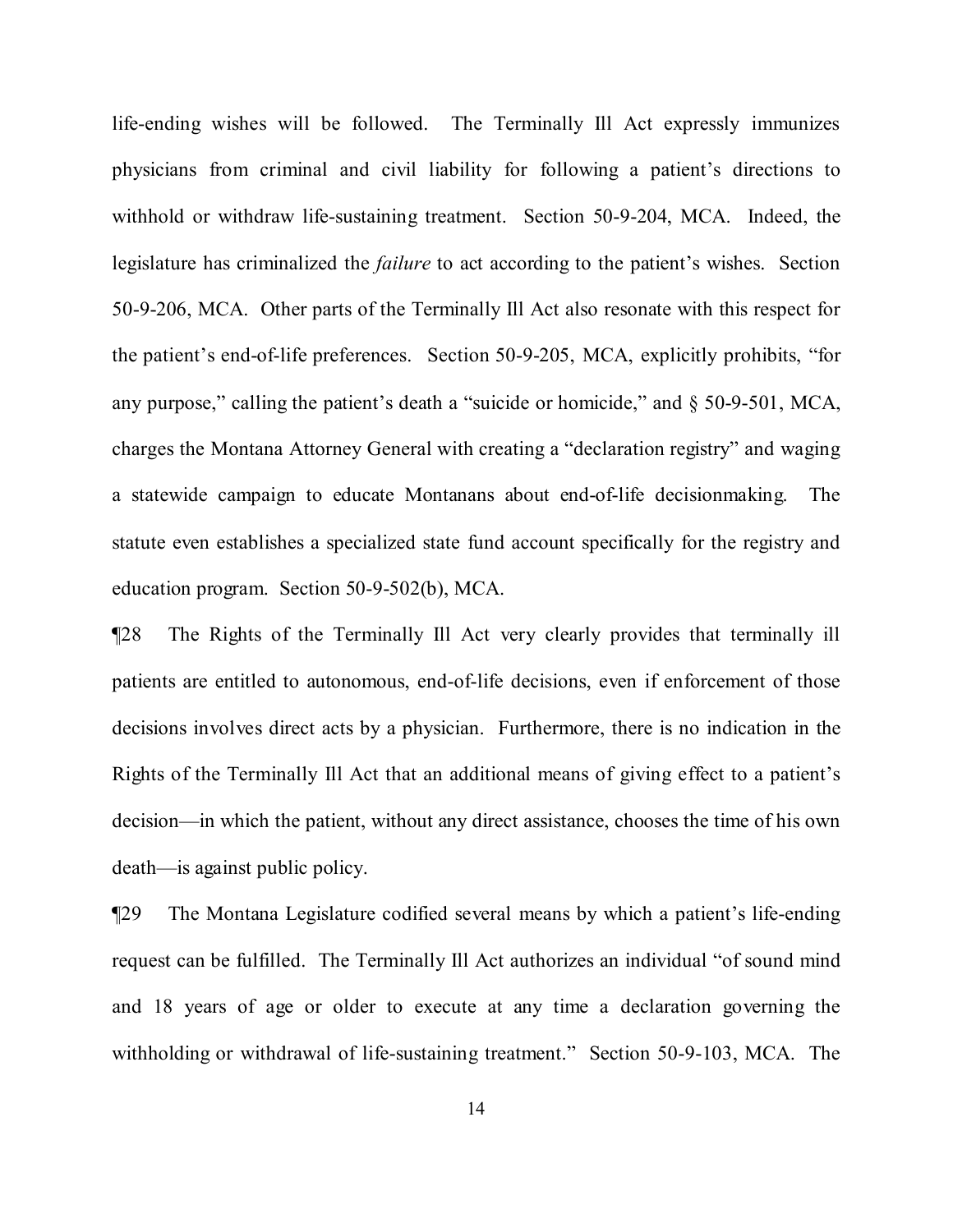Terminally Ill Act defines "life-sustaining treatment" as any medical procedure or intervention that "serves only to prolong the dying process." Section 50-9-102(9), MCA. The declaration is operative when it is communicated to the physician or registered nurse and the declarant is determined to be in a terminal condition and no longer able to vocalize his end-of-life wishes. Section 50-9-105, MCA.

¶30 The Terminally Ill Act, in short, confers on terminally ill patients a right to have their end-of-life wishes followed, even if it requires *direct* participation by a physician through withdrawing or withholding treatment. Section 50-9-103, MCA. Nothing in the statute indicates it is against public policy to honor those same wishes when the patient is conscious and able to vocalize and carry out the decision himself with self-administered medicine and no immediate or direct physician assistance.

¶31 The Terminally Ill Act contains declaration forms a patient may use to legally ensure his end-of-life instructions will be followed. The forms shed critical light on the end-of-life roles of terminally ill Montanans and their physicians, as envisioned and codified by the legislature. The first declaration states:

If I should have an incurable or irreversible condition that, without the administration of life-sustaining treatment, will, in the opinion of my attending physician or attending advanced practice registered nurse, cause my death within a relatively short time and I am no longer able to make decisions regarding my medical treatment, I direct my attending physician or attending advanced practice registered nurse, pursuant to the Montana Rights of the Terminally Ill Act, to withhold or withdraw treatment that only prolongs the process of dying and is not necessary to my comfort or to alleviate pain.

15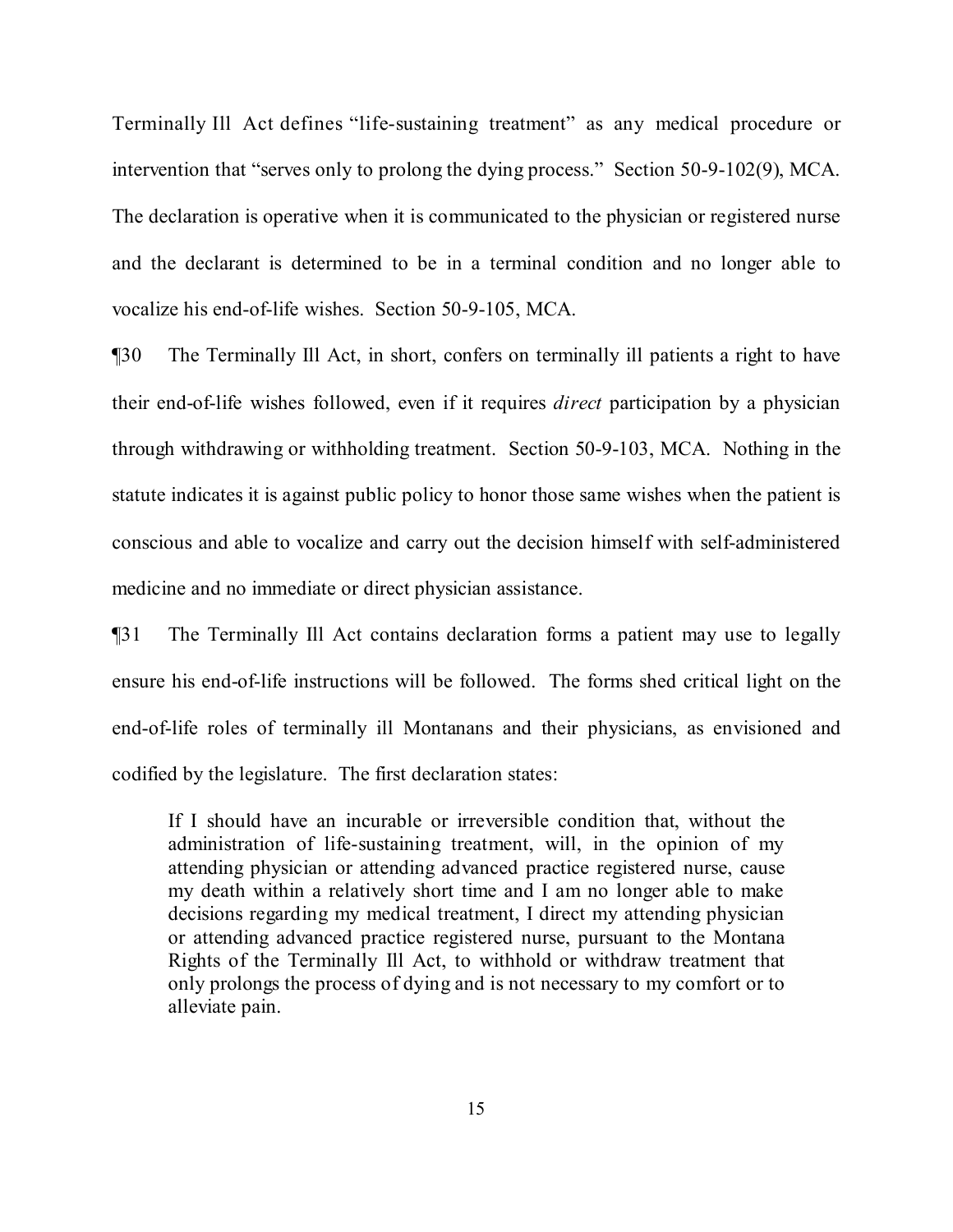Section 50-9-103(2), MCA. The declaration language of  $\S$  50-9-103, MCA, not only highlights the legislature's intent to provide terminally ill patients with various means to express (and have followed) their autonomous end-of-life preferences, but also authorizes physician involvement in both the terminal diagnosis and the act of withdrawing or withholding treatment.

¶32 The legislature, in creating this legally-enforceable declaration, also immunized physicians and medical professionals who act in accordance with the patient's wishes. The statute shields physicians from liability for following a patient's instructions to stop life-sustaining treatment, or refrain from treating him altogether. Section 50-9-204, MCA. The Dissent states that the Terminally Ill Act only allows the "taking away of, or refraining from giving" life-sustaining medical treatment. The Dissent's definition of "withdraw" confirms that this "taking away" is, itself, a direct act by the physician. "Withdrawal" is "*the act of* taking back or away" something that was granted. *Webster's Third New International Dictionary of the English Language* 2627 (Philip Babcock Gove ed., G. & C. Merriam Co. 1971) (emphasis added). The "giving" is an act, as is the "taking away." The Terminally Ill Act authorizes physicians to commit a direct *act* of withdrawing medical care, which hastens death. In contrast, the physician's involvement in aid in dying consists solely of making the instrument of the "act" available to the terminally ill patient. The patient himself then chooses whether to commit the act that will bring about his own death. The legislature codified public policy by expressly immunizing physicians who commit a direct act that gives effect to the life-ending wishes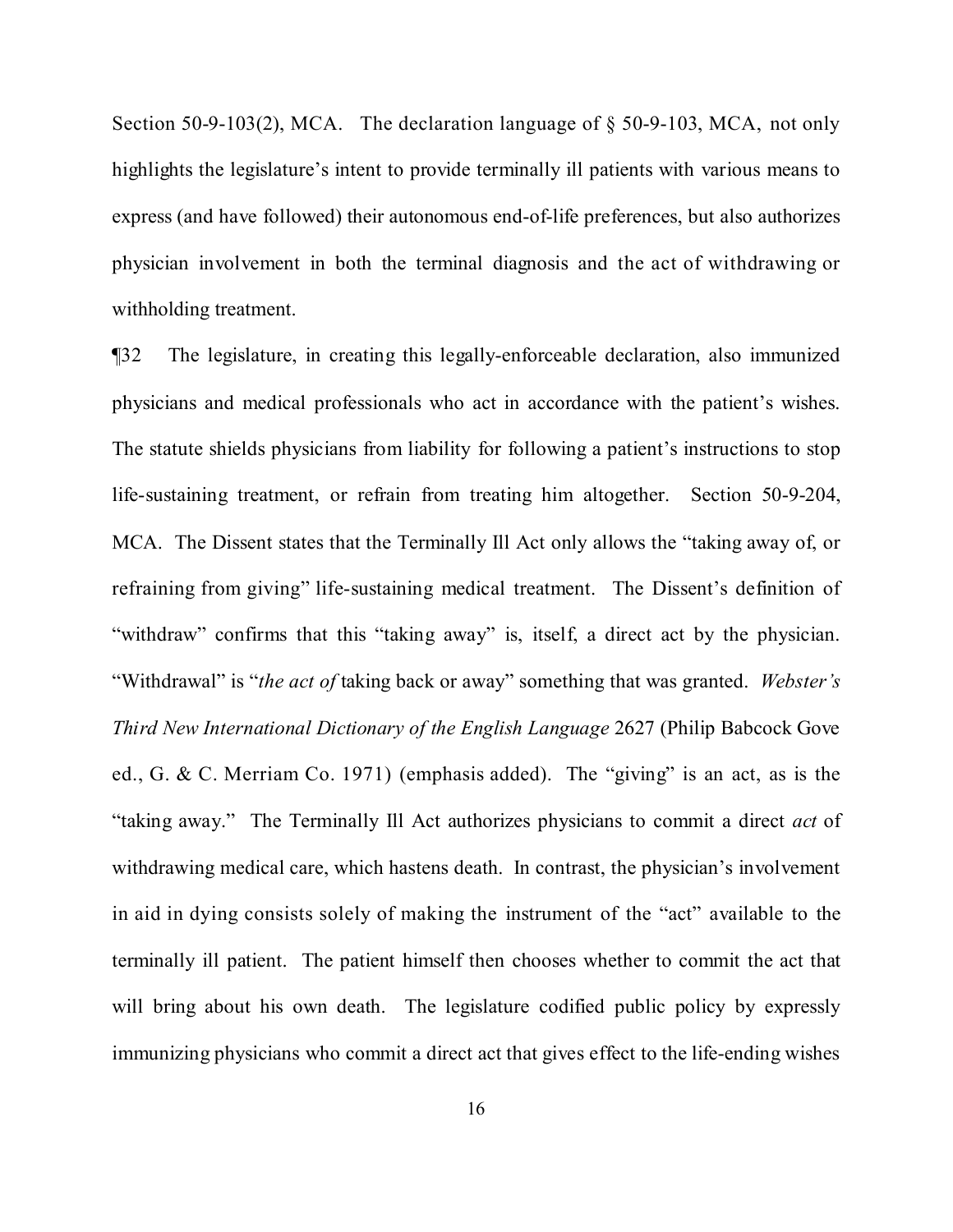of a terminally ill patient. Section 50-9-204, MCA. There is no suggestion in the Act that a lesser physician involvement (making available a lethal does of medicine)—which is then vetted by a terminally ill patient's intervening choice and subsequent selfadministered ingestion—is against public policy.

¶33 The Terminally Ill Act explicitly shields physicians from criminal, civil or professional liability for the act of withdrawing or withholding life-sustaining treatment from a terminally ill patient who requests it. Section 50-9-204, MCA.<sup>[1](#page-16-0)</sup> The legislature devoted an entire section to codifying this immunity, ensuring that physicians and nurses will not be held liable for acting consistent with a terminally ill patient's decision to die. Section 50-9-204, MCA, provides an extensive list of medical professionals and others exempt from prosecution:

(a) a physician or advanced practice registered nurse who *causes* the withholding or withdrawal of life-sustaining treatment from a qualified patient; (b) a person who participates in the withholding or withdrawal of life-sustaining treatment under the direction or with the authorization of the physician or advanced practice registered nurse; (c) emergency medical services personnel who *cause or participate* in the withholding or withdrawal of life-sustaining treatment under the direction of or with the authorization of a physician or advanced practice registered nurse or who on receipt of reliable documentation follow a living will protocol . . . .

Section 50-9-204, MCA (emphasis added). The section also immunizes health care facilities, health care providers, and the patient's designee. Section 50-9-204(e), MCA.

<span id="page-16-0"></span> $1$  The Dissent has erred in its statement that the operative words in the Terminally III Act are those "permitting a patient" to withdraw or withhold life-sustaining treatment. Dissent, ¶ 107. The Rights of the Terminally Ill Act was created to address the situation in which patients *cannot* act on their own behalf and therefore must authorize others to act for them. The only individuals who *act* in this statute are non-patients—particularly, medical professionals—who follow the directions of a terminally ill patient and affirmatively withdraw or withhold treatment.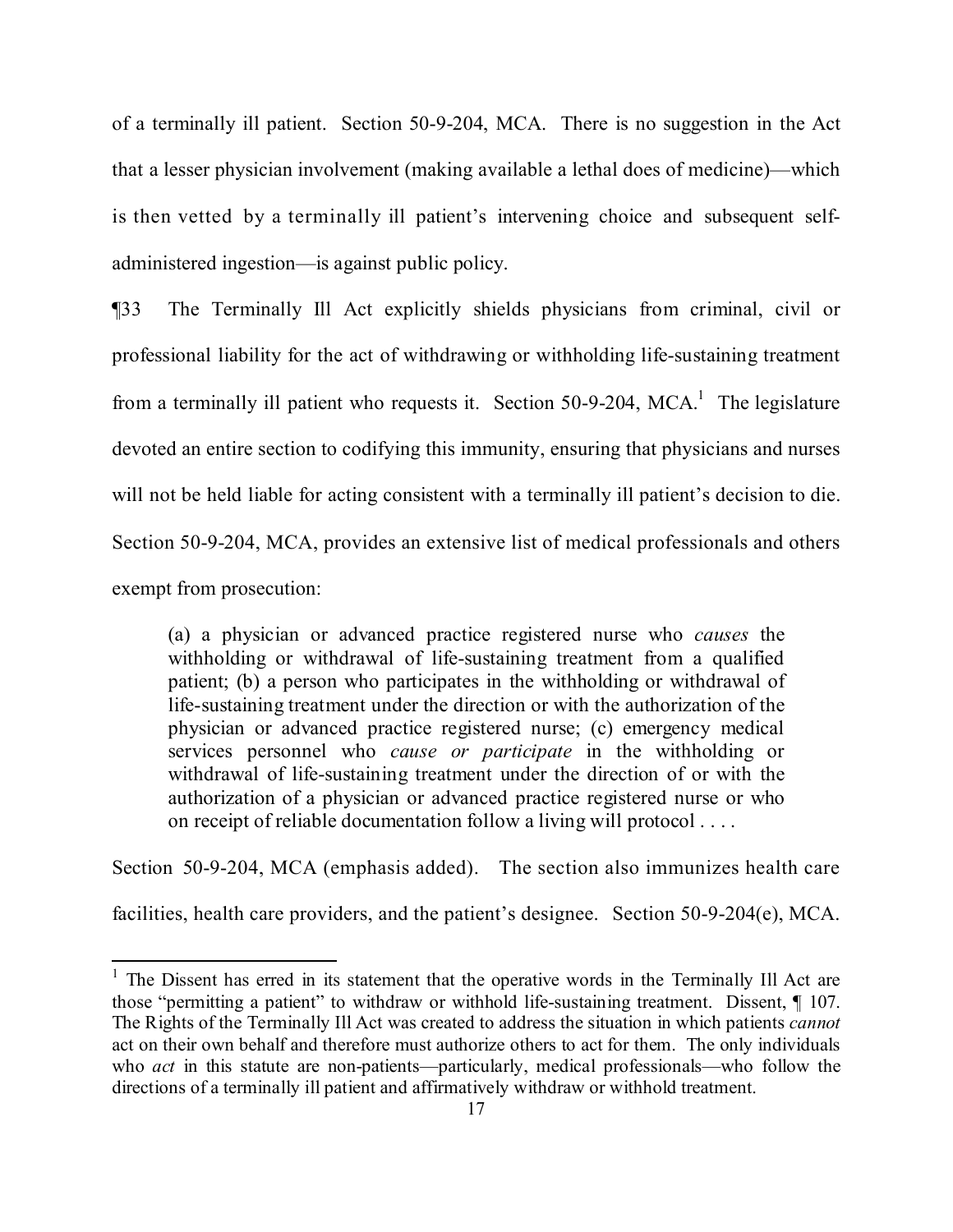The Terminally Ill Act's second enactment expands this immunity to include emergency medical service personnel. Section 50-9-204(c), MCA. The statute explicitly states that the above individuals are "not subject to civil or criminal liability or guilty of unprofessional conduct." Section 50-9-204(1), MCA. This encompassing immunity for medical professionals reinforces the terminally ill patient's right to enforce his decision without fear that those who give effect to his wishes will be prosecuted.

¶34 Further, the legislature criminalized the failure to follow a patient's end-of-life instructions. A physician "who willfully fails to record the determination of terminal condition or the terms of a declaration" is punishable by a maximum \$500 fine, a maximum one year in jail, or both. Section 50-9-206(2), MCA. A person who "purposely conceals, cancels, defaces, or obliterates the declaration of another without the declarant's consent" is punishable by the same. Section 50-9-206(3), MCA. The statute's message is clear: failure to give effect to a terminally ill patient's life-ending declaration is a crime.

¶35 Other parts of the Terminally Ill Act similarly reflect legislative respect for the patient's end-of-life autonomy and the physician's legal obligation to comply with the patient's declaration. Section 50-9-205, MCA, prohibits, *for any purpose*, treating the death as either "suicide or homicide." The legislature, by prohibiting anyone from deeming the act a homicide or suicide, ensured that insurance companies cannot punish a terminally ill patient and his family for the patient's choice to die.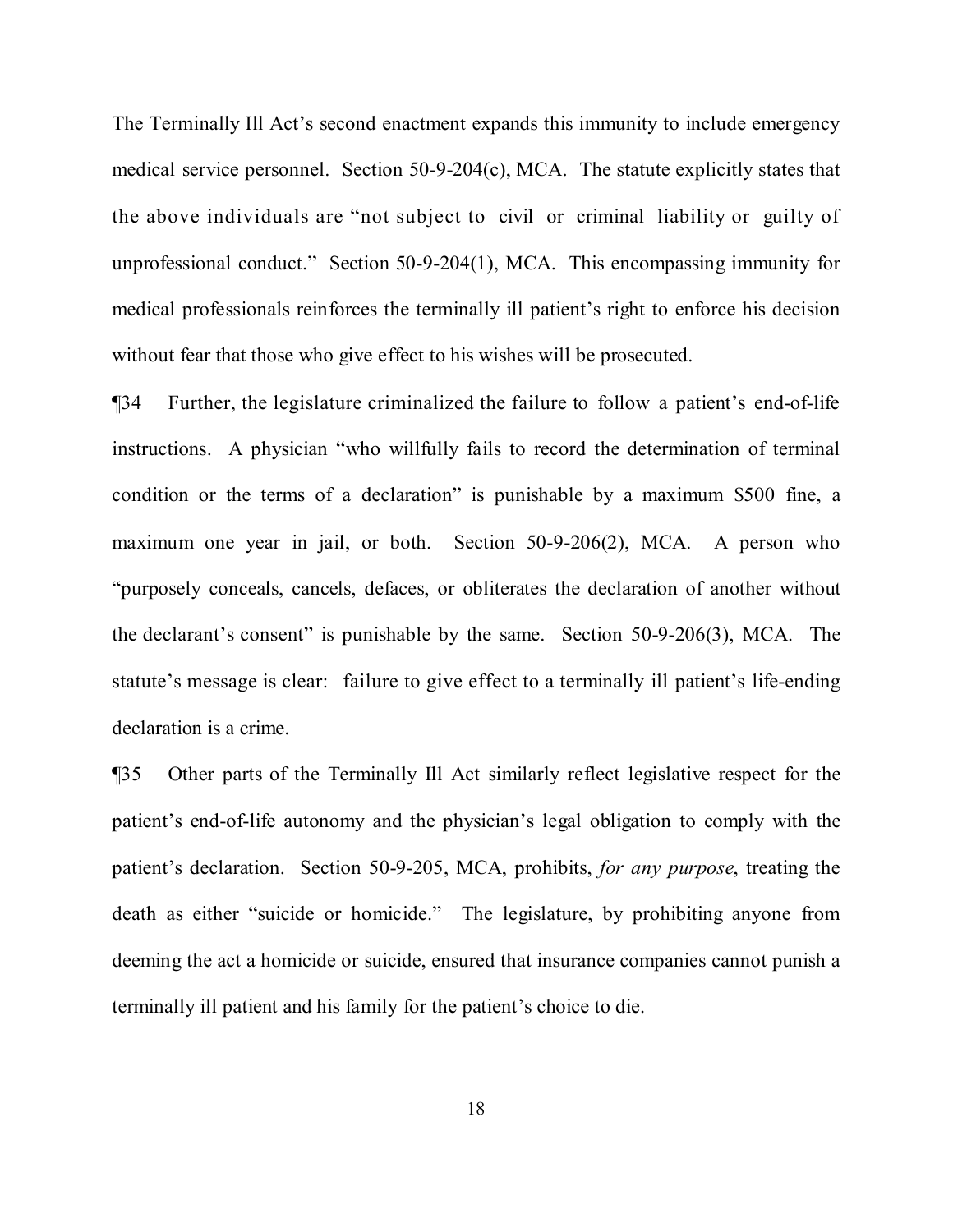¶36 The provision also lists behaviors not supported by the statute. Notably, physician aid in dying is not listed. Section 50-9-205(7), MCA, reads: "This chapter does not condone, authorize, or approve mercy killing or euthanasia." Physician aid in dying is, by definition, neither of these. Euthanasia is the "intentional putting to death of a person with an incurable or painful disease intended as an act of mercy." *Stedman's Medical Dictionary* 678 (28th ed., Lippincott Williams & Wilkins 2006). The phrase "mercy killing" is the active term for euthanasia defined as "a mode of ending life in which the intent is to cause the patient's death in a single act." *Stedman's Medical Dictionary* at 678. Neither of these definitions is consent-based, and neither involves a patient's autonomous decision to self-administer drugs that will cause his own death.

¶37 The final part of the Terminally Ill Act orders the Montana Attorney General to "establish and maintain a health care declaration registry" in which declarations are stored and updated. Section 50-9-501, MCA. The provision also creates a health care declaration account in the state special revenue fund, which the Attorney General must use to "create and maintain the health care declaration registry" and to create an education and outreach program. Section 50-9-502(b), MCA. The program must pertain to "advance health care planning and end-of-life health care decisionmaking." Section 50-9-505(1), MCA. The program must also "explain the need for readily available legal documents that express an individual's health care wishes." Section 50-9-505(c), MCA. The registry requirement, outreach and education provisions, and state funding for both, indicate legislative intent to honor and promulgate the rights of terminally ill patients to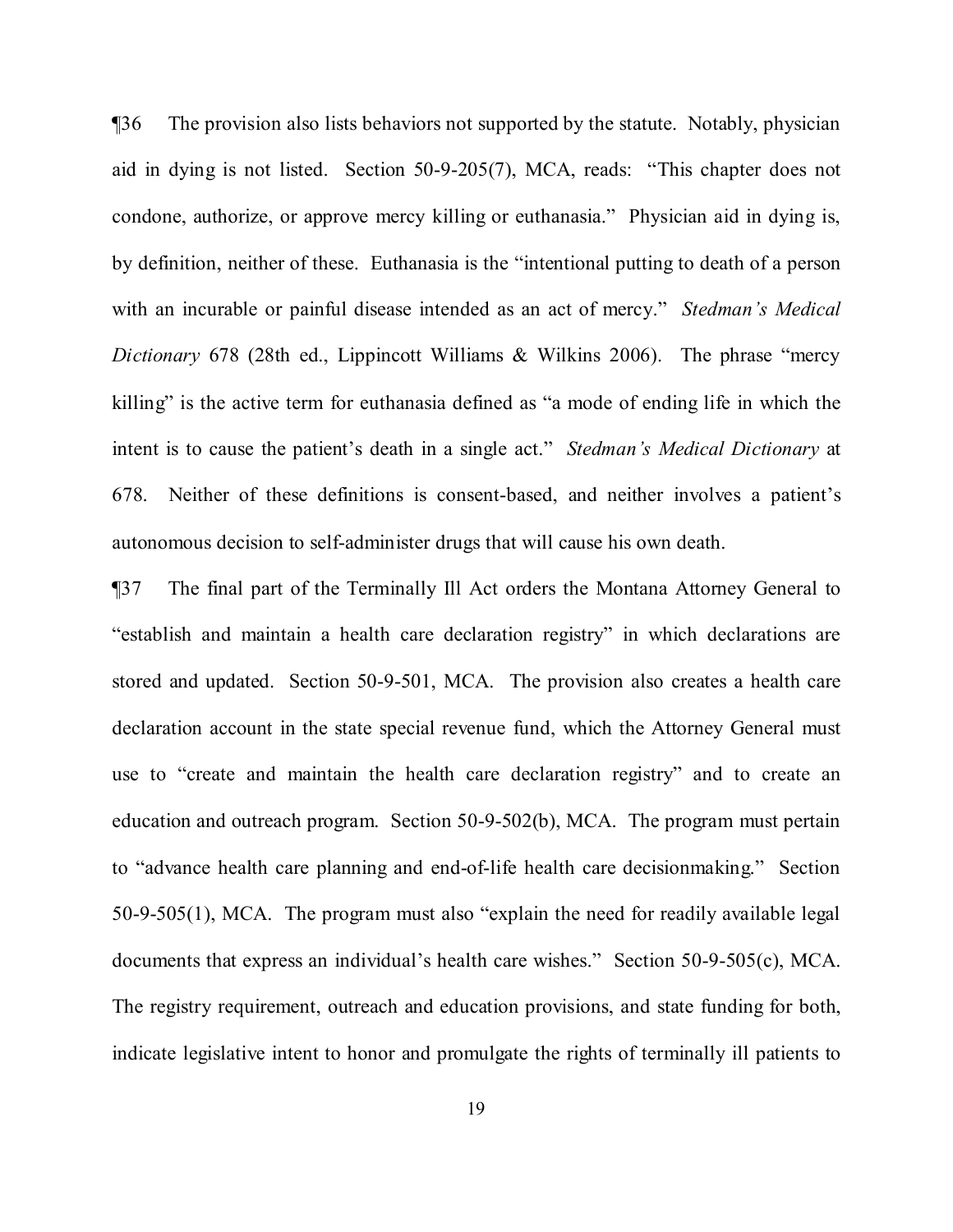autonomously choose the direction of their end-of-life medical care. There is no indication in the statutes that another choice—physician aid in dying—is against this legislative ethos of honoring the end-of-life decisions of the terminally ill.

¶38 There is no indication in the Rights of the Terminally Ill Act that physician aid in dying is against public policy. Indeed, the Act reflects legislative respect for the wishes of a patient facing incurable illness. The Act also indicates legislative regard and protection for a physician who honors his legal obligation to the patient. The Act immunizes a physician for following the patient's declaration even if it requires the physician to directly unplug the patient's ventilator or withhold medicine or medical treatment that is keeping the patient alive. Physician aid in dying, on the other hand, does not require such *direct* involvement by a physician. Rather, in physician aid in dying, the final death-causing act lies in the patient's hands. In light of the long-standing, evolving and unequivocal recognition of the terminally ill patient's right to self-determination at the end of life in Title 50, chapter 9, MCA, it would be incongruous to conclude that a physician's indirect aid in dying is contrary to public policy.

¶39 There are three central problems with the Dissent's response. First, the Dissent applies § 45-5-105, MCA—a statute that factually does not apply to Mr. Baxter's appeal. This statute only applies if the suicide does not occur. Second, the Dissent massages the statute's legislative history into makeshift legislation, which it then proffers as public policy. Such analysis directly violates this Court's precedent regarding statutory interpretation.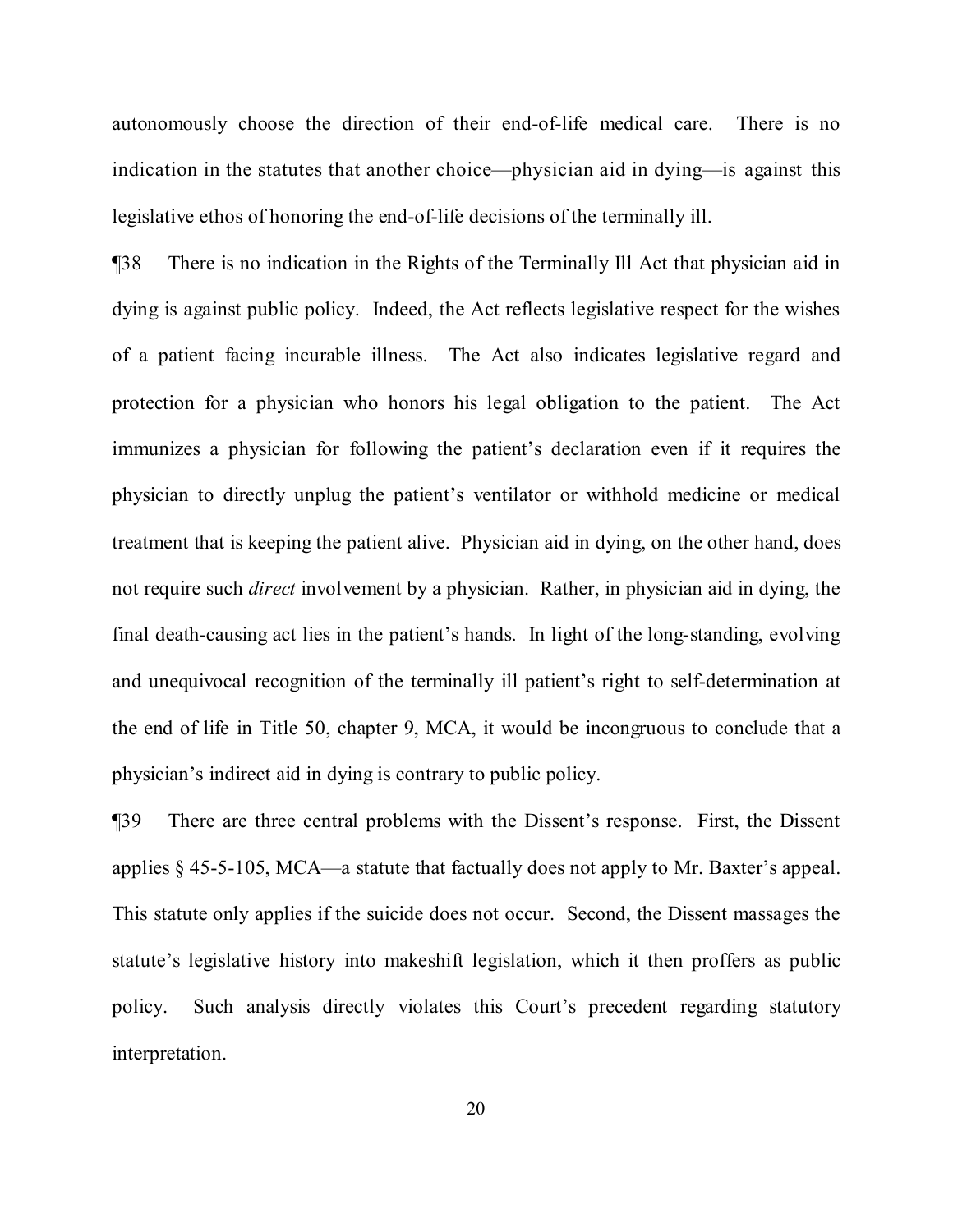¶40 The Dissent first cites § 45-5-105, MCA, stating that a person may be prosecuted for aiding or soliciting suicide only if the individual *does not die*. Dissent, ¶ 101. The statute's plain meaning is clear. It is also inapplicable. The narrow scenario we have been asked to consider on appeal involves the situation in which a terminally ill patient affirmatively seeks a lethal dose of medicine and subsequently self-administers it, causing his own death. Section 45-5-105, MCA, unambiguously applies *only* when the suicide *does not* occur.

¶41 Under this Court's precedent, the inquiry stops there. We have repeatedly held that we will not interpret a statute beyond its plain language if the language is clear and unambiguous. *Mont. Sports Shooting Ass'n v.* State, 2008 MT 190, ¶ 11, 344 Mont. 1, 4, 185 P.3d 1003, 1006; *State v. Letasky*, 2007 MT 51, ¶ 11, 336 Mont. 178, 181, 152 P.3d 1288, 1290 ("We interpret a statute first by looking to the statute's plain language, and if the language is clear and unambiguous, no further interpretation is required."). Here, the legislature could not have provided clearer, more unambiguous language. If the person does not die, the statute is triggered. If they do die, the statute is not triggered. The statute provides only *one* clear set of circumstances where a person may be prosecuted. There is simply nothing ambiguous about it.

 $\P$ 42 While conceding on the one hand that § 45-5-105, MCA, applies only when the suicide *does not* occur, the Dissent nonetheless unilaterally revises the statute, stating that "under Montana law, physicians who assist in a suicide are subject to criminal prosecution irrespective of whether the patient *survives* or *dies*." Dissent, ¶ 102. This is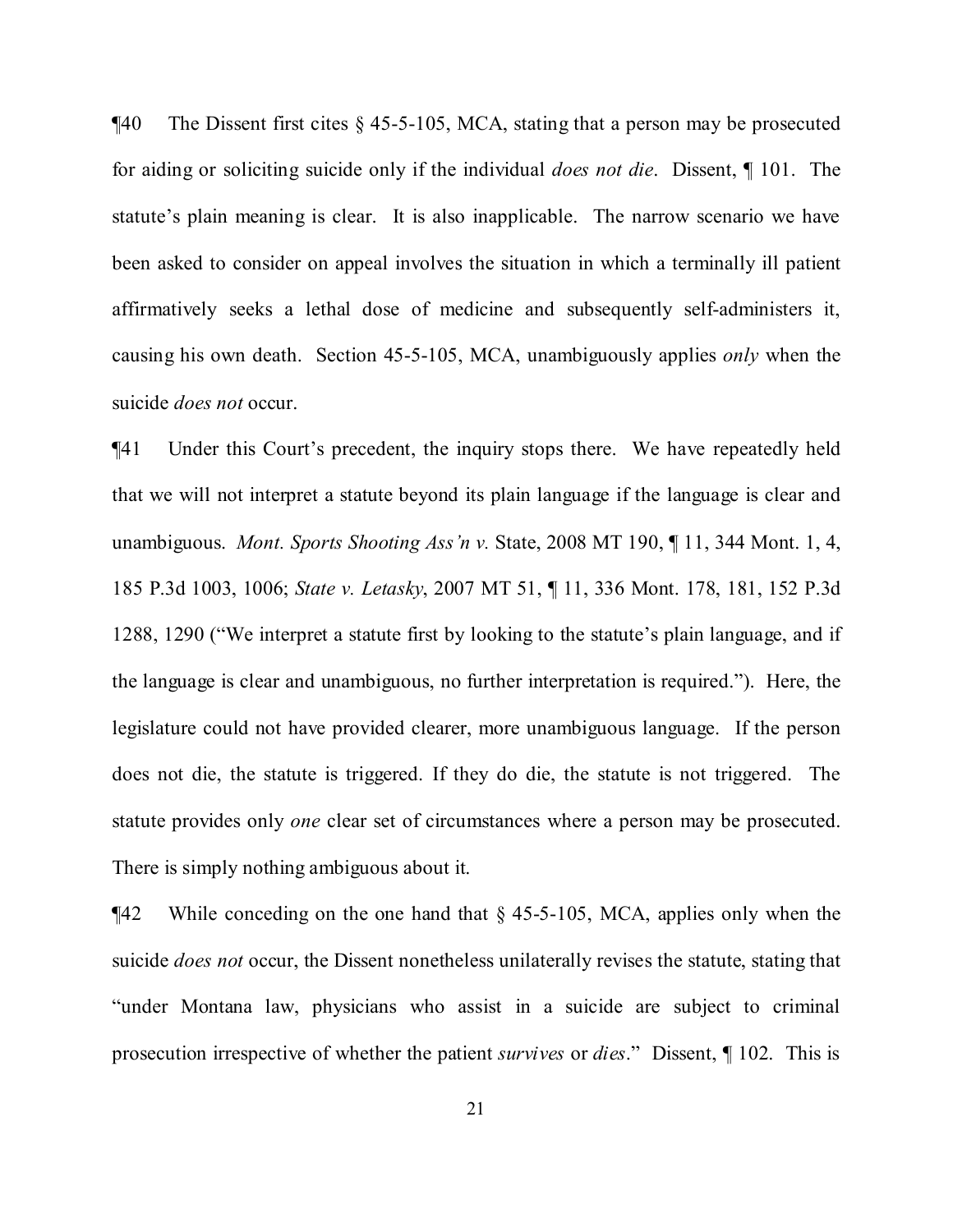incorrect under the law. Not only does the language of the statute clearly and *only* address the scenario in which the "suicide *does not* occur" but the Commission comments themselves do not even provide enlightenment on the legislature's intent regarding the language of the aid or soliciting suicide statute itself. Instead, the Commission comments speak of a different statute (and crime) altogether: Homicide. In fact, the comments analyze language, such as "agent of death," that does not even appear in the aid or soliciting statute or anywhere else in the Montana code. The Dissent not only disregards this Court's precedent regarding statutory interpretation, but it also grants the uncodified comments of eleven unelected individuals the weight of law.

¶43 The Dissent argues that consent to physician aid in dying is against public policy simply because the conduct is defined as an offense under the criminal statutes. That reasoning is circular. The Dissent cannot obviate a separate consent statute by simply saying that all statutory crimes are by definition against public policy, therefore consent to that conduct is *also* against public policy. If that were the case, the legislature would not have felt compelled to enact a separate consent statute. By enacting this separate consent statute, the legislature obviously envisioned situations in which it is not against public policy for a victim to consent to conduct that would otherwise constitute an offense under the criminal statutes.

¶44 Even if this Court were to extend consideration to § 45-5-105, MCA, as a generalized reflection of the legislature's views on third party involvement in suicides, there remains no indication that the statute was ever intended to apply to the very narrow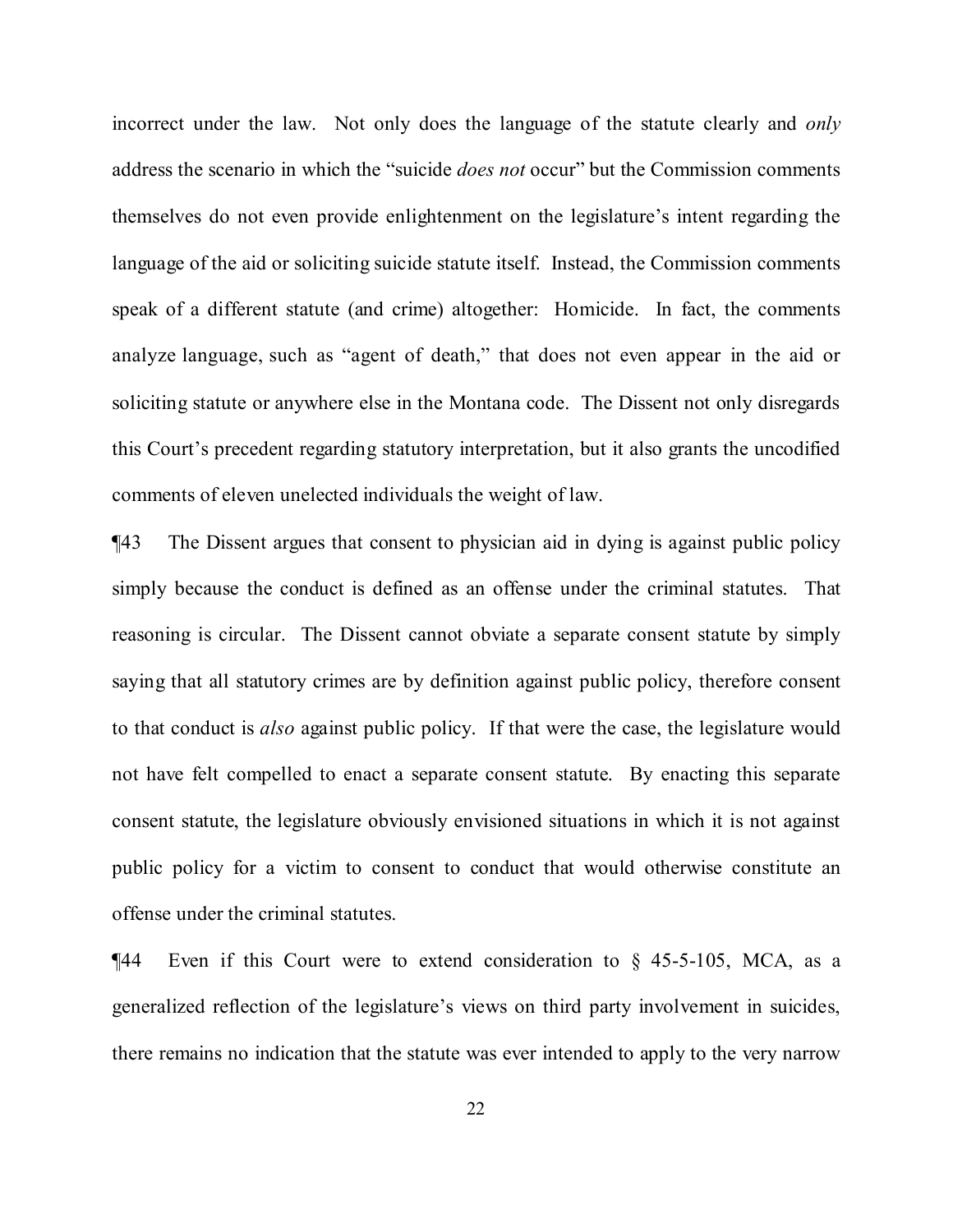set of circumstances in which a terminally ill patient *himself* seeks out a physician and asks the physician to provide him the means to end his own life. As the Dissent states, the original enactment addressed situations of a third party "encouraging" a suicide. Dissent, ¶ 99. The present version reflects the same focus in the "soliciting" language. The statute's plain language addresses the situation in which a third party unilaterally solicits or aids another person. In physician aid in dying, the solicitation comes from the patient himself, *not* a third party physician.

¶45 There is no indication that the 1973 Montana legislators contemplated the statute would apply to this specific situation in which a terminally ill patient seeks a means by which he can end his own incurable suffering. In fact, it was not until twelve years later in 1985, that the legislature enacted the Rights of the Terminally Ill Act, which squarely addresses the modern complexities of physician- and technology-dependent end-of-life care provided to terminally ill Montanans. Since then, the legislature—as illustrated in the Terminally Ill Act analysis above—has carefully cultivated a statutory scheme that gives terminally ill Montanans the right to autonomously choose what happens to them at the end of painful terminal illness.

¶46 Finally, we determine whether the District Court erred in awarding Mr. Baxter attorney fees. Following entry of the District Court's judgment on the constitutional claims, Mr. Baxter moved to amend under M. R. Civ. P. 59(g) to include an award of attorney fees as supplemental relief under § 27-8-313, MCA, and the private attorney general doctrine. The District Court awarded attorney fees to Mr. Baxter under the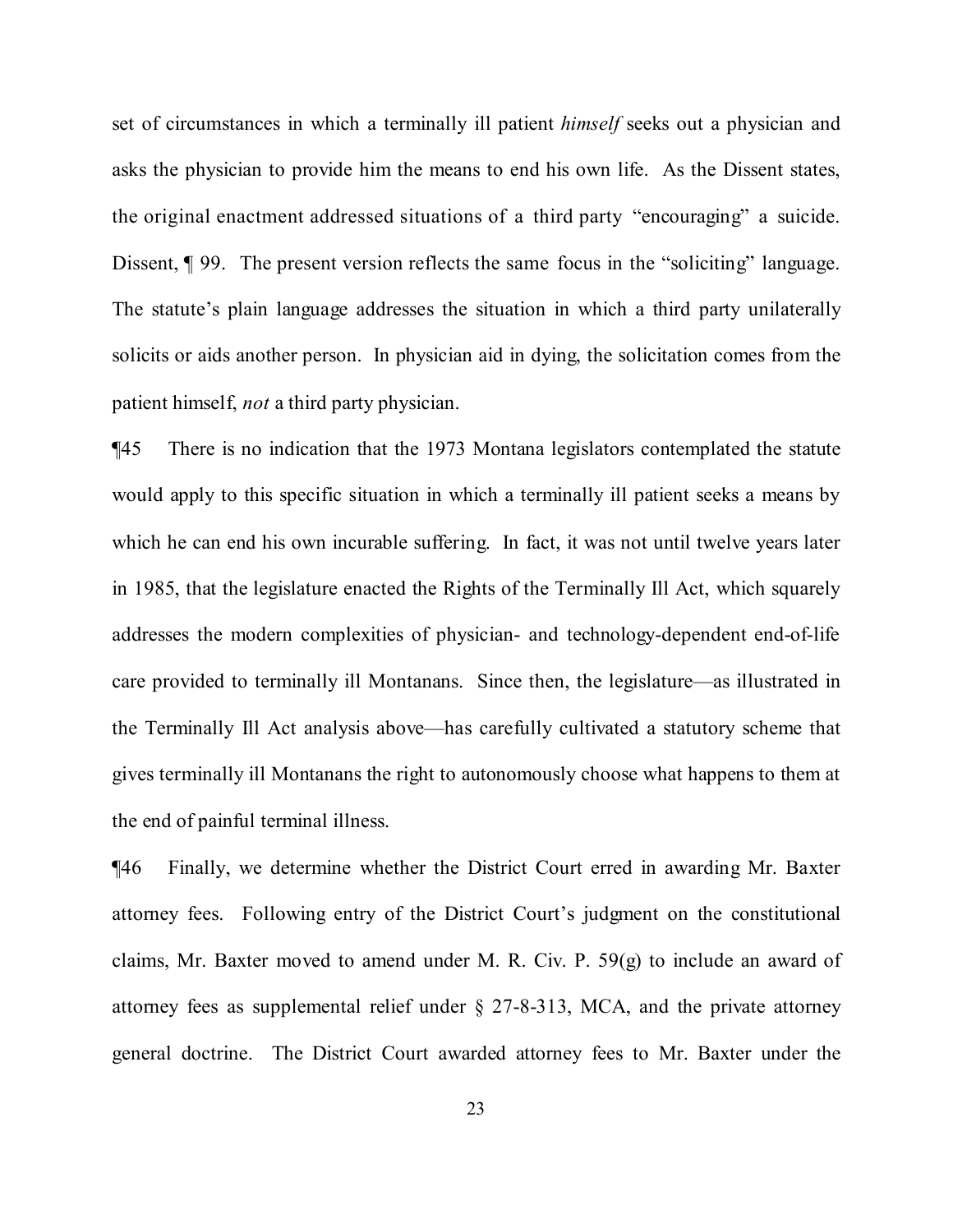private attorney general doctrine. We review a grant or denial of attorney fees for abuse of discretion. *Trs. of Ind. Univ. v. Buxbaum*, 2003 MT 97, ¶ 15, 315 Mont. 210, 216, 69 P.3d 663, 667.

¶47 The private attorney general doctrine applies when the government fails to properly enforce interests which are significant to its citizens. *Montanans for the Responsible Use of the Sch. Trust v. State ex rel. Bd. of Land Commissioners,* 1999 MT 263, ¶ 64, 296 Mont. 402, 421, 989 P.2d 800, 811. The private attorney general doctrine, however, applies only when constitutional interests are vindicated. *Am. Cancer Soc'y v. State*, 2004 MT 376, ¶ 21, 325 Mont. 70, 78, 103 P.3d 1085, 1091. Our holding today is statute-based. Therefore, without the vindication of constitutional interests, an award of fees under the private attorney general doctrine is not warranted.

¶48 Although attorney fees may be appropriate "further relief" under § 27-8-313, MCA, "such fees are only appropriate if equitable considerations support the award." *United Nat'l Ins. Co. v. St. Paul Fire & Marine Ins. Co.*, 2009 MT 269, ¶ 38, 352 Mont. 105, 118, 214 P.3d 1260, 1271. As in *United National*, the equitable considerations here do not support an award of attorney fees. Mr. Baxter is accompanied by other plaintiffs, including four physicians and Compassion & Choices, a national nonprofit organization. The relief herein granted to the Plaintiffs is not incomplete or inequitable without the Montana taxpayers having to pay the attorney fees.

¶49 In conclusion, we find nothing in Montana Supreme Court precedent or Montana statutes indicating that physician aid in dying is against public policy. The "against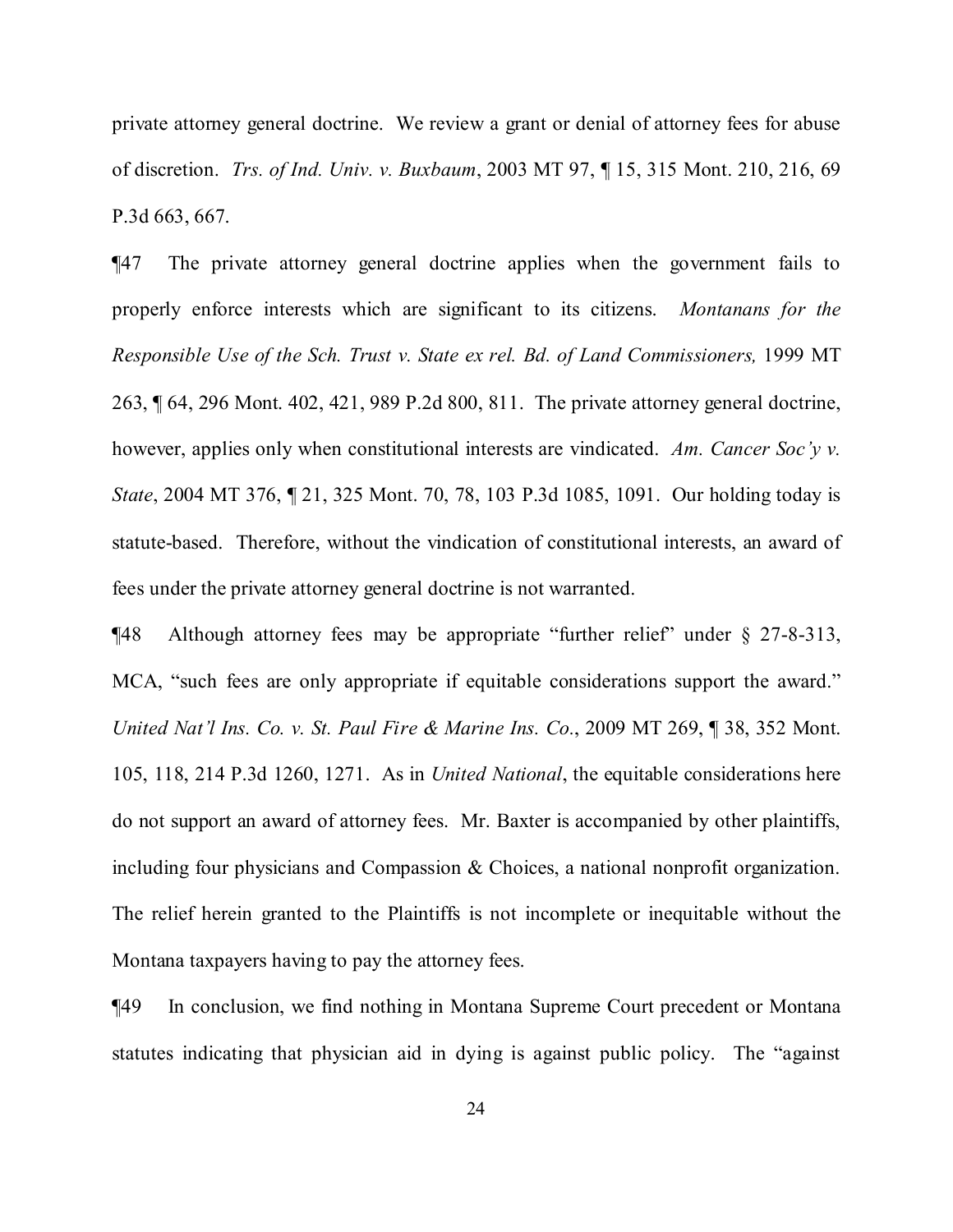public policy" exception to consent has been interpreted by this Court as applicable to violent breaches of the public peace. Physician aid in dying does not satisfy that definition. We also find nothing in the plain language of Montana statutes indicating that physician aid in dying is against public policy. In physician aid in dying, the patient not the physician—commits the final death-causing act by self-administering a lethal dose of medicine.

¶50 Furthermore, the Montana Rights of the Terminally Ill Act indicates legislative respect for a patient's autonomous right to decide if and how he will receive medical treatment at the end of his life. The Terminally Ill Act explicitly shields physicians from liability for acting in accordance with a patient's end-of-life wishes, even if the physician must actively pull the plug on a patient's ventilator or withhold treatment that will keep him alive. There is no statutory indication that lesser end-of-life physician involvement, in which the patient himself commits the final act, is against public policy. We therefore hold that under § 45-2-211, MCA, a terminally ill patient's consent to physician aid in dying constitutes a statutory defense to a charge of homicide against the aiding physician when no other consent exceptions apply.

¶51 The District Court's ruling on the constitutional issues is vacated, although the court's grant of summary judgment to Plaintiffs/Appellees is affirmed on the alternate statutory grounds set forth above. The award of attorney fees is reversed.

## /S/ W. WILLIAM LEAPHART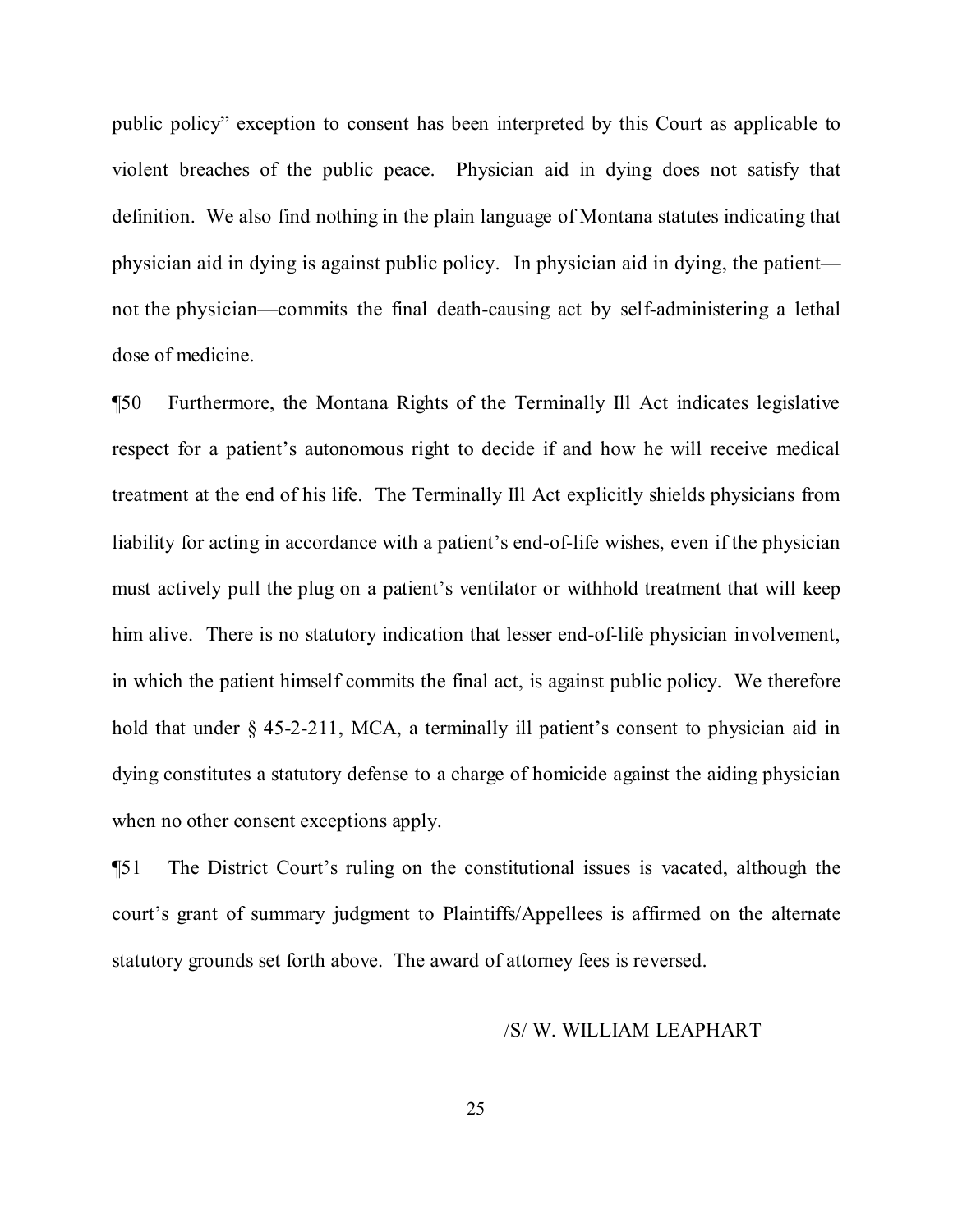We concur:

# /S/ PATRICIA O. COTTER /S/ JOHN WARNER /S/ BRIAN MORRIS

Justice John Warner concurs.

¶52 I concur.

¶53 The Court's opinion today answers the statutory question: is it, as a matter of law, against the public policy of Montana for a physician to assist a mentally competent, terminally ill person to end their life? The answer provided is: "No, it is not, as a matter of law."

¶54 This Court correctly avoided the constitutional issue Baxter desires to present. No question brought before this Court is of greater delicacy than one that involves the power of the legislature to act. If it becomes indispensably necessary to the case to answer such a question, this Court must meet and decide it; but it is not the habit of the courts to decide questions of a constitutional nature unless absolutely necessary to a decision of the case. *See e.g. Ex parte Randolph*, 20 F. Cas. 242, 254 (C.C.Va. 1833) (Marshall, Circuit Justice); *Burton v. United States*, 196 U.S. 283, 295, 25 S. Ct. 243, 245 (1905); *State v. Kolb*, 2009 MT 9, ¶ 13, 349 Mont. 10, 200 P.3d 504; *Common Cause of Montana v. Statutory Committee to Nominate Candidates for Commr. of Political Practices*, 263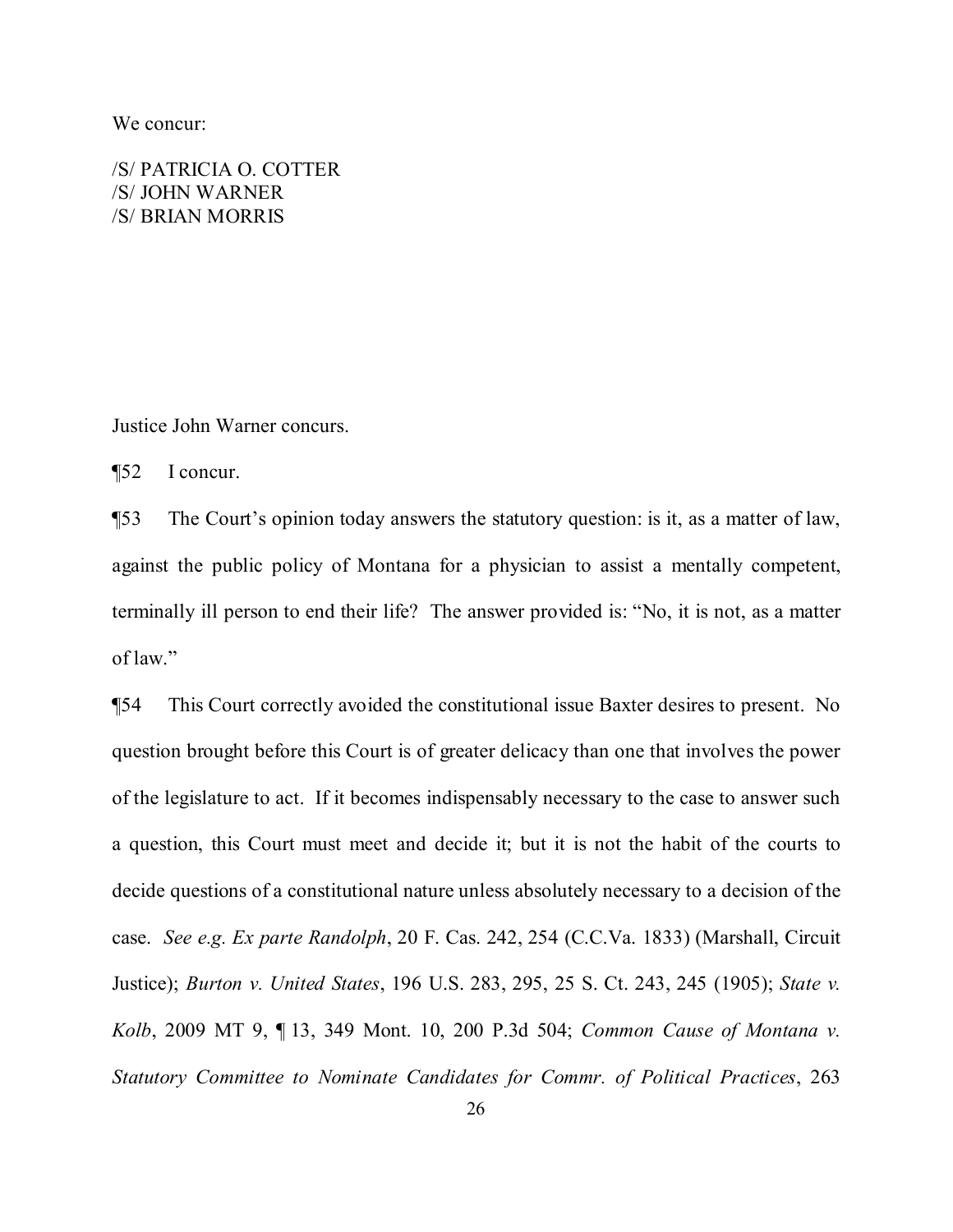Mont. 324, 329, 868 P.2d 604, 607 (1994); *Wolfe v. State, Dept. of Labor and Industry, Board of Personnel Appeals*, 255 Mont. 336, 339, 843 P.2d 338, 340 (1992).

¶55 This Court has done its job and held that pursuant to § 45-2-211, MCA, a physician who assists a suicide, and who happens to be charged with a crime for doing so, may assert the defense of consent. I join the opinion, and not the thoughtful and thought provoking dissent, because the Legislature has not plainly stated that assisting a suicide is against public policy. This Court must not add such a provision by judicial fiat. Section 1-2-101, MCA.

¶56 The logic of the Court's opinion is not necessarily limited to physicians. In my view, the citizens of Montana have the right to have their legislature step up to the plate and squarely face the question presented by this case, do their job, and decide just what is the policy of Montana on this issue.

¶57 As for the constitutional analysis requested by Baxter, I have found many times in my judicial career that Viscount Falkland is correct: when it is not necessary to make a decision, it is necessary to not make a decision. A question of constitutional law should not be anticipated in advance of the necessity of deciding it. *Ashwander v. Tennessee Valley Authority*, 297 U.S. 288, 346-47, 56 S. Ct. 466, 483 (1936) (Brandeis, J., concurring) (quoting *Liverpool, N.Y. & Phila. Steamship Co. v. Emigration Commissioners*, 113 U.S. 33, 39, 5 S. Ct. 352, 355 (1885)).

#### /S/ JOHN WARNER

27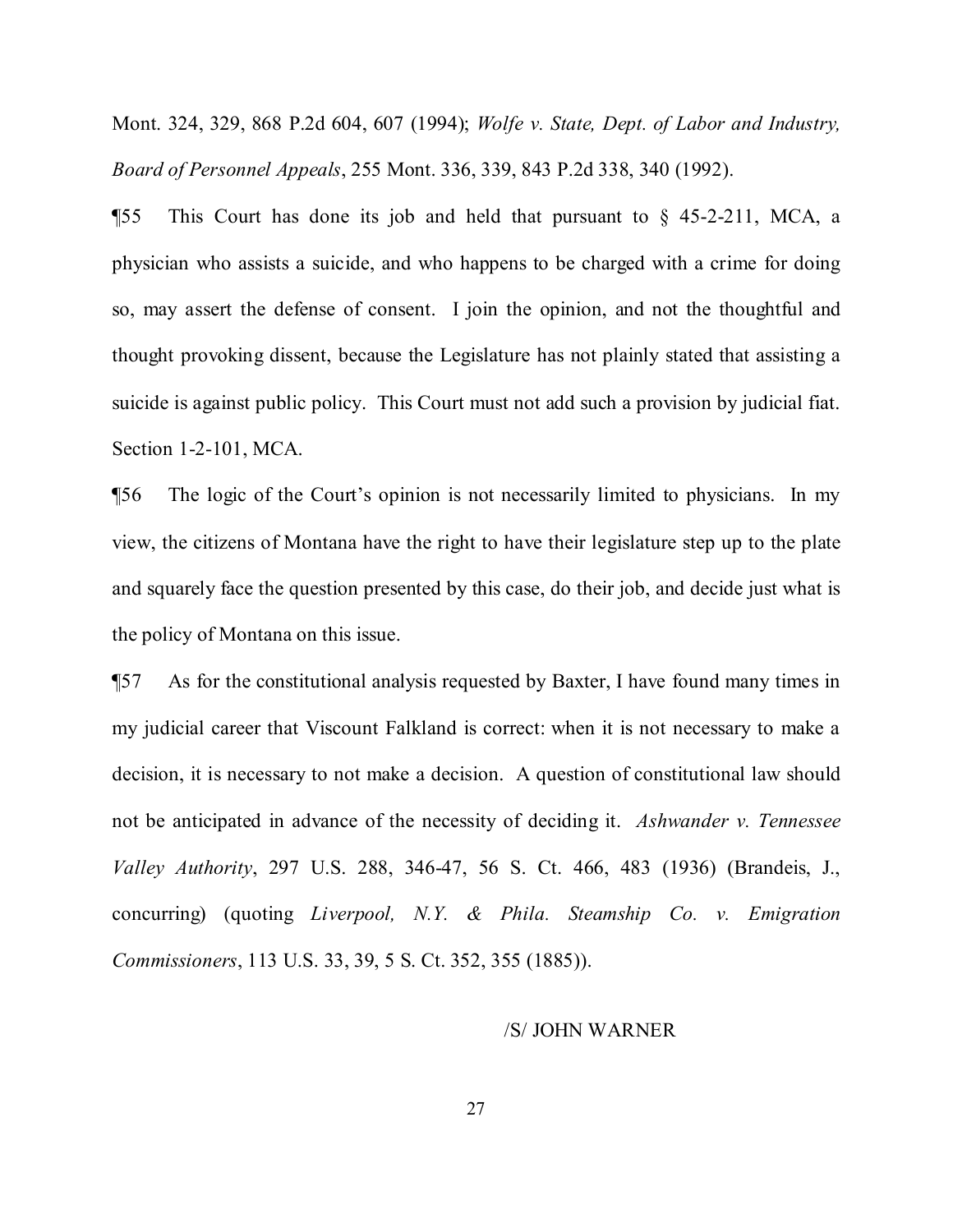Justice James C. Nelson, specially concurring.

¶58 *I have lived a good and a long life, and have no wish to leave this world prematurely. As death approaches from my disease, however, if my suffering becomes unbearable I want the legal option of being able to die in a peaceful and dignified manner by consuming medication prescribed by my doctor for that purpose. Because it will be my suffering, my life, and my death that will be involved, I seek the right and responsibility to make that critical choice for myself if circumstances lead me to do so. I feel strongly that this intensely personal and private decision should be left to me and my conscience – based on my most deeply held values and beliefs, and after consulting with my family and doctor – and that the government should not have the right to prohibit this choice by criminalizing the aid in dying procedure.*<sup>[1](#page-27-0)</sup>

¶59 With the exception of the Court's decision to vacate the District Court's ruling on the constitutional issues, Opinion, ¶ 51, I otherwise join the Court's Opinion. For the reasons which follow, I agree with the Court's analysis under the consent statute (§ 45-2-211, MCA), and I further conclude that physician aid in dying is protected by the Montana Constitution as a matter of privacy (Article II, Section 10) and as a matter of individual dignity (Article II, Section 4).

# **I. STATUTORY ANALYSIS**

¶60 The Court and the Dissent offer two conflicting analyses of "public policy" under the consent statute. *See* Opinion, ¶¶ 14-45; Dissent, ¶¶ 99-110. In my view, the Court has the better argument. As the Court points out, the consent statute plainly contemplates that it is not against public policy in certain situations for a victim to consent to conduct

<span id="page-27-0"></span><sup>&</sup>lt;sup>1</sup> Aff. Robert Baxter ¶ 9 (June 28, 2008). Baxter (one of the plaintiffs-appellees in this case) died of leukemia on December 5, 2008—the same day the District Court issued its ruling in his favor, holding that under the Montana Constitution a mentally competent, incurably ill patient has the right to die with dignity by obtaining physician aid in dying.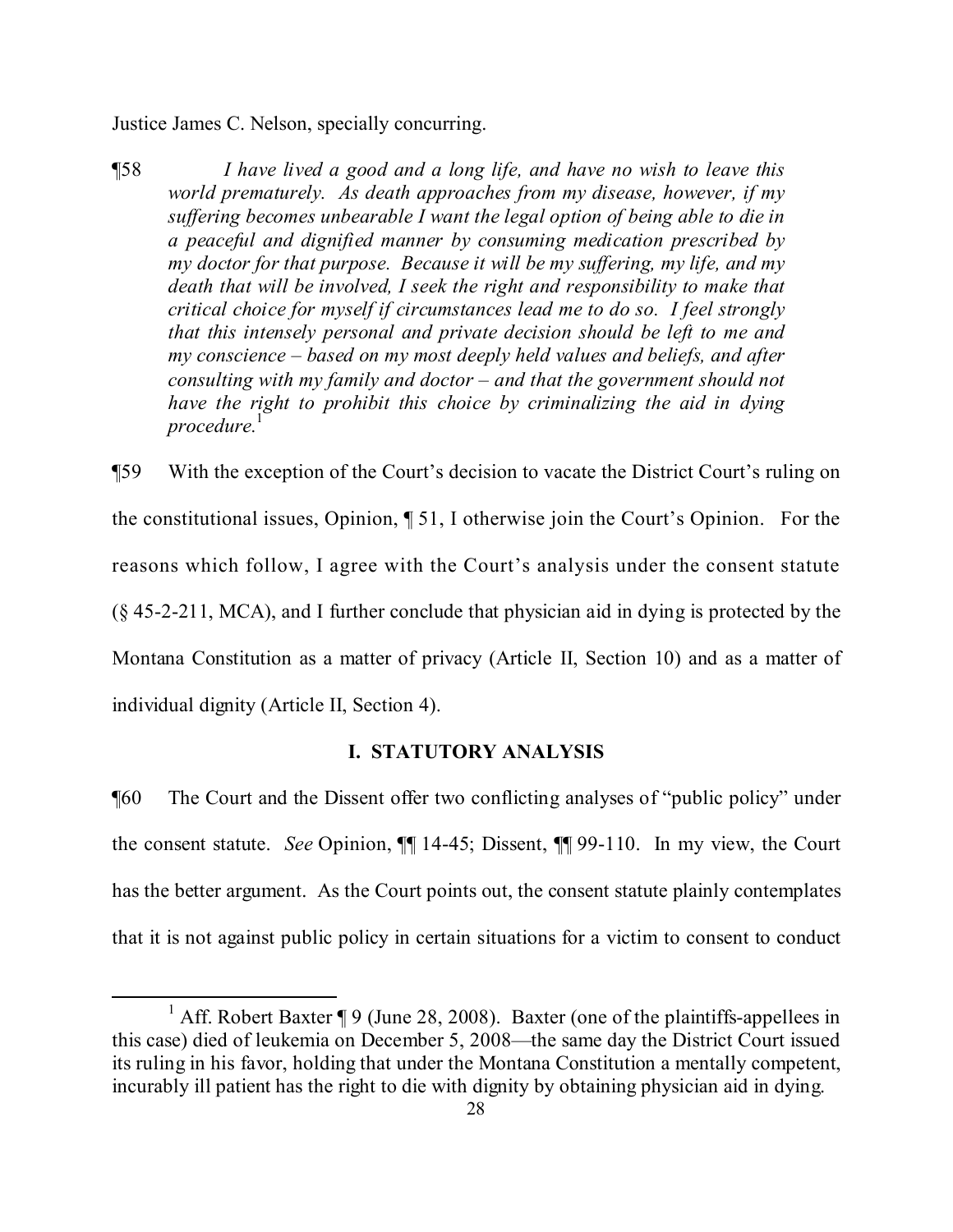that otherwise would constitute an offense under the criminal statutes. Opinion, ¶ 43. I agree with the Court that there is no indication in Montana caselaw or statutory law that physician aid in dying is against public policy. In this regard, the Dissent is incorrect in stating that *the Legislature* eliminated the consent defense for aiding suicide under § 45-5-105, MCA. Dissent, ¶ 105. The Dissent points to nothing in the plain language of the consent statute standing for this proposition. Rather, the Dissent relies on the uncodified 1973 Criminal Law Commission Comments to § 45-5-105, MCA. *See* Dissent, ¶¶ 101-103, 105. Of course, these Commission Comments do not carry the weight of law. Opinion,  $\P$  42. Moreover, I do not find the presumed statements of public policy reflected in these 1973 Commission Comments to be of any persuasive value here. The Legislature has since codified a different public policy in the 1985 Montana Rights of the Terminally Ill Act—specifically, that a mentally competent, incurably ill individual should have autonomy with regard to end-of-life decisions and should be afforded respect and assurance that her life-ending wishes will be honored, even if enforcement of the patient's instructions involves a direct act by the physician (such as withdrawing life-sustaining medical treatment) which in turn causes the patient's death. *See generally* Opinion, ¶¶ 27-38; Title 50, chapter 9, MCA.

¶61 Our decision today, therefore, provides a mentally competent, incurably ill individual with at least one avenue to end her mental and physical suffering with a physician's assistance. Under the consent statute, it is not against public policy for the physician to provide the individual with the prescription for a life-ending substance to be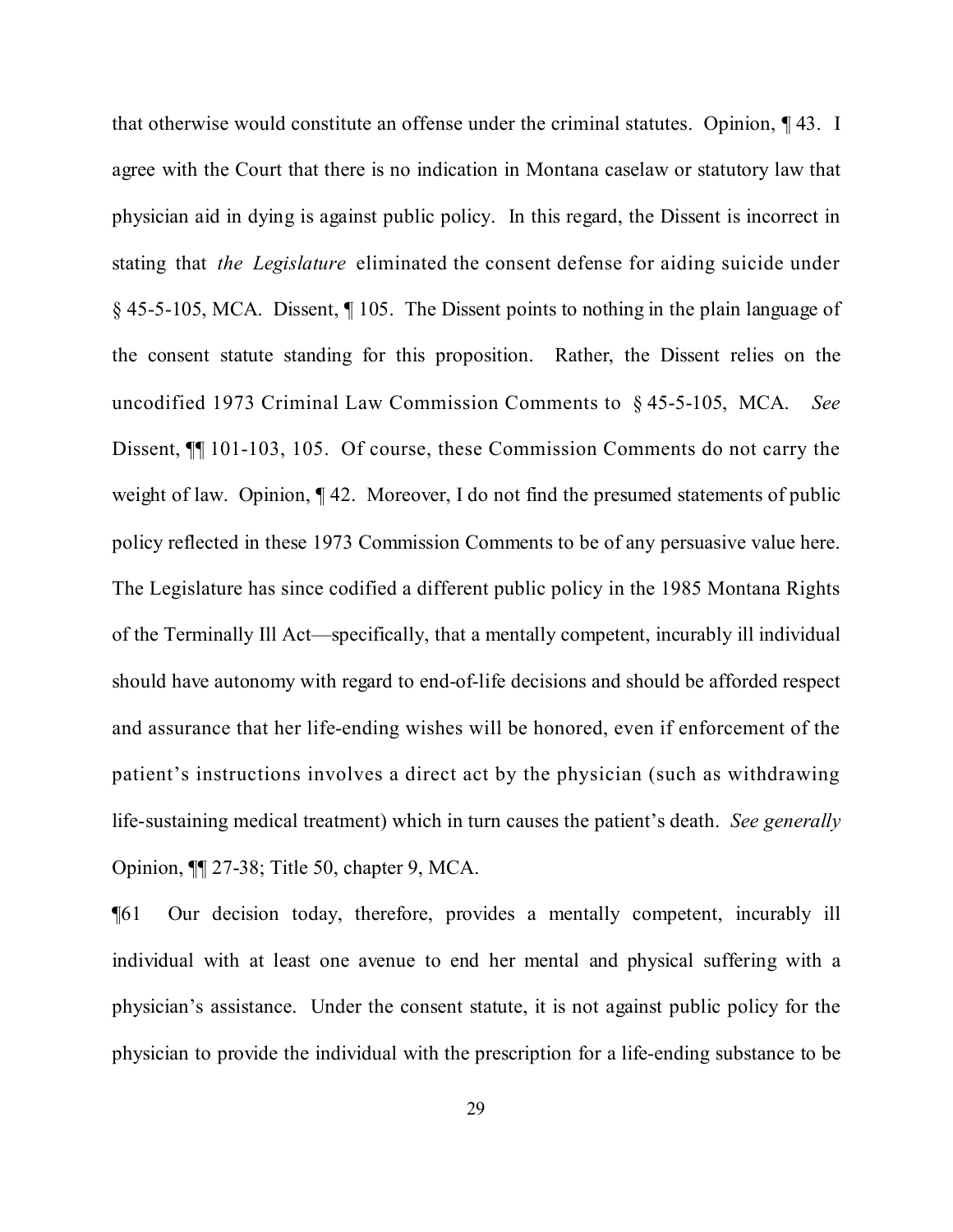self-administered by the individual at her choice of time and place. As an obvious corollary to this, the individual retains the right to change her mind as her condition progresses for better or worse—i.e., the patient retains the absolute right to make the ultimate decision of whether to take the life-ending substance. As such, in physician aid in dying the physician simply makes medication available to the patient who requests it and the patient ultimately chooses whether to cause her own death by self-administering the medicine—an act which itself is not criminal. Opinion, ¶¶ 26, 32.

¶62 I accordingly agree with the Court's analysis and conclusion that the patient's consent to physician aid in dying constitutes a statutory defense to a charge of deliberate homicide against the aiding physician under  $\S$  45-5-102, MCA, where the patient takes the life-ending substance and ends her life. Opinion, ¶ 50. This same conclusion, of course, applies to a charge of aiding suicide under § 45-5-105, MCA, where the patient does not take the substance. In either event, the physician is not culpable.

¶63 For these reasons, I concur in the Court's Opinion—except, as noted, the decision to vacate the District Court's ruling on the constitutional issues.

# **II. CONSTITUTIONAL ANALYSIS**

¶64 Although the Court has chosen to decide this case on the narrow statutory ground suggested by the State of Montana (as an alternative approach) in its briefs on appeal, Opinion, ¶ 10, and although physician aid in dying is protected statutorily (as the Court holds under this alternative approach), physician aid in dying is also firmly protected by Montana's Constitution. In this regard, I compliment District Court Judge Dorothy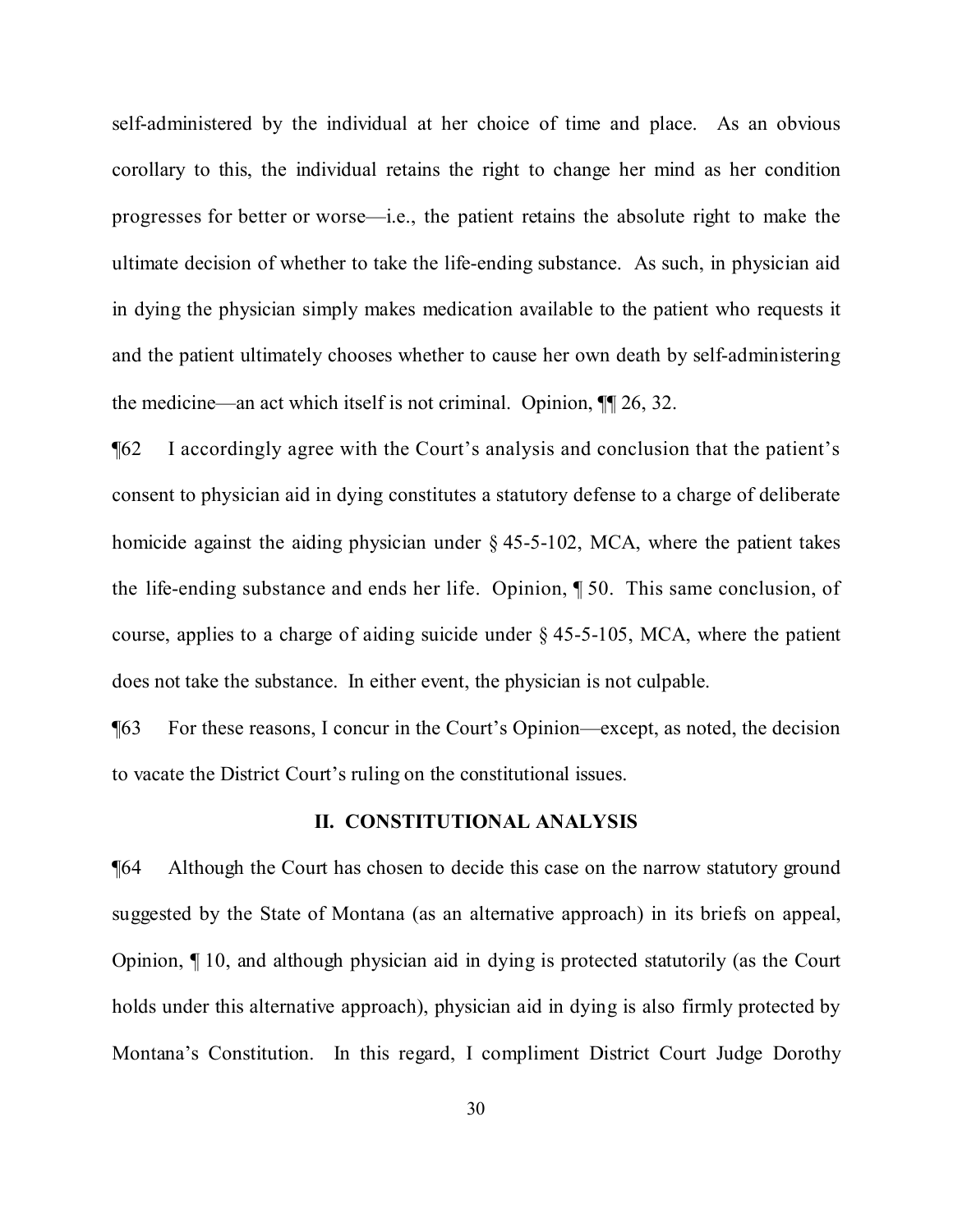McCarter for her well-written, compassionate, and courageous—indeed, visionary interpretation of our Constitution. The parties have extensively briefed the constitutional issues, *see* Opinion, ¶ 10, and the Dissent touches on them as well, *see* Dissent, ¶¶ 112-116. For these reasons, and because I so passionately believe that individual dignity is, in all likelihood, the most important—and yet, in our times, the most fragile of all human rights protected by Montana's Constitution, I proceed to explain what I believe the right of dignity means within the context of this case—one of the most important cases the courts of this state have ever considered.

¶65 The District Court's decision is grounded in both the right of individual dignity guaranteed by Article II, Section 4 and the right of individual privacy guaranteed by Article II, Section 10. Likewise, the Plaintiff-Appellee patients (Patients) and their amici present arguments under both provisions. With regard to Article II, Section 10, they persuasively demonstrate that under *Gryczan v. State*, 283 Mont. 433, 942 P.2d 112 (1997), and *Armstrong v. State*, 1999 MT 261, 296 Mont. 361, 989 P.2d 364, physician aid in dying is protected by the right of individual privacy. Indeed, this Court held in *Armstrong* that "the personal autonomy component of this right broadly guarantees each individual the right to make medical judgments affecting her or his bodily integrity and health in partnership with a chosen health care provider free from the interference of the government . . . ." *Armstrong*, ¶ 75. As noted, however, I believe that this case—aid in dying so as to die with dignity—is most fundamentally and quintessentially a matter of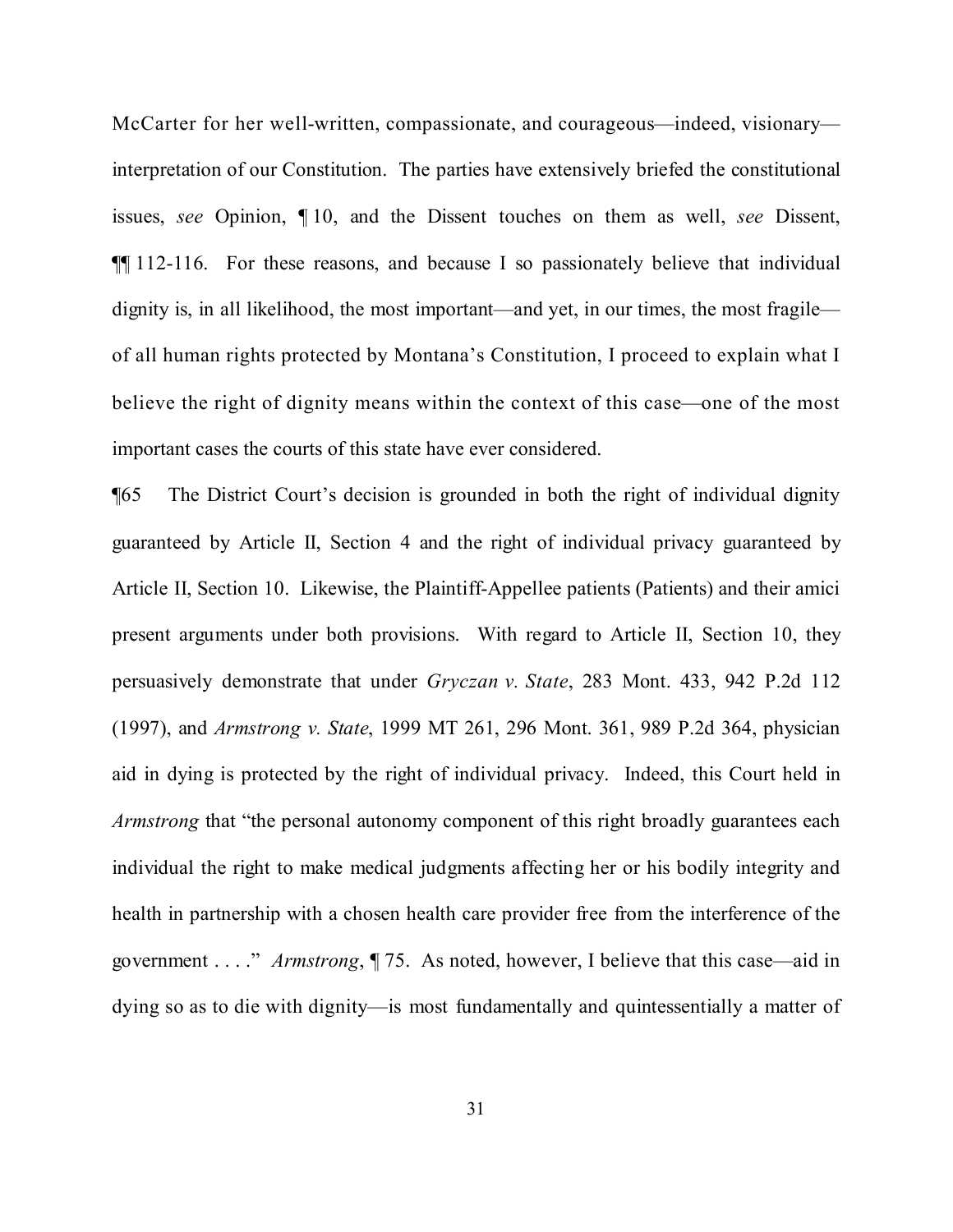human dignity. Accordingly, it is to that right that I direct my comments below. But before doing so, it is necessary to define and explain my choice of terms and language.

# **A. Terminology and Language**

¶66 First, let me be clear about one thing: This case is not about the "right to die." Indeed, the notion that there is such a "right" is patently absurd, if not downright silly. No constitution, no statute, no legislature, and no court can grant an individual the "right to die." Nor can they take such a right away. "Death is the destiny of everything that lives. Nothing ever escapes it."<sup>[2](#page-31-0)</sup> Within the context of this case, the only control that a person has over death is that if he expects its coming within a relatively short period of time due to an incurable disease, he can simply accept his fate and seek drug-induced comfort; or he can seek further treatment and fight to prolong death's advance; or, at some point in his illness, and with his physician's assistance, he can embrace his destiny at a time and place of his choosing. The only "right" guaranteed to him in any of these decisions is the right to preserve his personal autonomy and his individual dignity, as he sees fit, in the face of an ultimate destiny that no power on earth can prevent.

¶67 Thus noted, the Patients and the class of individuals they represent are persons who suffer from an illness or disease, who cannot be cured of their illness or disease by any reasonably available medical treatment, who therefore expect death within a relatively short period of time, and who demand the right to preserve their personal autonomy and their individual dignity in facing this destiny.

<span id="page-31-0"></span><sup>2</sup> John Shelby Spong, *Eternal Life: A New Vision*, 73 (HarperCollins 2009).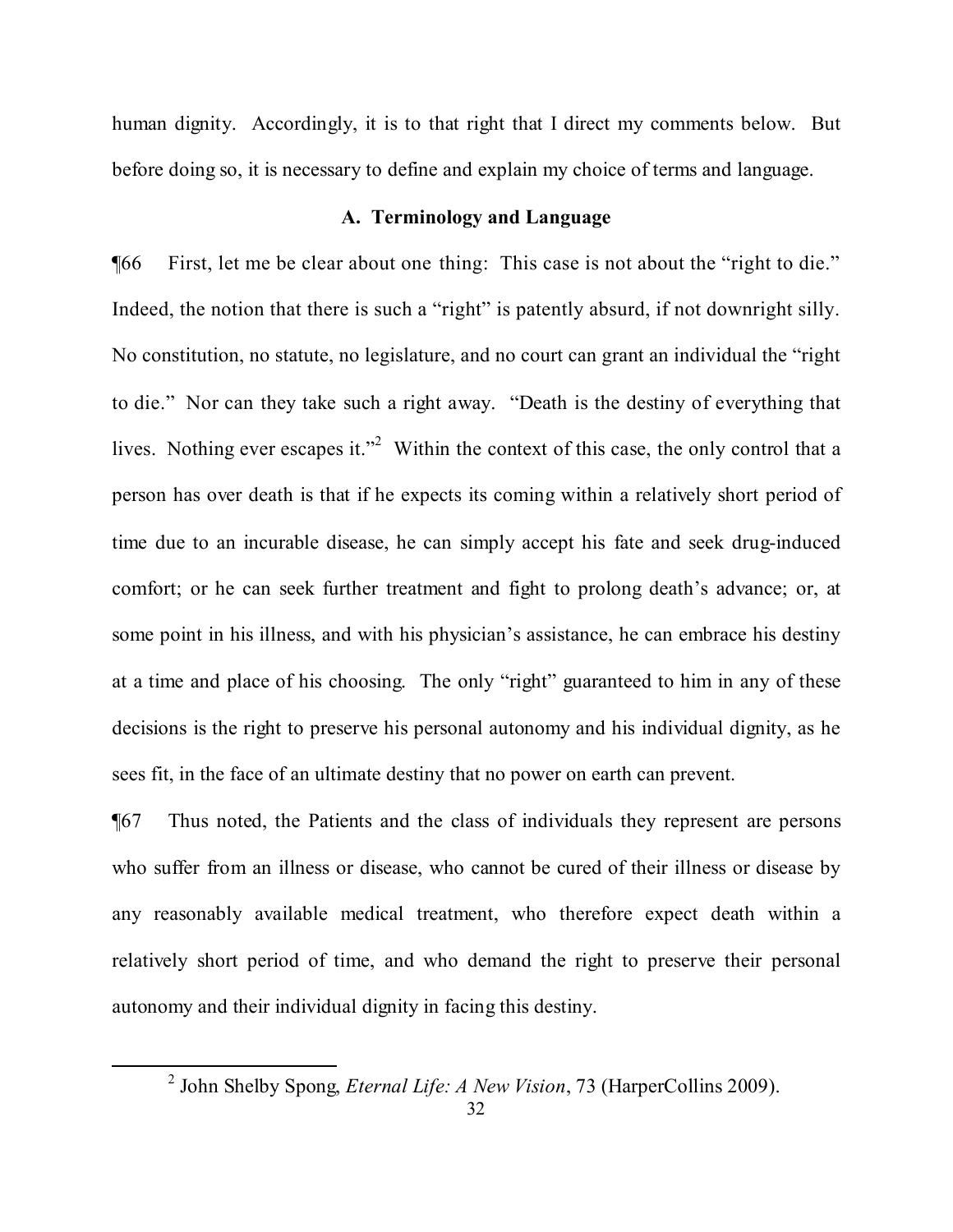¶68 In choosing this language, I purposely eschew bright-line tests or rigid timeframes. What is "relatively short" varies from person to person. I take this approach<sup>[3](#page-32-0)</sup> for the following nonexclusive reasons. **First,** the amount of physical, emotional, spiritual, and mental suffering that one is willing or able to endure is uniquely and solely a matter of individual constitution, conscience, and personal autonomy. **Second,** "suffering" in this more expansive sense may implicate a person's uniquely personal perception of his "quality of life." This perception may be informed by, among other things, one's level of suffering, one's loss of personal autonomy, one's ability to make choices about his situation, one's ability to communicate, one's perceived loss of value to self or to others, one's ability to care for his personal needs and hygiene, one's loss of dignity, one's financial situation and concern over the economic burdens of prolonged illness, and one's level of tolerance for the invasion of personal privacy and individual dignity that palliative treatment necessarily involves. Suffering may diminish the quality of life; on the other hand, the lack of suffering does not guarantee a life of quality. There is a difference between living and suffering; and the sufferer is uniquely positioned and, therefore, uniquely entitled to define the tipping point that makes suffering unbearable. **Third,** while most incurable illnesses and diseases follow a fairly predictable symptomatology and course, every illness and disease is a unique and very personal experience for the afflicted person. Thus, the afflicted individual's illness or disease informs his end-of-life choices and decisions in ways unique and personal to that

<span id="page-32-0"></span><sup>3</sup> *See generally* Raphael Cohen-Almagor, *The Right to Die with Dignity*, 27-33, 52-79, 96-112 (Rutgers University Press 2001).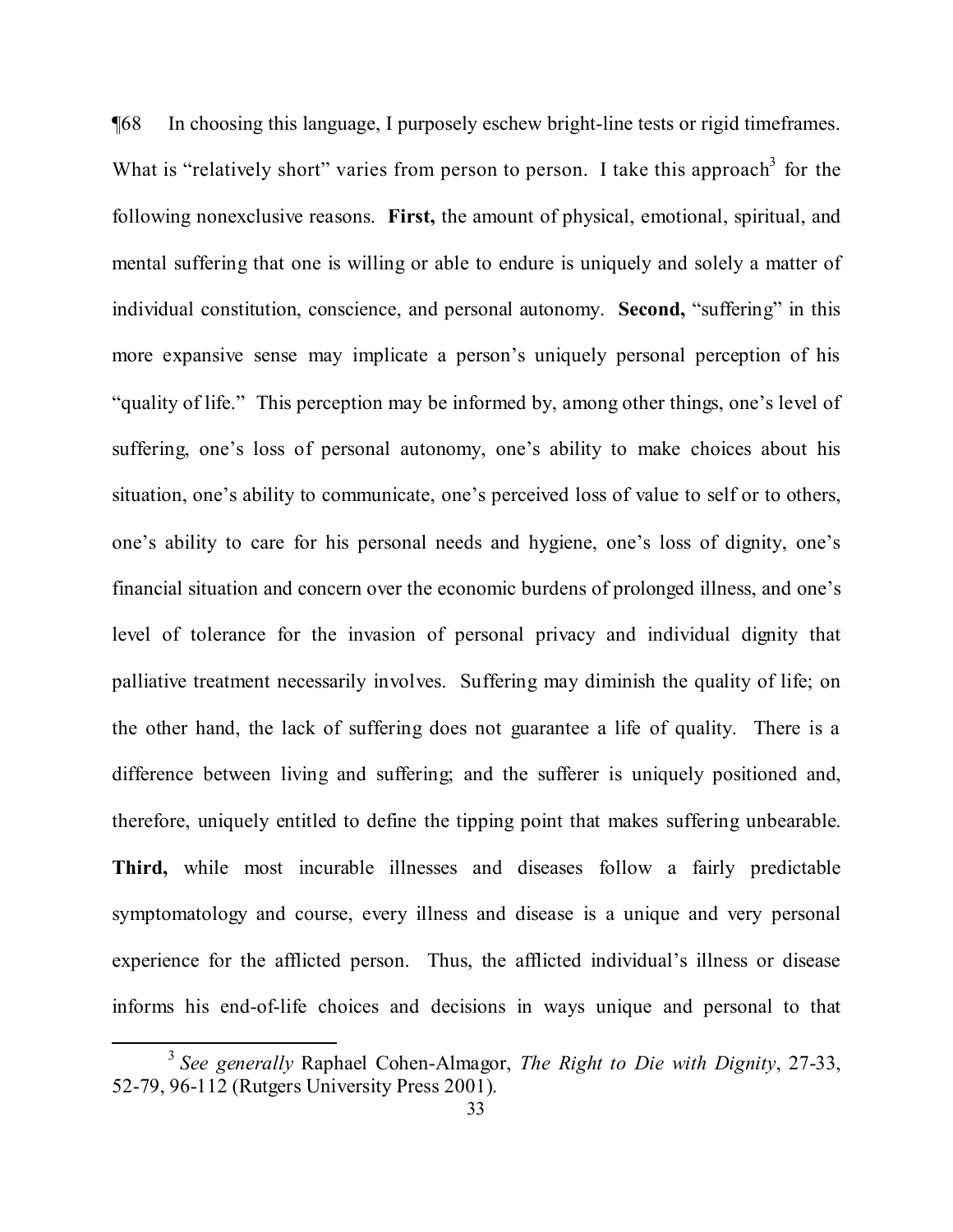individual's life, values, and circumstances. **Fourth,** advancements in medical treatment may become available during the period between the time when he is diagnosed as being incurably ill and the predicted (estimated) time of death. With those advancements, a person initially given three months to live may well expect to live two more months or two more years with a new medicine or treatment. **Fifth,** individual access to medical care may vary. A person living in proximity to a medical research facility may have access to medicines and treatments as part of a clinical trial, while another person living in a sparsely populated rural area may not have that opportunity. One individual may have access to hospice care; another may not. Sadly, an insured individual may have access to medicine and treatment that an uninsured individual does not. **Sixth,** each individual's family situation is different. One individual may not have close family relationships; another may have a strongly involved and supportive family. One person's family may live within a short distance, while another person's family may be spread across the country or around the globe. The ability to say final goodbyes and the ability to die, at a predetermined time and place, perhaps in the company of one's partner or friends and loved ones, is important to many individuals and to their families. **Seventh,** and lastly, to many who are incurably ill and dying, the prospect of putting their partner or family through their prolonged and agonizing death is a source of deep emotional and spiritual distress.

¶69 Additionally, in my choice of language, I have intentionally chosen not to use emotionally charged and value-laden terms such as "terminal" and "suicide." "Terminal"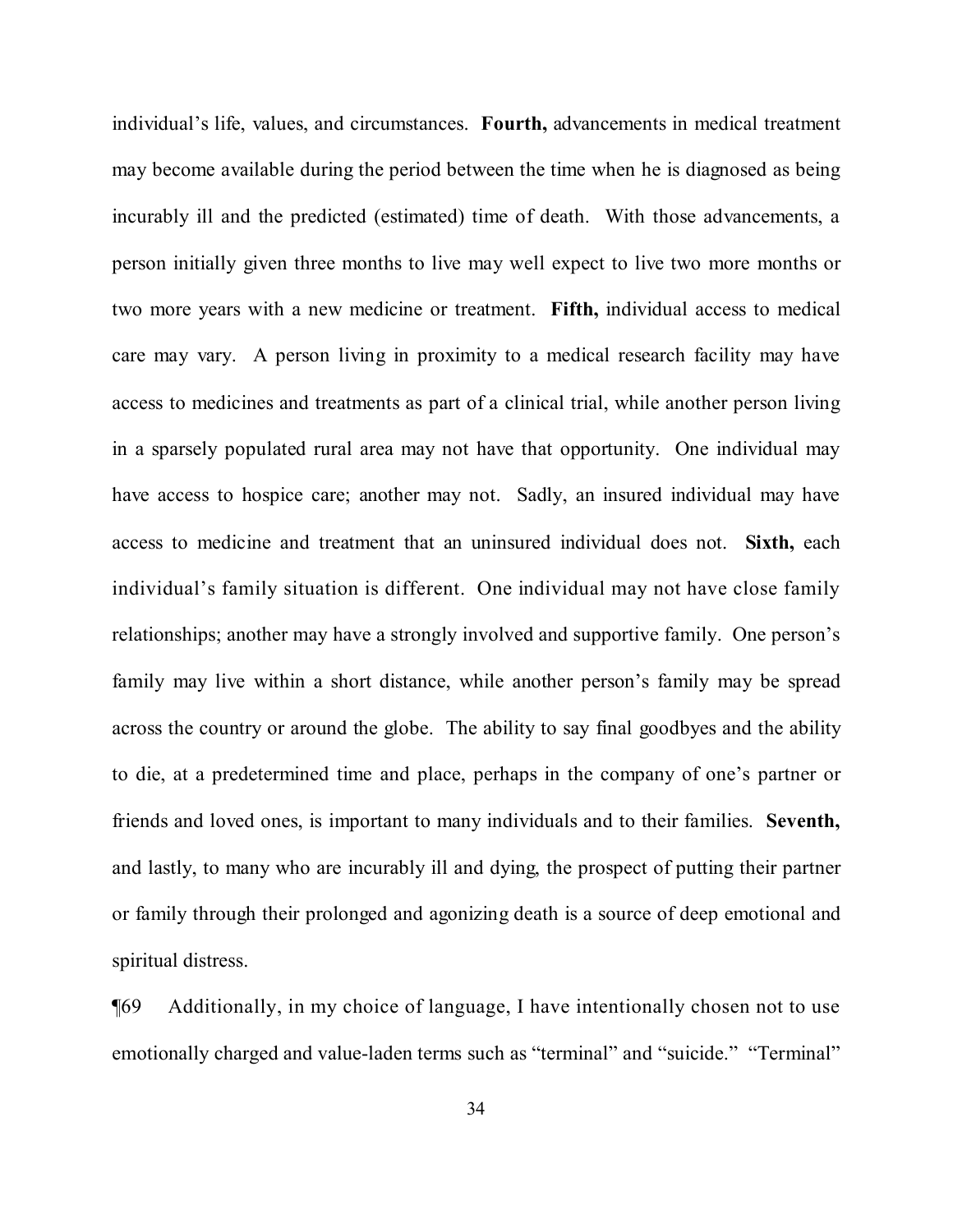conjures up the notion that the individual is on some sort of inevitable slide or countdown to death. This term trivializes the fact that many individuals, with what appear to be medically incurable diseases, nevertheless retain steadfast hope and faith that their condition will be reversed, along with a personal resolve to fight for life until the very end. Labeling an individual as "terminal" may not only discourage the individual from seeking treatment but may also discourage further treatment efforts by healthcare providers. A "terminal" diagnosis fails to acknowledge that medicine usually cannot predict the time of death with the sort of exactitude that the use of the term connotes.

¶70 Similarly, the term "suicide" suggests an act of self-destruction that historically has been condemned as sinful, immoral, or damning by many religions. Moreover, in modern parlance, "suicide" may be linked with terrorist conduct. Importantly, and as reflected in the briefing in this case, society judges and typically, but selectively, deprecates individuals who commit "suicide." On one hand, the individual who throws his body over a hand grenade to save his fellow soldiers is judged a hero, not a person who committed "suicide." Yet, on the other hand, the individual who shoots herself because she faces a protracted illness and agonizing death commits "suicide" and, as such, is judged a coward in the face of her illness and selfish in her lack of consideration for the pain and loss her act causes to loved ones and friends. Assisting this person to end her life is likewise denounced as typifying " 'a very low regard for human life.' " Dissent, ¶ 118 (quoting the Commission Comments to § 45-5-105, MCA). To the contrary, however, the Patients and their amici argue that a physician who provides aid in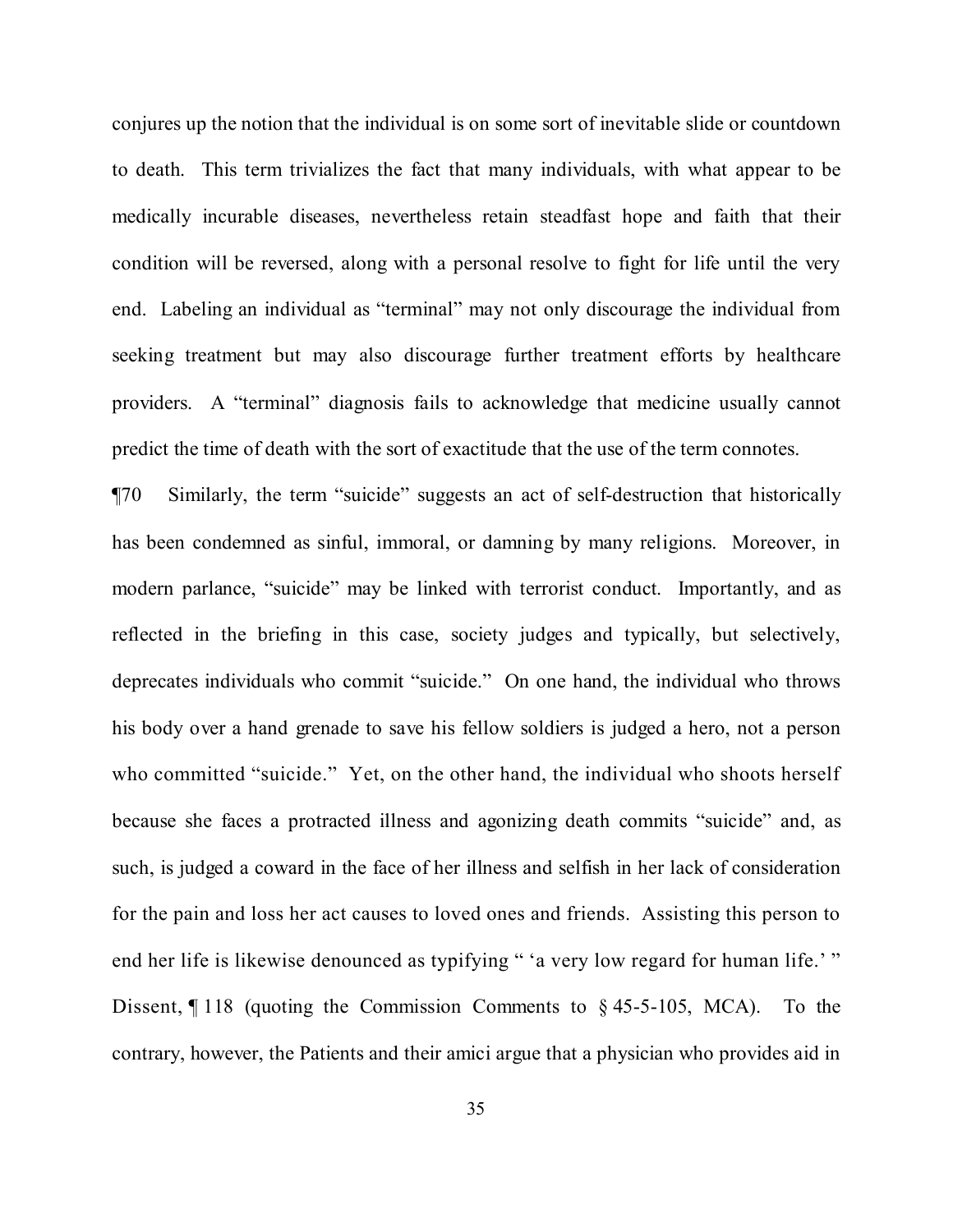dying demonstrates compassionate regard for the patient's suffering, recognition of the patient's autonomy and dignity, and acknowledgement of death's inevitability.

¶71 "Suicide" is a pejorative term in our society. Unfortunately, it is also a term used liberally by the State and its amici (as well as the Dissent) in this case. The term denigrates the complex individual circumstances that drive persons generally—and, in particular, those who are incurably ill and face prolonged illness and agonizing death—to take their own lives. The term is used to generate antipathy, and it does. The Patients and the class of people they represent do not seek to commit "suicide." Rather, they acknowledge that death within a relatively short time is inescapable because of their illness or disease. And with that fact in mind, they seek the ability to self-administer, at a time and place of their choosing, a physician-prescribed medication that will assist them in preserving their own human dignity during the inevitable process of dying. Having come to grips with the inexorability of their death, they simply ask the government not to force them to suffer and die in an agonizing, degrading, humiliating, and undignified manner. They seek nothing more nor less; that is all this case is about.

¶72 Finally, I neither use the terms nor address "euthanasia" or "mercy killing." Aside from the negative implications of these terms and the criminality of such conduct, the Patients clearly do not argue that incompetent, nonconsenting individuals or "vulnerable" people may be, under any circumstances, "euthanized" or "murdered." To read their arguments as suggesting either is, in my view, grossly unfair and intellectually dishonest. The only reason that "homicide" is implicated at all in this case is because (a) the State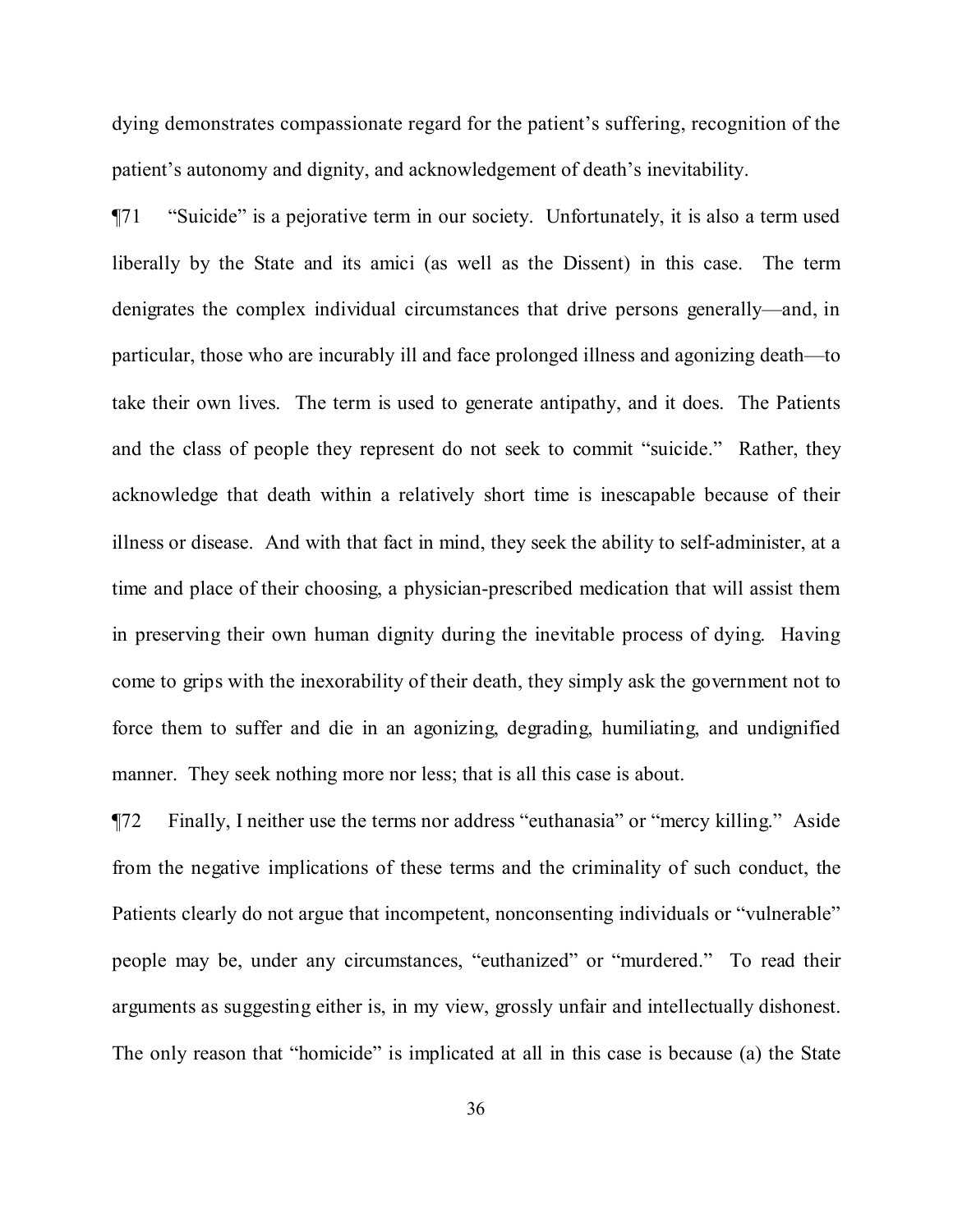contends that a licensed physician who provides a mentally competent, incurably ill patient with the prescription for a life-ending substance, to be self-administered by the patient if she so chooses, is guilty of deliberate homicide and (b) our decision holds that it is not against public policy under the consent statute to permit the physician to do so.

¶73 With that prefatory explanation, I now turn to Article II, Section 4 and the right of individual dignity.

## **B. Construction of Article II, Section 4**

¶74 Article II, Section 4 of Montana's 1972 Constitution provides:

**Individual dignity.** The dignity of the human being is inviolable. No person shall be denied the equal protection of the laws. Neither the state nor any person, firm, corporation, or institution shall discriminate against any person in the exercise of his civil or political rights on account of race, color, sex, culture, social origin or condition, or political or religious ideas.

While there are differing interpretations of this language, which I note below, it is my view that the first clause of Article II, Section 4 (the Dignity Clause) is a stand-alone, fundamental constitutional right. *See Walker v. State*, 2003 MT 134, ¶¶ 74, 82, 316 Mont. 103, 68 P.3d 872 (explaining that the rights found in Article II are "fundamental" and that the plain meaning of the Dignity Clause "commands that the intrinsic worth and the basic humanity of persons may not be violated").

¶75 First, I categorically reject the notion that the Dignity Clause is merely some "aspirational introduction" to the equal protection and nondiscrimination rights which follow it—a proposition for which there is no authority. Our Constitution is "a limitation upon the powers of government," *Cruse v. Fischl*, 55 Mont. 258, 263, 175 P. 878, 880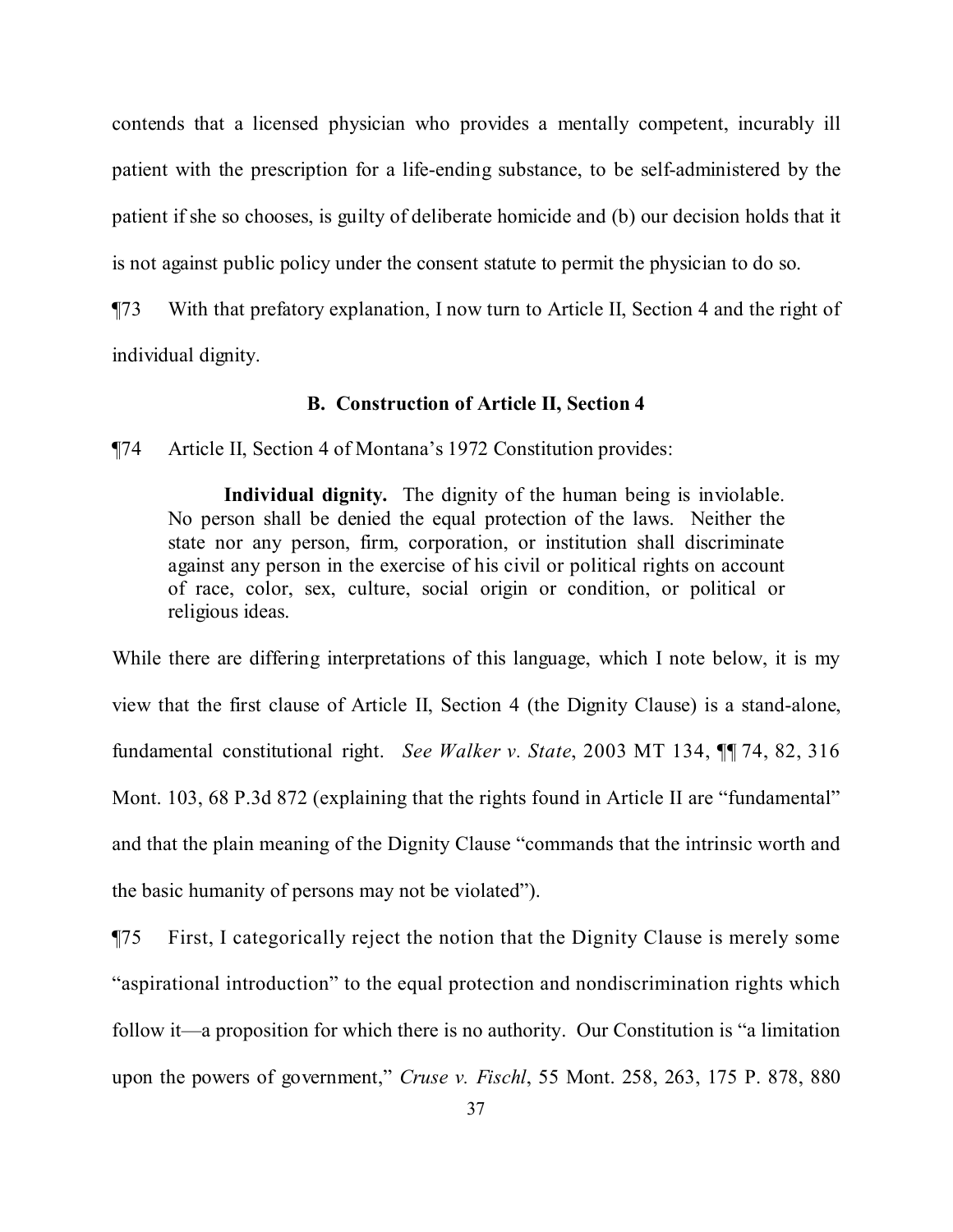(1918), and in construing a constitutional provision, we are required "to give meaning to every word, phrase, clause and sentence therein, if it is possible so to do," *State ex rel. Diederichs v. State Highway Commn.*, 89 Mont. 205, 211, 296 P. 1033, 1035 (1931). Accordingly, the command that "[t]he dignity of the human being is inviolable" must be acknowledged as the freestanding limitation it is on the power of the government—much in the same way we recognize that trial by jury, which is similarly "inviolate" (Mont. Const. art. II, § 26), is not merely "aspirational" but is in fact a concrete right guaranteed by the Constitution.

¶76 Second, I likewise reject the notion that the right of dignity is fully implemented by the Equal Protection and Nondiscrimination Clauses or that these clauses are the sole "operative vehicles" for achieving dignity. In other words, I cannot agree that the inviolable dignity of a human being is infringed only when the person is denied equal protection of the laws or suffers discrimination for exercising his or her civil or political rights. Indeed, such an interpretation of Article II, Section 4 attributes an implausibly narrow meaning to the term "dignity." As the Dissent notes, the Dignity Clause can be traced to West Germany's 1949 Constitution, which was developed in response to the Nazi regime's treatment of the Jewish people (as well as homosexuals, Gypsies, persons with disabilities, and political opponents). Dissent,  $\P$  116 n. 4. These "inferior" people (so-called "useless eaters"<sup>[4](#page-37-0)</sup>) were not merely denied equal protection of the laws. The

<span id="page-37-0"></span><sup>4</sup> George J. Annas, *The Man on the Moon, Immortality, and other Millennial Myths: The Prospects and Perils of Human Genetic Engineering*, 49 Emory L.J. 753, 758  $(2000)$ .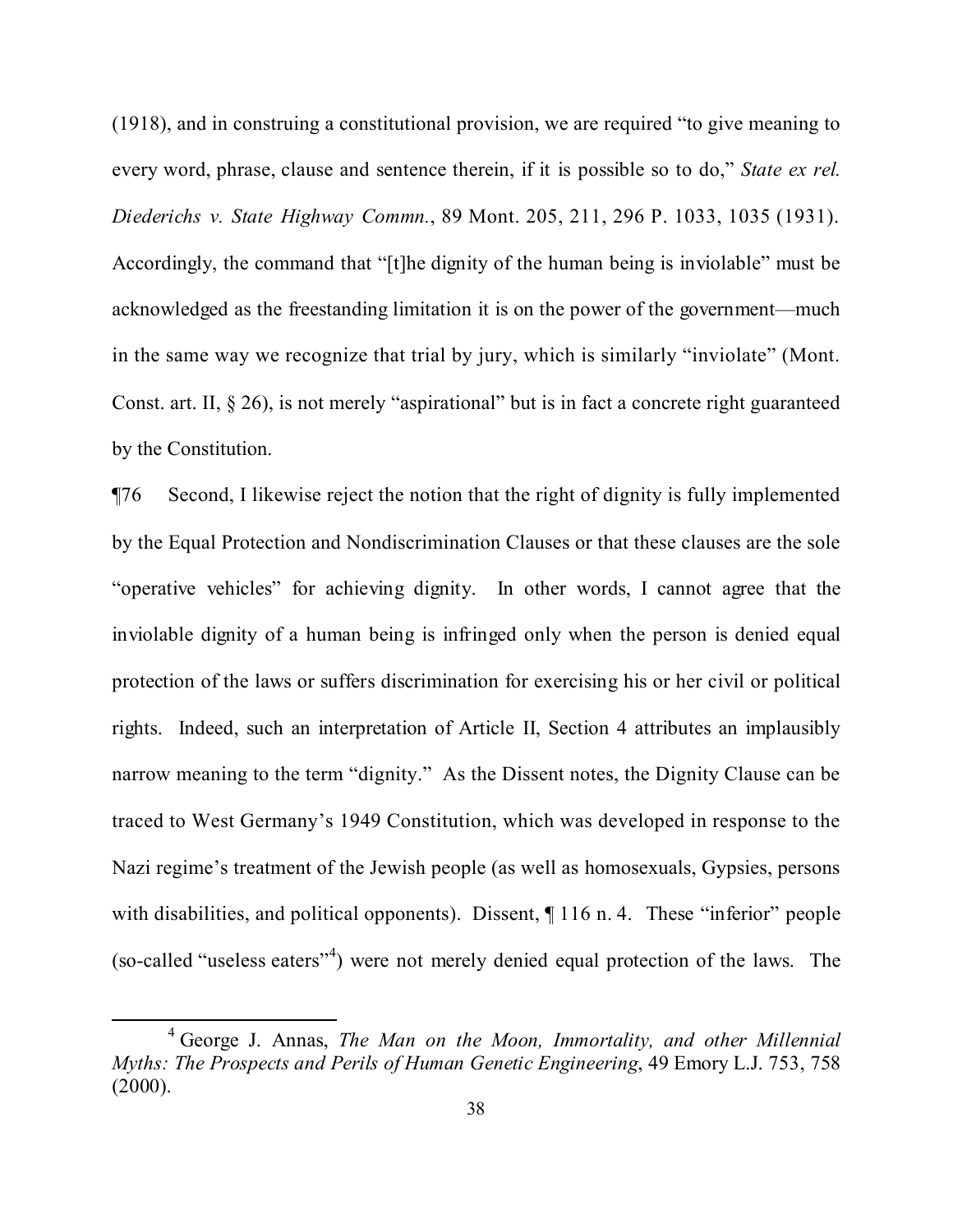government placed them in concentration camps and used them for slave labor. Medical experiments were performed on them. They were persecuted and killed. They were viewed and treated as subhuman, without any dignity. The West German Constitution and its command that "[t]he dignity of man shall be inviolable" must be understood in this context. Doing so, it simply cannot be maintained that Article II, Section 4 prohibits only discrimination and the denial of equal protection. The Dignity Clause broadly prohibits any law or act that infringes upon our inviolable dignity as human beings. This is not some "vague, lurking" right as the Dissent suggests. Dissent, ¶ 116. Rather, it is an imperative; an affirmative and unambiguous constitutional mandate.

¶77 This interpretation is supported by the structure of Article II, Section 4. In this connection, I agree with the construction proffered by Matthew O. Clifford and Thomas P. Huff in their article *Some Thoughts on the Meaning and Scope of the Montana Constitution's "Dignity" Clause with Possible Applications*, 61 Mont. L. Rev. 301, 305-07 (2000). They point out that the language of Article II, Section 4 (which is titled "Individual Dignity") moves in a logical progression from the general to the specific. The first sentence (the Dignity Clause) declares that human dignity is inviolable. The second sentence (the Equal Protection Clause) goes on to declare one way in which human dignity can be violated: by denying someone the equal protection of the laws based on some sort of arbitrary classification. They observe that our legal tradition has long recognized such classifications as affronts to the dignity of persons (citing as an example of this *Brown v. Board of Education*, 347 U.S. 483, 74 S. Ct. 686 (1954)).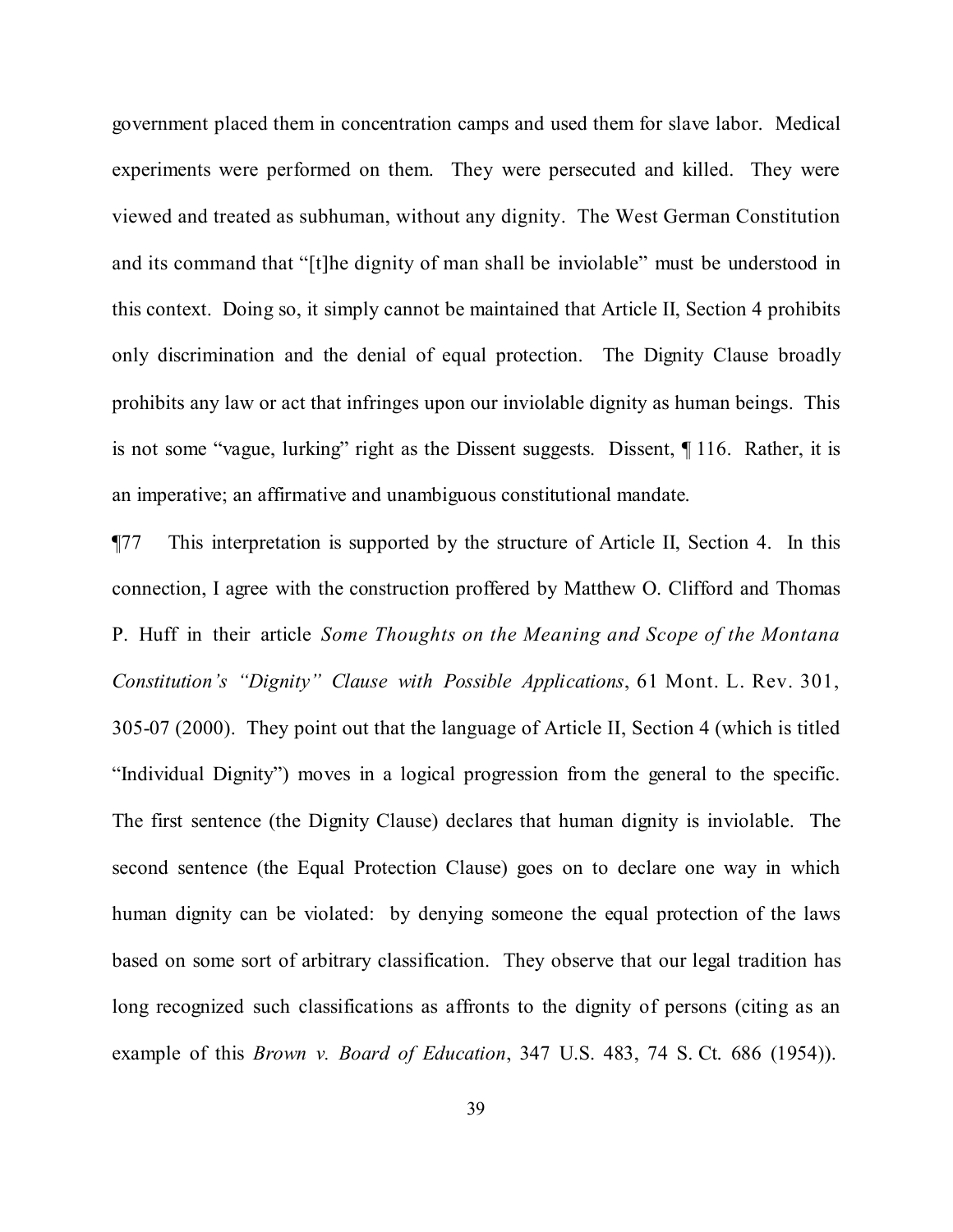Finally, the third sentence (the Nondiscrimination Clause) fleshes out the meaning of the equal protection right by enumerating certain types of classifications which the framers of Article II, Section 4 believed to be arbitrary: race, color, sex, culture, social origin or condition, and political or religious ideas.

¶78 Clifford and Huff note that the classifications identified in the Nondiscrimination Clause cannot be read as an exhaustive list of all possible arbitrary classifications. Otherwise, if the list were exhaustive, the Equal Protection Clause would be surplusage. The more reasonable interpretation, they conclude, is that by including the separate and more general Equal Protection Clause, the framers intended to leave open the possibility that there are other prohibited classifications beyond those which were recognized at that point in history (i.e., in 1972). And by the same logic, the inclusion of a more general prohibition against the violation of human dignity leaves open the possibility that human dignity can be violated in ways that do not involve some sort of arbitrary classification. Indeed, they argue, and I agree, that in order to give distinct and independent meaning to the Dignity Clause, avoiding redundancy, "this clause should be applied separately when there is a violation of the dignity of persons that does not reflect the forms of unequal treatment or invidious discrimination prohibited by the two subsequent clauses. Presumably anyone could experience such a violation of dignity, not just persons who are members of protected classes."<sup>[5](#page-39-0)</sup> Clifford and Huff, 61 Mont. L. Rev. at 306-07.

<span id="page-39-0"></span> $5$  Such is the case here, and that fact distinguishes my analysis herein from my analysis in *Snetsinger v. Montana University System*, 2004 MT 390, 325 Mont. 148, 104 P.3d 445. *Snetsinger* involved discrimination and equal protection issues relating to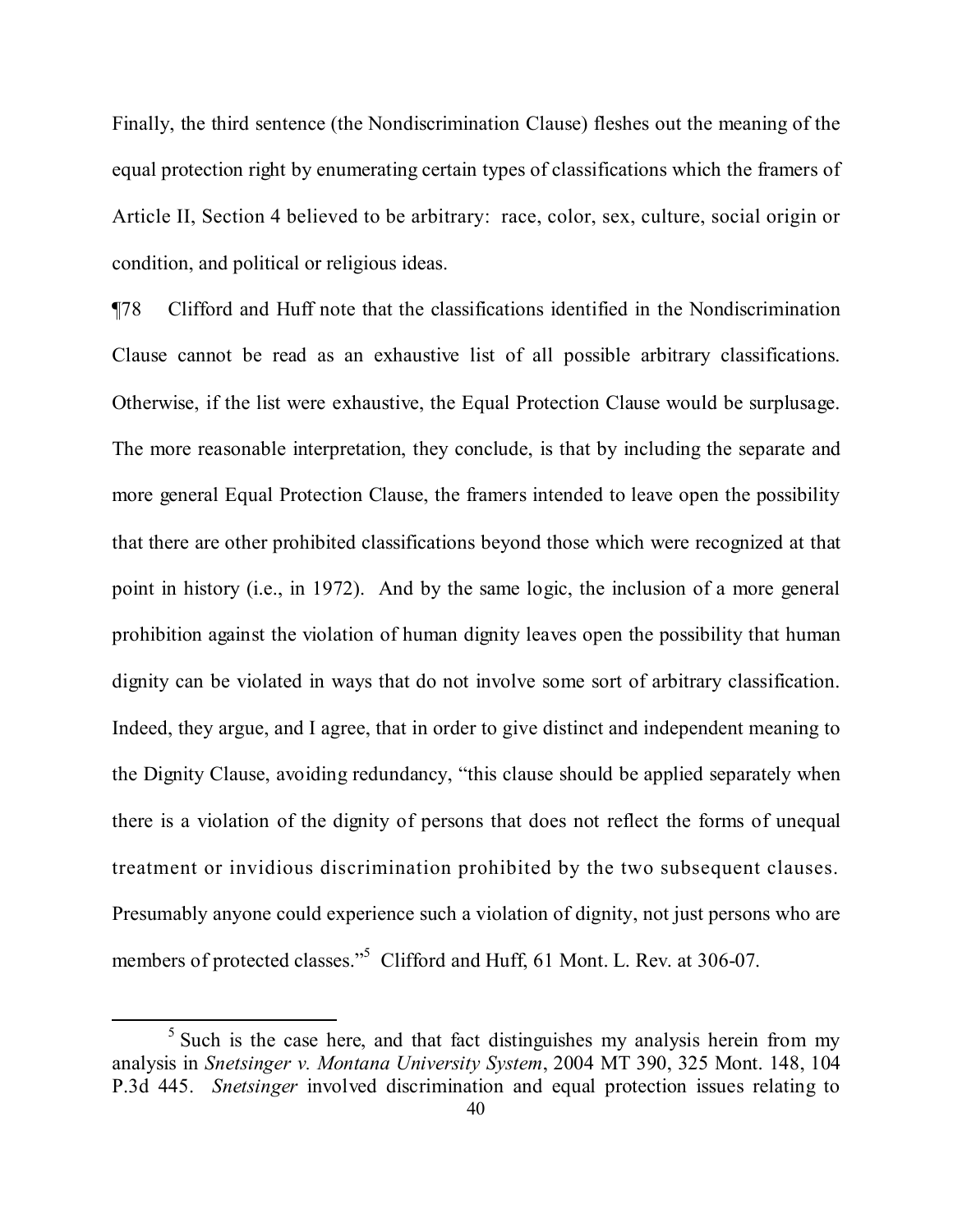¶79 This interpretation is consistent with the debate on Article II, Section 4 at the 1971-1972 Constitutional Convention.[6](#page-40-0) During the debate, Delegate Jerome T. Loendorf inquired whether the express prohibition against discrimination was necessary, given that the right of equal protection already prohibits discrimination. Delegate Wade J. Dahood (chair of the Bill of Rights Committee) acknowledged that the Nondiscrimination Clause was "subsumed in" the Equal Protection Clause, but he explained that "when we're dealing with this type of right, Delegate Loendorf, and we are dealing with something that is this basic, to an orderly and progressive society perhaps sometimes the sermon that can be given by constitution, as well as the right, becomes necessary." Montana Constitutional Convention, Verbatim Transcript, Mar. 7, 1972, pp. 1643-44. Thus, the delegates decided that it was preferable to include the additional language making certain facets of the equal protection right explicit. This same principle supports the notion that denying someone the equal protection of the laws is but *one* way in which human dignity can be violated, as discussed above.

sexual orientation. Thus, applying Clifford and Huff's analytical model, I analyzed these issues under each sentence of Article II, Section 4. *See Snetsinger*, ¶¶ 71-97 (Nelson, J., specially concurring). The present case, however, does not involve discrimination or equal protection claims. It is appropriate, therefore, to apply only the Dignity Clause, as a stand-alone constitutional protection.

<span id="page-40-0"></span> $6$  I acknowledge that the intent of the framers should be determined from the plain meaning of the words used and, if that is possible (as it is here), then we apply no other means of interpretation. Indeed, "[w]e are precluded . . . from resorting to extrinsic methods of interpretation." *Great Falls Tribune Co. v. Great Falls Public Schools*, 255 Mont. 125, 128-29, 841 P.2d 502, 504 (1992) (internal quotation marks omitted). The Dissent, however, relies on the Constitutional Convention record. Dissent,  $\P$  112-116. Thus, I discuss this record for purposes of responding to the Dissent's arguments.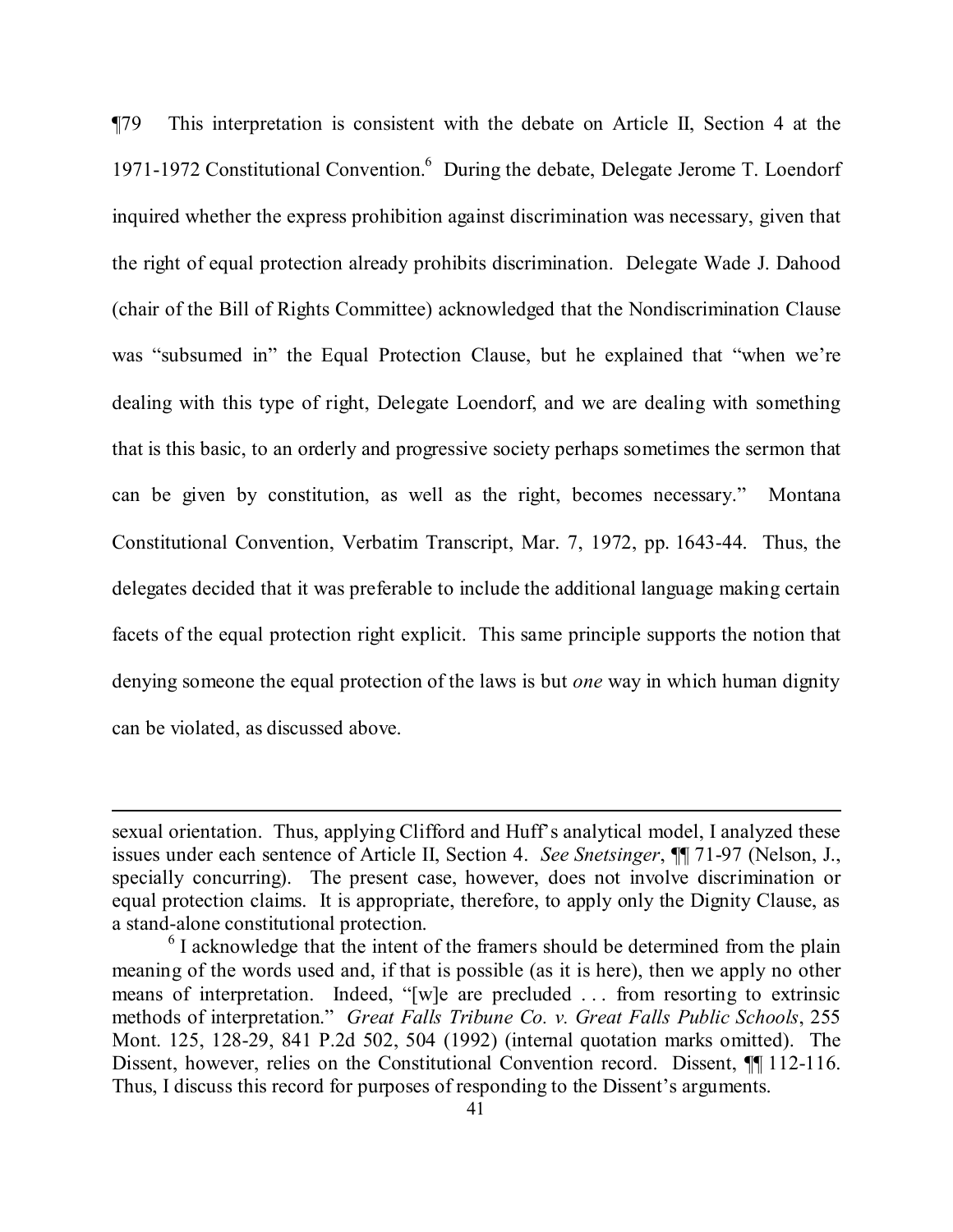¶80 In arguing against this interpretation of Article II, Section 4, the Dissent points to Delegate Dahood's statement that "[t]here is no intent within this particular section to do anything other than to remove the apparent type of discrimination that all of us object to with respect to employment, to rental practices, to actual associationship in matters that are public or matters that tend to be somewhat quasi-public." Montana Constitutional Convention, Verbatim Transcript, Mar. 7, 1972, p. 1643. This statement, however, must be understood in context. Dahood was not purporting to limit the scope of Article II, Section 4. In fact, he was trying to keep the provision broad. Delegate Otto T. Habedank had voiced a concern that the language "any person, firm, corporation, or institution" in the Nondiscrimination Clause would prohibit private organizations from limiting their membership and would force individuals to associate with people they otherwise would choose not to associate with. *See* Montana Constitutional Convention, Verbatim Transcript, Mar. 7, 1972, p. 1643. Habedank therefore had moved to delete the "any person, firm, corporation, or institution" language from the Nondiscrimination Clause, thereby rendering the clause applicable to only the state. *See* Montana Constitutional Convention, Verbatim Transcript, Mar. 7, 1972, p. 1642. Dahood, in turn, argued against this amendment (which ultimately was defeated 76 to 13) and in favor of applying the nondiscrimination prohibition to entities other than the state, such as employers, landlords, and public or quasi-public associations. Dahood made no remarks about the Dignity Clause itself.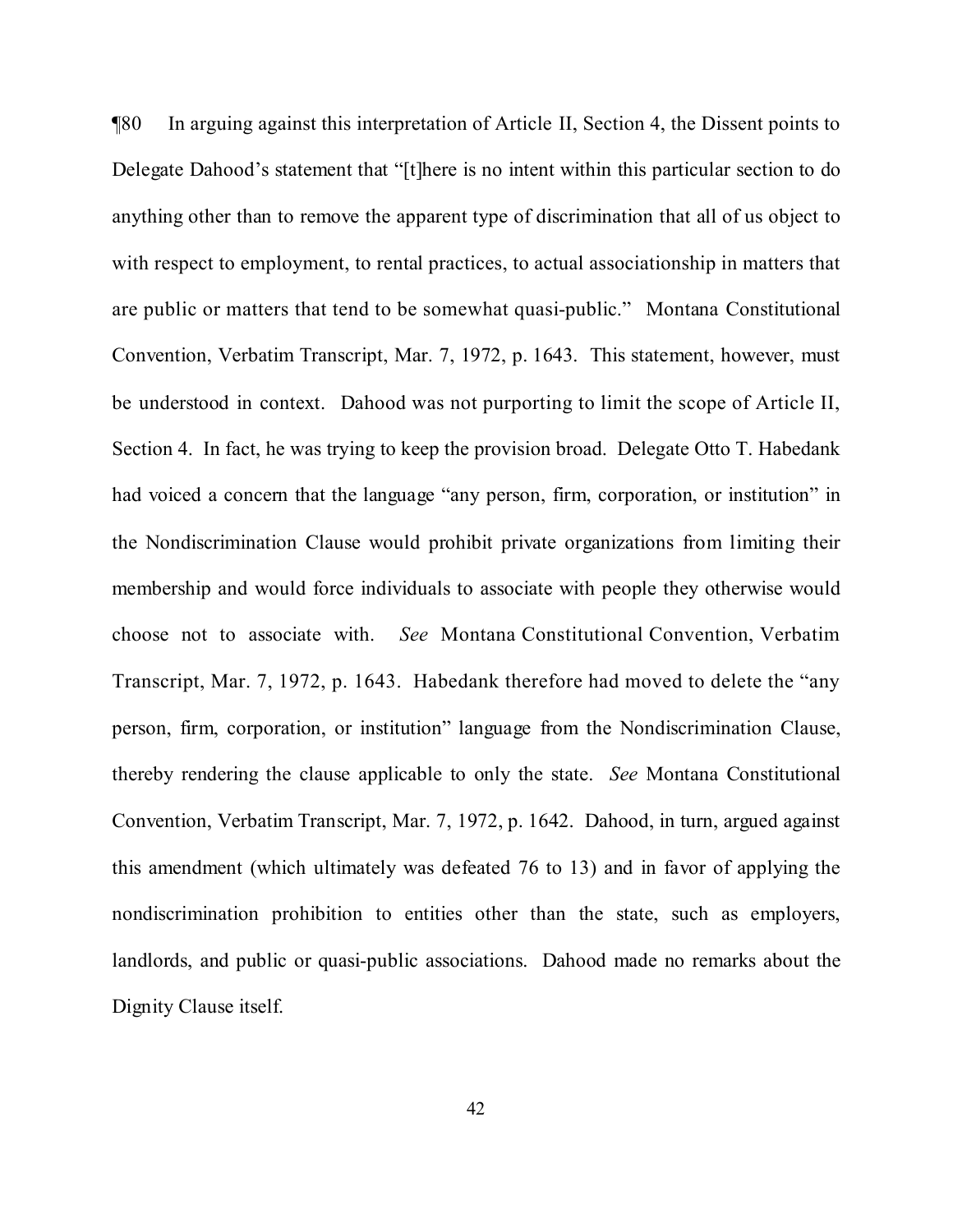¶81 In contrast, Delegate Proposal No. 33 specifically recognized an independent right of individual dignity. It stated: "The rights of individual dignity, privacy, and free expression being essential to the well-being of a free society, the state shall not infringe upon these rights without the showing of a compelling state interest." *See* Montana Constitutional Convention, Delegate Proposals, Jan. 26, 1972, p. 127. This proposal was referred to the Bill of Rights Committee, which adopted the proposal *in its entirety*. *See* Montana Constitutional Convention, Bill of Rights Committee Proposal, Feb. 23, 1972, p. 647. The right of individual dignity, the right of privacy, and the right of free expression were then incorporated, respectively, into Sections 4, 10, and 7 of Article II.[7](#page-42-0)

¶82 In sum, given the plain language of Article II, Section 4 and the structure of this provision, I conclude that the Dignity Clause—stating that the dignity of the human being is inviolable—is a stand-alone, fundamental constitutional right. This conclusion is supported by the record from the Constitutional Convention. I now turn to the substance of this right.

## **C. The Right of Human Dignity**

<span id="page-42-0"></span> $<sup>7</sup>$  In this regard, the Dissent points out that the Bill of Rights Committee did not</sup> adopt Delegate Robert L. Kelleher's Proposal No. 103, which stated: "A human fetus has the right to be born. The incurably ill have the right not to be kept alive by extraordinary means." *See* Dissent, ¶¶ 113-115. Of course, we are not dealing in this case with "the right not to be kept alive by extraordinary means"—a matter already addressed statutorily by the Montana Rights of the Terminally Ill Act (Title 50, chapter 9, MCA). Moreover, the reasons behind the committee's decision on Proposal No. 103 are not stated in the Constitutional Convention record, and this Court has already rejected a similar attempt to read more than is warranted into the disposition of this proposal (*see Armstrong v. State*, 1999 MT 261, ¶¶ 43-48, 296 Mont. 361, 989 P.2d 364). In short, the disposition of Kelleher's proposal is simply not instructive here.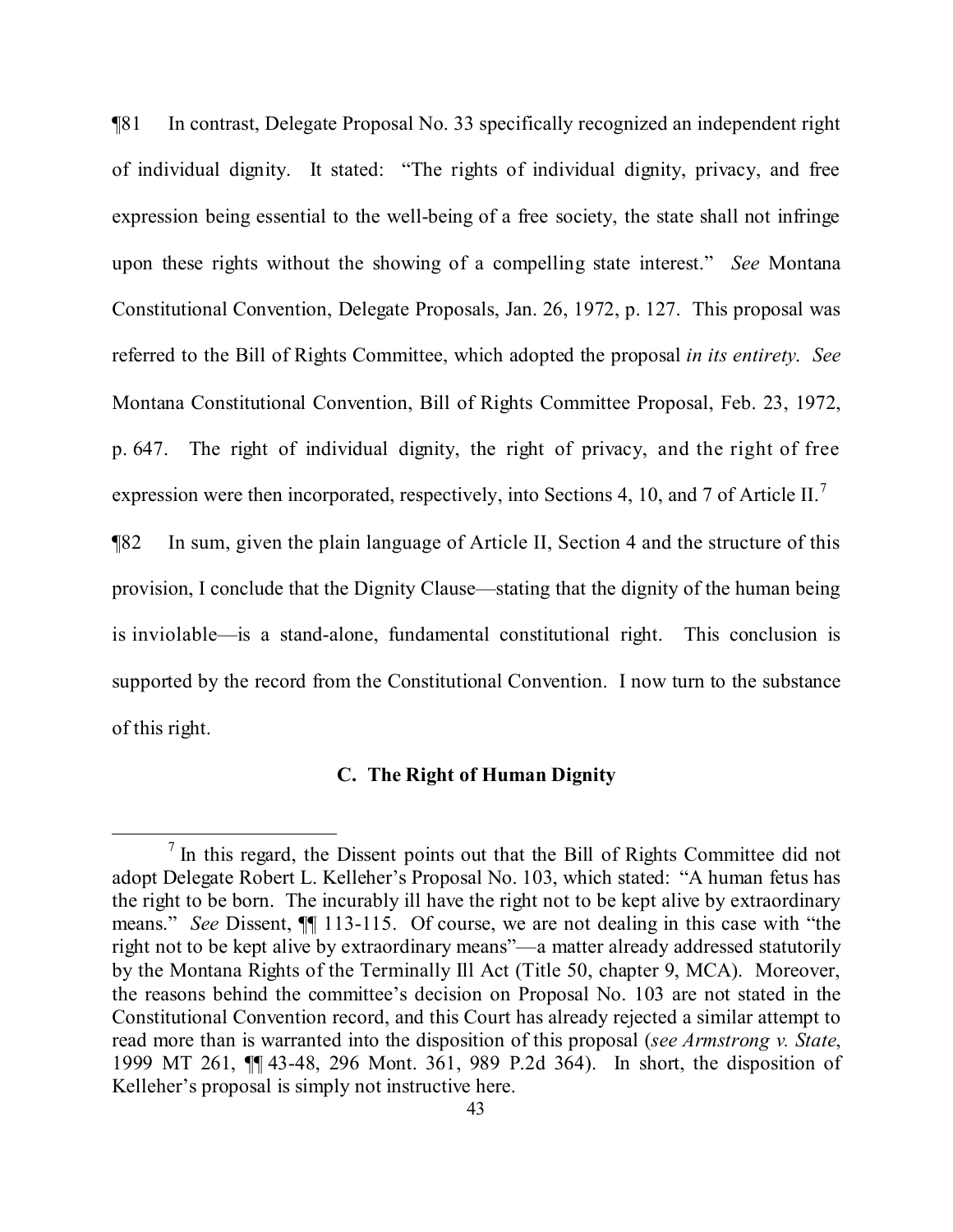¶83 Human dignity is, perhaps, the most fundamental right in the Declaration of Rights. This right is "inviolable," meaning that it is "[s]afe from violation; *incapable* of being violated." *Black's Law Dictionary* 904 (Bryan A. Garner ed., 9th ed., West 2009) (emphasis added). Significantly, the right of human dignity is the only right in Montana's Constitution that is "inviolable."<sup>[8](#page-43-0)</sup> It is the only right in Article II carrying the *absolute prohibition* of "inviolability." No individual may be stripped of her human dignity under the plain language of the Dignity Clause. No private or governmental entity has the right or the power to do so. Human dignity simply cannot be violated—no exceptions. *Snetsinger v. Montana University System*, 2004 MT 390, ¶ 77, 325 Mont. 148, 104 P.3d 445 (Nelson, J., specially concurring).

¶84 But what exactly is "dignity"? It would be impractical here to attempt to provide an exhaustive definition. Rather, the meaning of this term must be fleshed out on a caseby-case basis (in the same way that the parameters of substantive due process have been determined on a case-by-case basis). I note, however, a couple of interpretations that are useful for purposes of the present discussion. Law professor Raphael Cohen-Almagor states that the concept of dignity "refers to a worth or value that flows from an inner source. It is not bestowed from the outside but rather is intrinsic to the person." Raphael Cohen-Almagor, *The Right to Die with Dignity*, 17 (Rutgers University Press 2001). He argues that "[t]o have dignity, means to look at oneself with self-respect, with some sort

<span id="page-43-0"></span> $8$  As noted, the right of trial by jury is "inviolate." Mont. Const. art. II,  $\S 26$ . "Inviolate," however, means "[f]ree from violation; not broken, infringed, or impaired," *Black's Law Dictionary* 904, which is not the same as "incapable of being violated."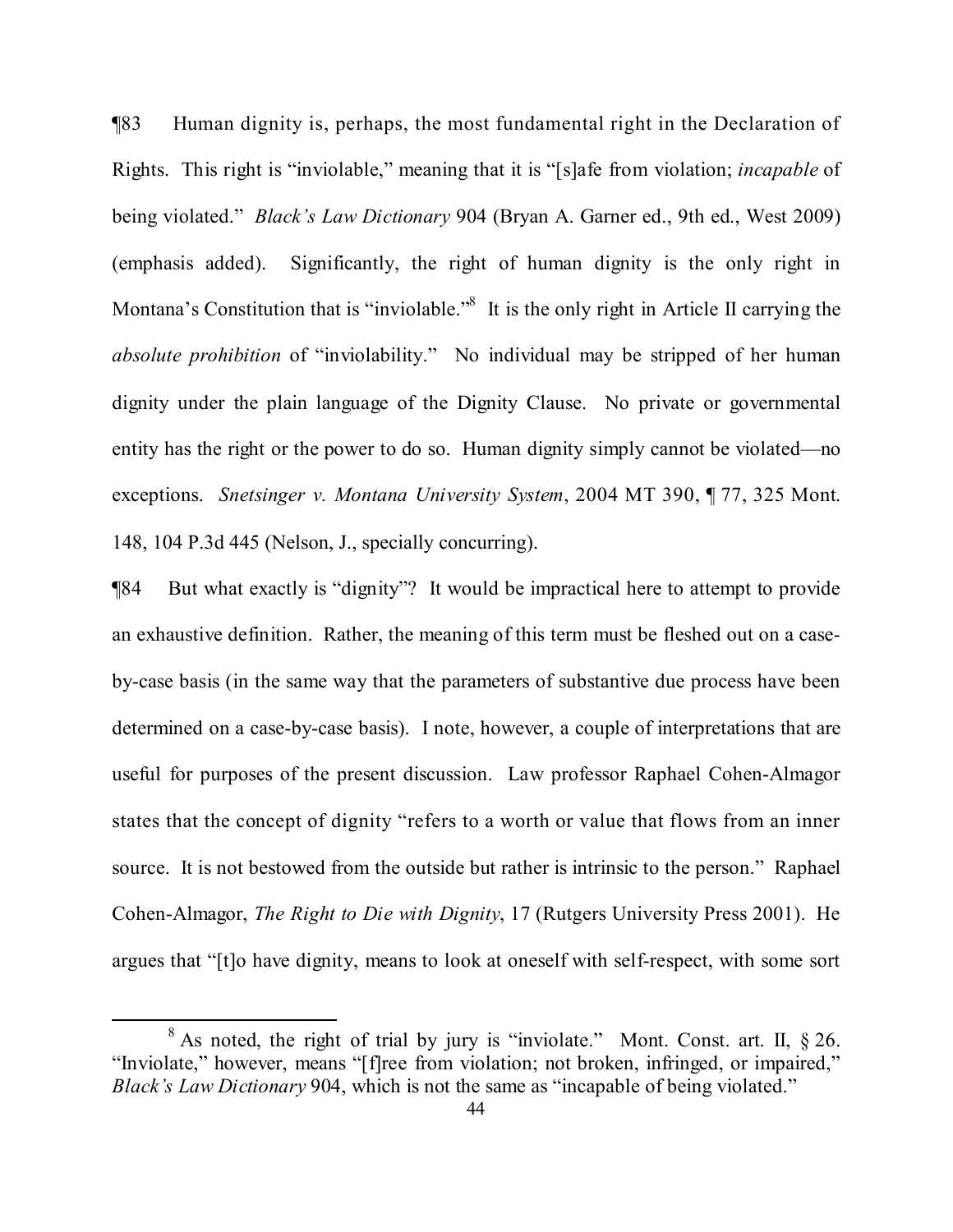of satisfaction. We feel human, not degraded." Cohen-Almagor, *The Right to Die with Dignity* at 17. Similarly, Clifford and Huff explain that in our Western ethical tradition, especially after the Religious Reformation of the 16th and 17th centuries, dignity has typically been associated with the normative ideal of individual persons as intrinsically valuable, as having inherent worth as individuals, at least in part because of their capacity for independent, autonomous, rational, and responsible action. Clifford and Huff, 61 Mont. L. Rev. at 307. Under this conception, dignity is *directly* violated by degrading or demeaning a person. Clifford and Huff, 61 Mont. L. Rev. at 307; *see also e.g. Walker v. State*, 2003 MT 134,  $\P$  81-84, 316 Mont. 103, 68 P.3d 872 (recognizing this principle and holding that the correctional practices and living conditions to which Walker was subjected at the Montana State Prison violated his right of human dignity). Or dignity is *indirectly* violated by denying a person the opportunity to direct or control his own life in such a way that his worth is questioned or dishonored. For example, dignity could be indirectly undermined "by treatment which is paternalistic—treating adults like children incapable of making autonomous choices for themselves, or by trivializing what choices they do make about how to live their lives." Clifford and Huff, 61 Mont. L. Rev. at 307-08; *cf. Cruzan v. Director, Missouri Dept. of Health*, 497 U.S. 261, 289, 110 S. Ct. 2841, 2857 (1990) (O'Connor, J., concurring) (requiring a competent adult to endure the procedures of being fed artificially by means of a tube against her will "burdens the patient's liberty, dignity, and freedom to determine the course of her own treatment"). Significantly, this Court has held that "[r]espect for the dignity of each individual ...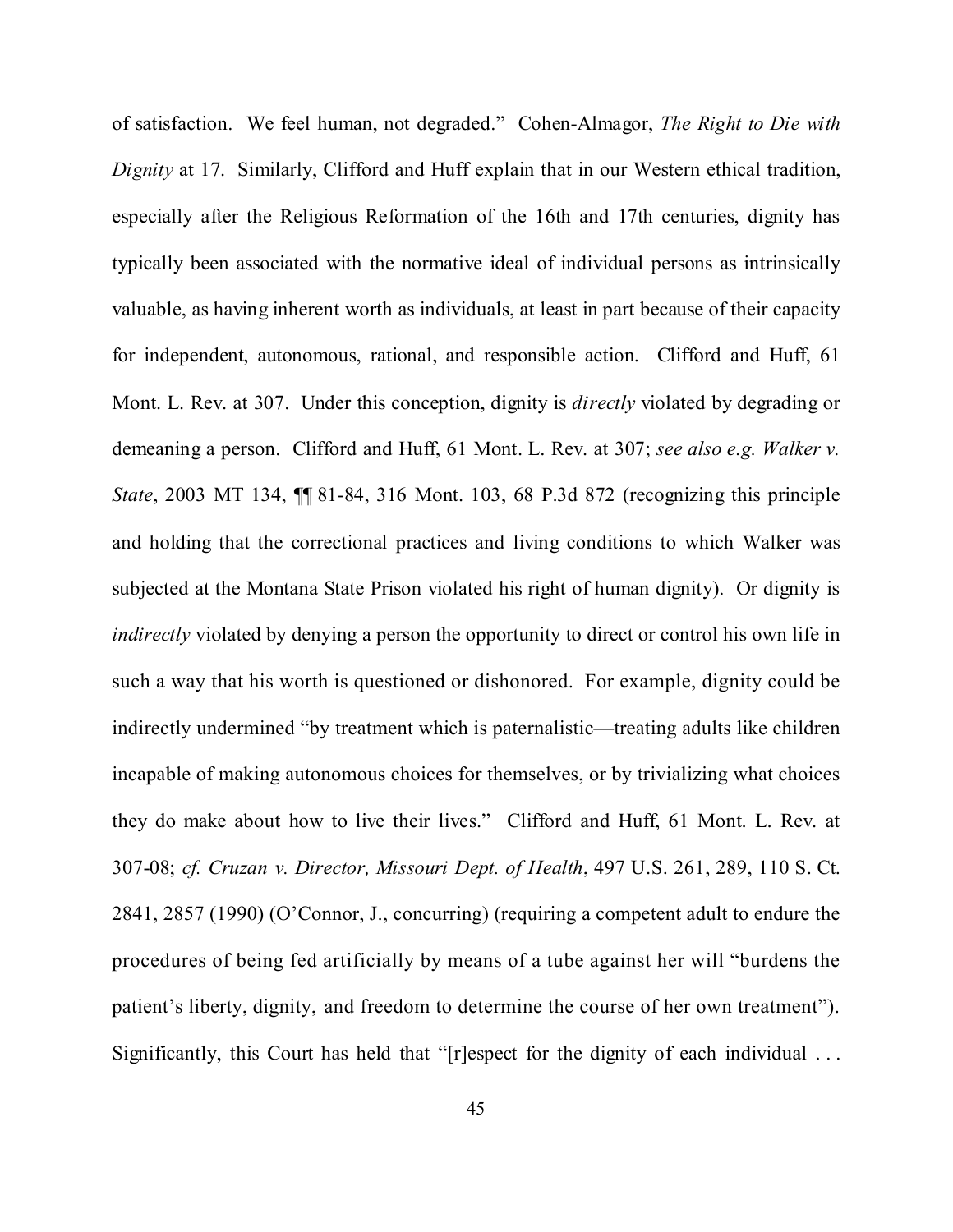demands that people have for themselves the moral right and moral responsibility to confront the most fundamental questions about the meaning and value of their own lives and the intrinsic value of life in general, answering to their own consciences and convictions." *Armstrong v. State*, 1999 MT 261, ¶ 72, 296 Mont. 361, 989 P.2d 364.

¶85 Clifford and Huff also point out that if the Dignity Clause is to maintain its force as a shared public ethical norm,

the substantive meaning of the clause must not be identified with, or justified by, any specific controversial religious or philosophical doctrines. The only reasonable political compromise we can reach in modern times (after the Reformation), when we must accept as fact that different segments of society will have deeply conflicting personal, religious, and philosophical views about how one ought to live one's life, is to agree to treat each other, and our respective values, with mutual respect and tolerance. This compromise makes possible the modern constitutional democracy, focused on securing the liberty and protecting the dignity of each person. Thus, the only conception of dignity that we can *all* share as citizens, despite our other differences, in a post-Reformation state (the conception of dignity that, for example, the delegates to the Constitutional Convention could share), must focus on honoring the worth of autonomous individuals. To remain consistent with this shared, public ideal of dignity, the right to treatment with dignity must not be defined according to some parochial, sectarian religious or some controversial, philosophical notion of human dignity—those richer conceptions of dignity about which we have agreed to disagree.

Clifford and Huff, 61 Mont. L. Rev. at 326-27 (footnote omitted).

¶86 Given its intrinsic nature, it is entirely proper, in my view, that the right of dignity under Article II, Section 4 is absolute. Indeed, human dignity transcends the Constitution and the law. Dignity is a fundamental component of humanness. It is inherent in human self-consciousness. Dignity belongs, intrinsically, to our species—to each of us—as a natural right from birth to death. It permeates each person regardless of who that person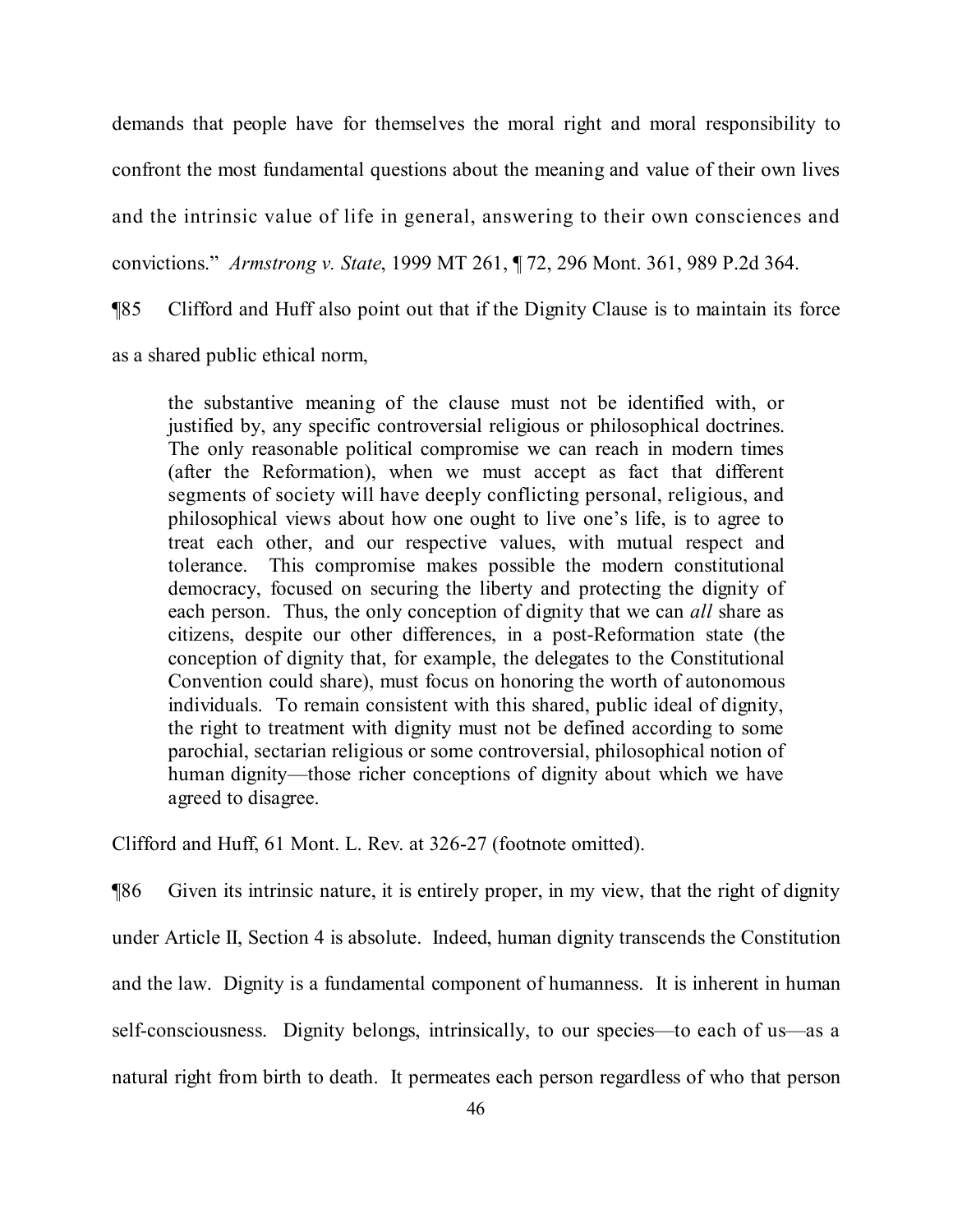is or what he does. It cannot be abrogated because of one's status or condition. While the government may impinge on privacy rights, liberty interests, and other Article II rights in proper circumstances (e.g., when one becomes a prisoner), the individual always retains his right of human dignity. So too with persons suffering from mental illness or disability and involuntary commitment: Each retains the right to demand of the State that his dignity as a human being be respected despite the government's sometimes necessary interference in his life.

¶87 I am convinced that each of us recognizes this intrinsic, elemental nature of human dignity. Indeed, that recognition explains why we collectively recoil from the pyramid of naked enemy soldiers prodded by troops with guns and dogs at Abu Ghraib; why disgust fills most of us at the descriptions and depictions of water boarding and torture; and why we revolt from ethnic cleansing and genocide. It is why we should collectively rebel, as well, when we see our fellow human beings in need from lack of food, clothing, shelter, medical care, and education.

¶88 Experience teaches, and we understand innately, that once we strip an individual of dignity, the human being no longer exists. A subhuman is easy to abuse, torture, and kill, because the object of the abuse is simply that—an object without worth or value and devoid of the essential element of humanness: dignity. Six million Jewish people, along with homosexuals, Gypsies, and persons with disabilities stand as mute testament to what happens when human beings are stripped of their dignity.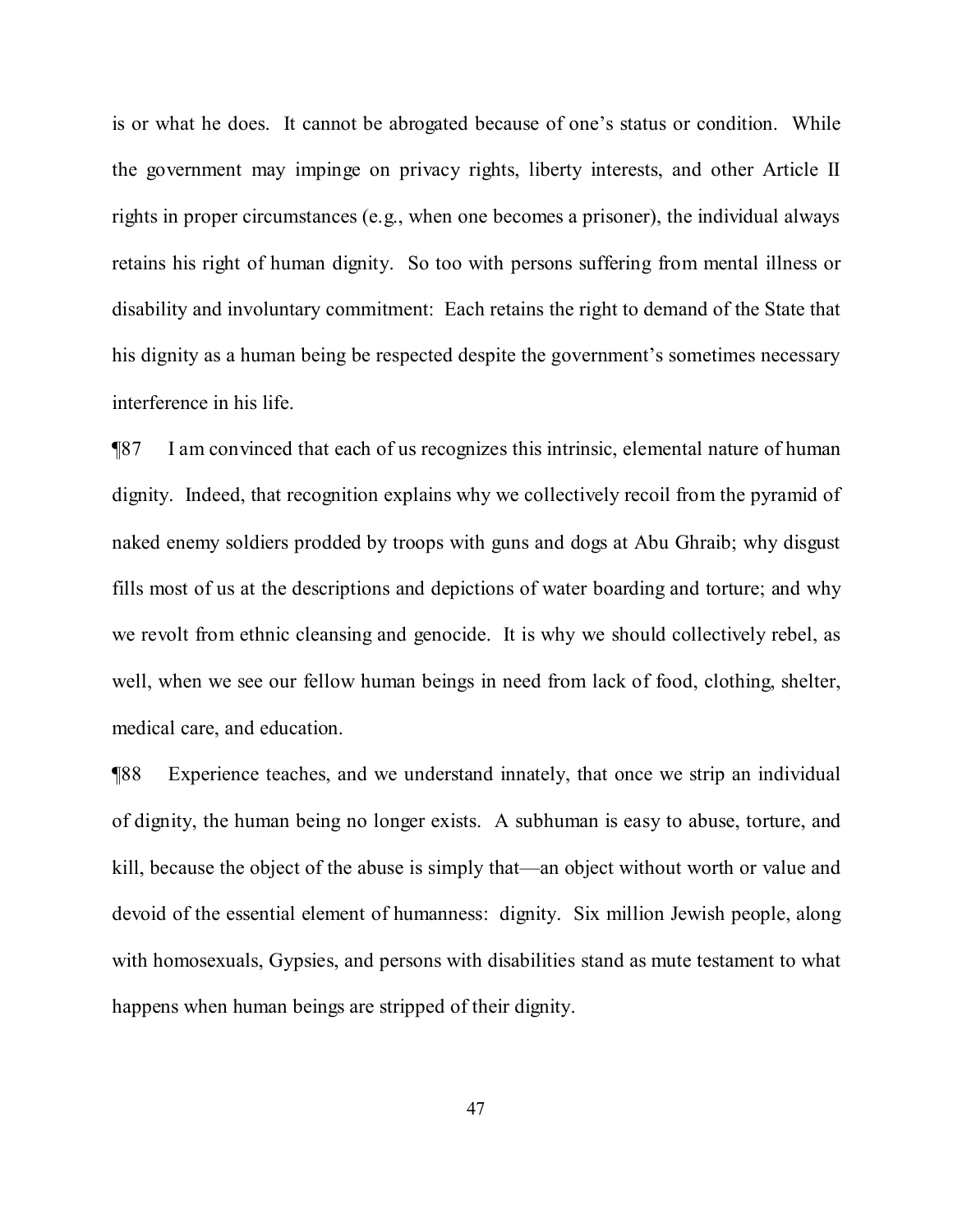¶89 I believe this is why we also collectively recoil from accounts of our fellow human beings forced to endure the humiliation and degradation of an agonizing death from an incurable illness.<sup>[9](#page-47-0)</sup> Pain may, in theory, be alleviated to the point of rendering the person

# *Richard's Story*

First, one of the surviving family members describes the death of her longtime companion, Richard, who died of Lou Gehrig's disease:

During the last two weeks of Richard's life, despite the conscientious efforts of his personal doctor, hospice nurses, and caregivers to provide comfort, he endured both physical and emotional pain of stunning magnitude. His mind was haunted by an acute awareness that his body was stiffening, becoming rigid, and rendering him immobile. He described a sense of being "stuck," "trapped," "chained to the bed," "tied down," "in prison." He suffered anxiety, panic attacks, and claustrophobia. addition, he endured severe muscle spasms, frequent episodes of shortness of breath and the fear of suffocation, swallowing difficulty, and soreness of limbs.

Richard eventually stopped eating and drinking, went into a coma, and died shortly thereafter. Notably, before his death, Richard explored various death-with-dignity options but did not find a Montana doctor willing to aid him in this manner. Aff. Doris Fischer ¶¶ 3-6 (May 11, 2009).

#### *Betty's Story*

Second, another of the surviving family members describes the death of her sister, Betty, who died of multiple sclerosis:

[T]he ravages Betty suffered from MS left her unable to simply hold a book and to turn its pages; she could no longer hold utensils with which to feed herself; she could no longer hold up her head and, therefore, spent all the waking hours of her day slouched with her chin resting on her chest, in her wheelchair. She was essentially paralyzed. Because swallowing was nearly impossible, she could choke while attempting to swallow even the slightest bit of liquid or puréed foods. Her body would endure terrible, even violent and uncontrollable spasms. One of those spasms actually

<span id="page-47-0"></span><sup>&</sup>lt;sup>9</sup> In this regard, twelve individuals who identify themselves as "surviving family members" submitted an amicus curiae brief with attached affidavits in support of the Patients. I note two of the stories here, though each story is compelling. These stories demonstrate that the State's "palliative care is the answer" argument has real limitations and grossly dehumanizing failures.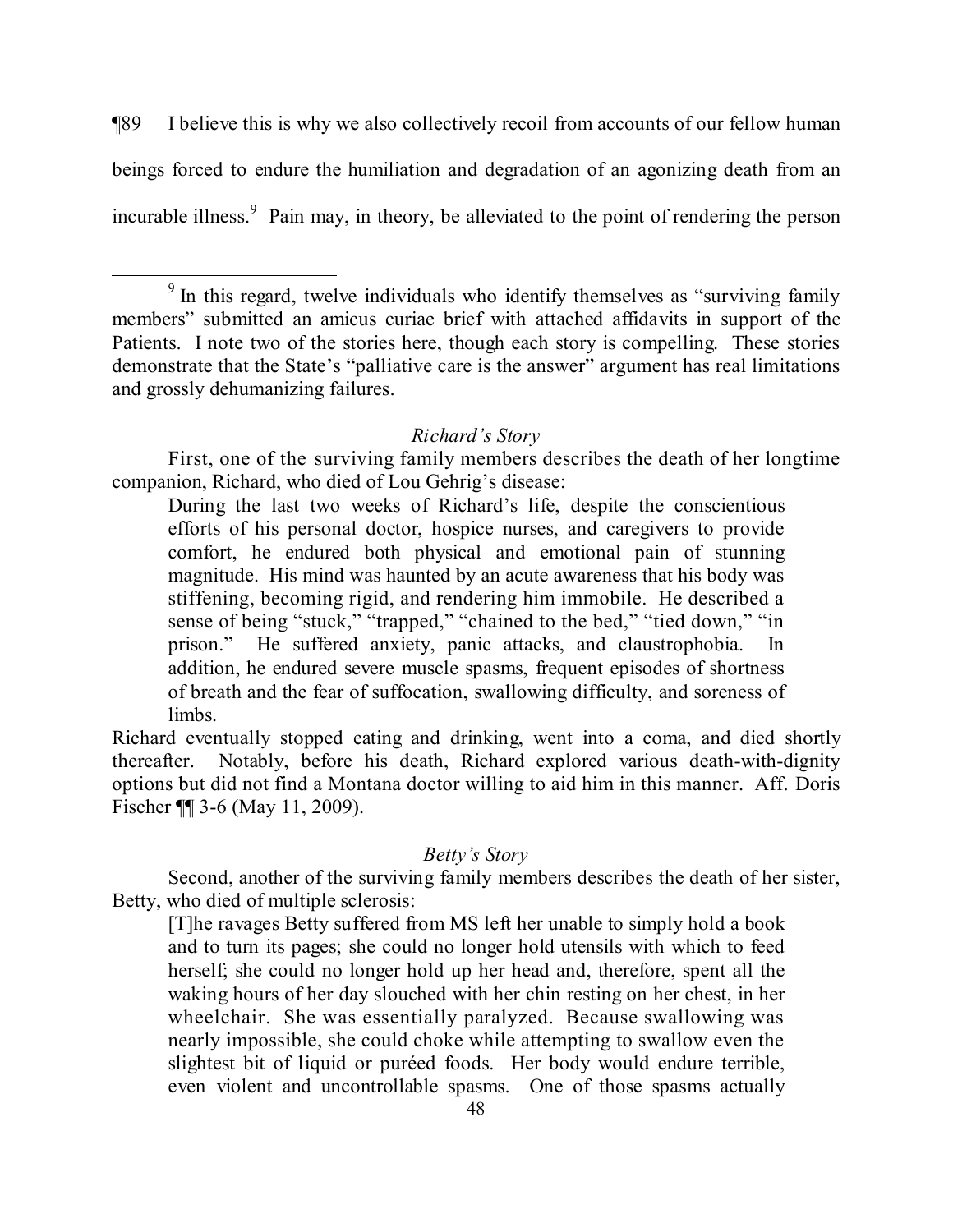unconscious. But in those circumstances, we still cannot deny that the individual's human dignity has been dealt a grievous blow long before death claims her body. Indeed, in response to the State's argument that palliative care is a reasonable alternative to physician aid in dying, Mr. Baxter explained:

I am appalled by this suggestion and the loss of personal autonomy it involves. I understand that terminal or palliative sedation would involve administering intravenous medication to me for the purpose of rendering me unconscious, and then withholding fluids and nutrition until I die, a process that may take weeks. During this final period of my life I would remain unconscious, unaware of my situation or surroundings, unresponsive from a cognitive or volitional standpoint, and uninvolved in my own death. My ability to maintain personal hygiene would be lost and I would be dependent on others to clean my body. My family would be forced to stand a horrible vigil while my unconscious body was maintained in this condition, wasting away from starvation and dehydration, while they waited for me to die. I would want to do whatever I could to avoid subjecting my family to such a painful and pointless ordeal.

While the option of terminal sedation might be acceptable to some individuals – and I respect the right of others to choose this course if they wish to do so  $-$  it is abhorrent to me. The notion that terminal sedation should be the only option available to me if my suffering becomes intolerable is an affront to my personal values, beliefs and integrity. I have always been an independent and proud individual, and consider this form of medical treatment to be dehumanizing and humiliating. I feel strongly that my privacy, dignity and sense of self-autonomy will be forfeit if my life has to end in a state of terminal sedation.

threw her from the confines of her wheelchair and resulted in a broken femur. Additionally, she had obscenely huge bed sores, as a result of her incapacity to move, as well as the fact that her body's protein was breaking down. . . . [T]hese bedsores were so large in some areas of her body that her bones were visible. It was an absolute nightmare for both of us – for her to bear, and for me to treat.

Betty made plans to move to Oregon, but she had to be hospitalized because of her broken femur. "She was painfully wasting away and was exhausted – beyond imagination." Although Betty was a stoic person, she often pleaded with her sister: "This is no life and I cannot stand it." She ultimately slipped into a coma and died shortly thereafter. Aff. Mary Fitzgerald ¶¶ 3-6 (May 12, 2009).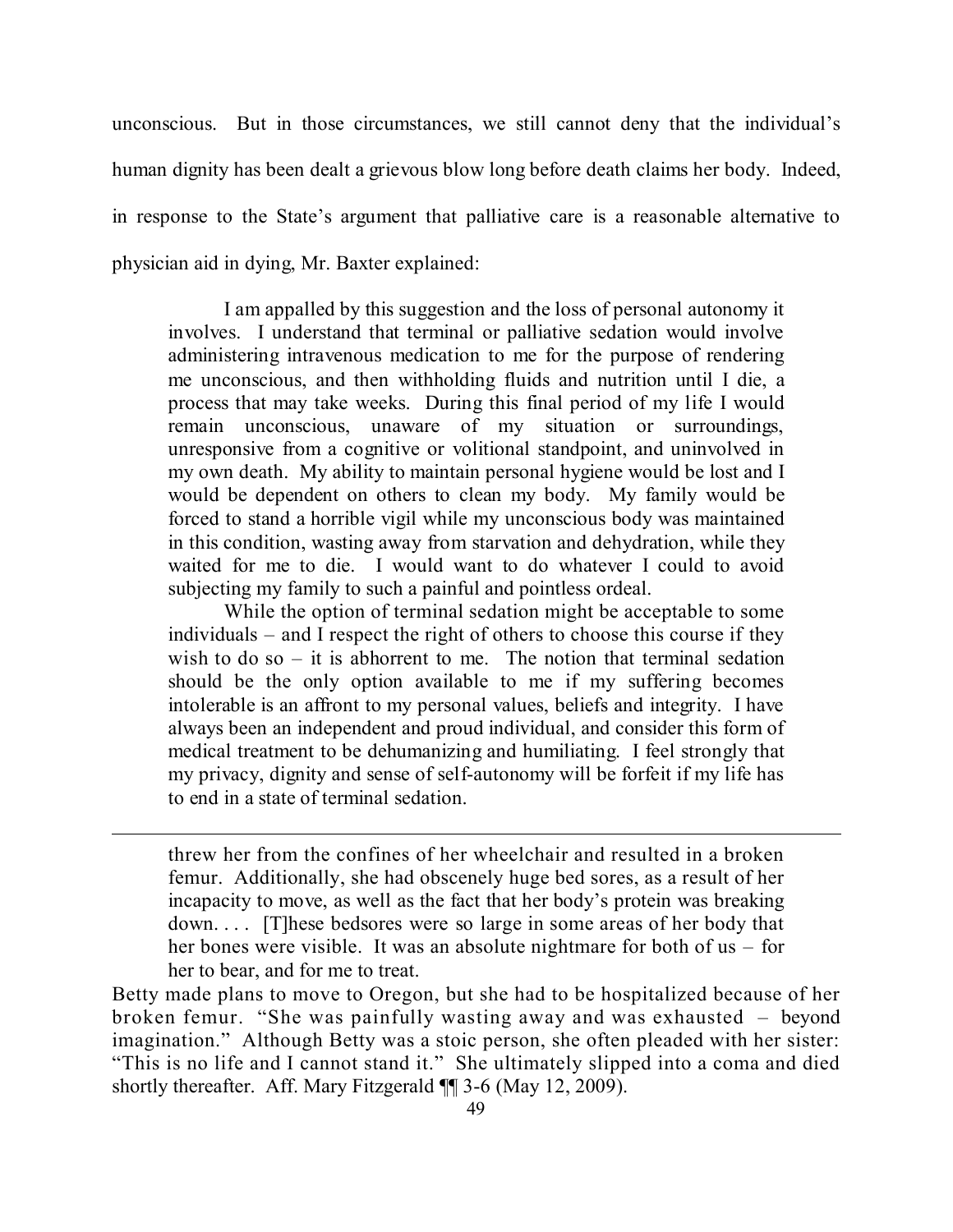Supp. Aff. Robert Baxter ¶¶ 3-4 (Aug. 25, 2008).

¶90 Few of us would wish upon ourselves or upon others the prolonged dying that comes from an incurable illness. And it is for this reason that some of our fellow human beings demand—rightfully, in my view—that we respect their individual right to preserve their own human dignity at a time when they are mentally competent, incurably ill, and faced with death from their illness within a relatively short period of time.

¶91 The State asserts that it has compelling interests in preserving life and protecting vulnerable groups from potential abuses. This broad assertion, however, is entirely inadequate to sustain the State's position in opposition to physician aid in dying. We are dealing here with persons who are mentally competent, who are incurably ill, and who expect death within a relatively short period of time. The State has failed to explain what interest the government has in forcing a competent, incurably ill person who is going through prolonged suffering and slow, excruciating physical deterioration to hang on to the last possible moment. Moreover, the State has not come close to showing that it has any interest, much less a "compelling" one, in usurping a competent, incurably ill individual's autonomous decision to obtain a licensed physician's assistance in dying so that she might die with the same human dignity with which she was born. In point of fact, the State's position in this appeal is diametrically in opposition to the public policy reflected in the Montana Rights of the Terminally Ill Act: that a mentally competent, incurably ill individual should have autonomy with regard to end-of-life decisions and should be afforded respect and assurance that her life-ending wishes will be honored.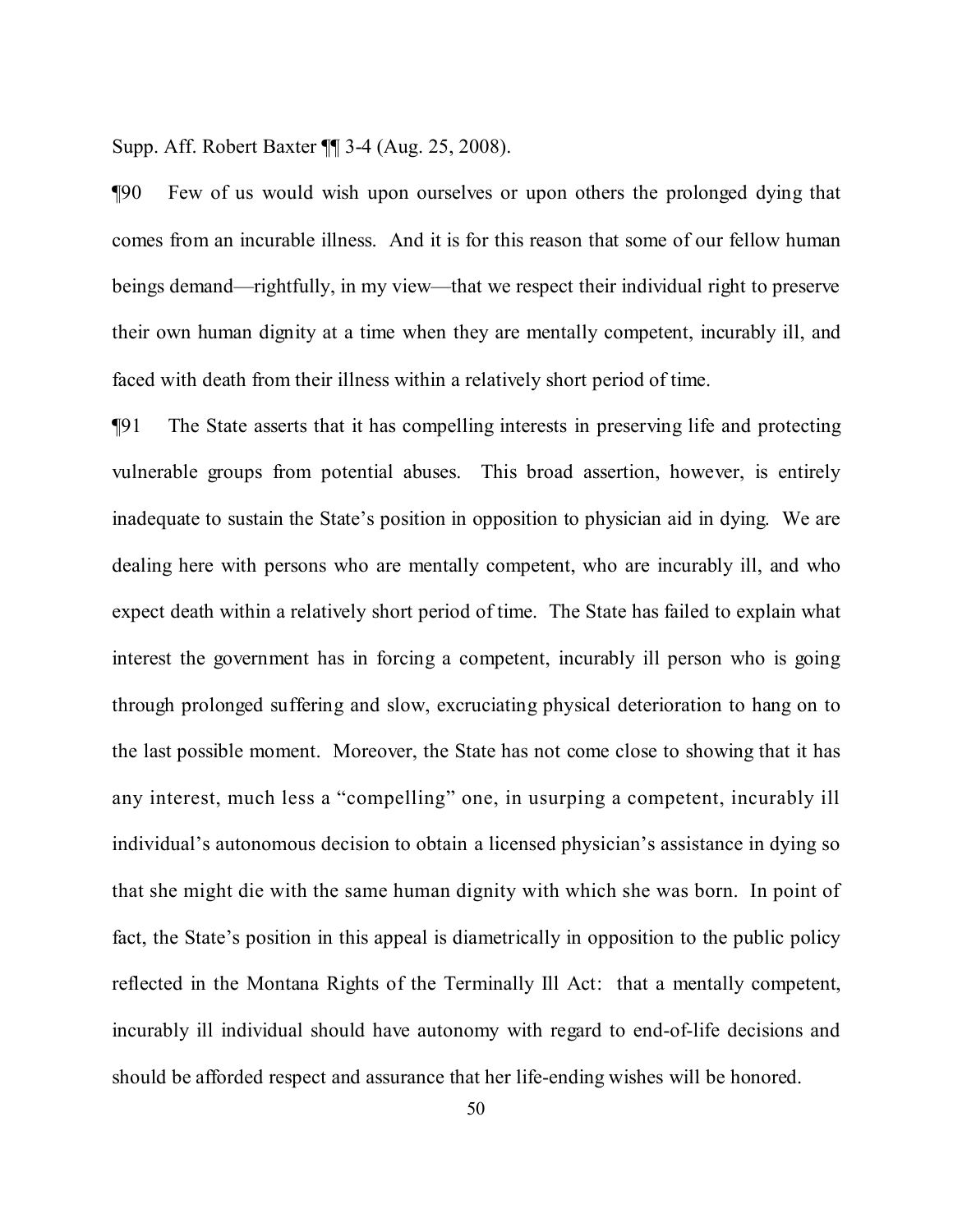¶92 Furthermore, it must be remembered that an individual's right of human dignity is inviolable; it is incapable of being violated. Thus, there is absolutely no merit to the State's suggestion that it may strip a human being of his dignity in order to satisfy an interest that the government believes is "compelling." The right of dignity is absolute, and it remains absolute even at the time of death. It may not be stripped from the individual by a well-meaning yet paternalistic government. Nor may it be stripped by third parties or institutions driven by political ideology or religious beliefs. *Cf.* Clifford and Huff, 61 Mont. L. Rev. at 330 ("To be forced into degrading or dehumanizing pain or suffering because of someone else's conception of a good or proper death exacerbates the loss of dignity . . . ."). Dignity defines what it means to be human. It defines the depth of individual autonomy throughout life and, most certainly, at death. Usurping a mentally competent, incurably ill individual's ability to make end-of-life decisions and forcing that person against his will to suffer a prolonged and excruciating deterioration is, at its core, a blatant and untenable violation of the person's fundamental right of human dignity.

## **III. CONCLUSION**

¶93 In conclusion, while I join the Court's decision, I also would affirm the District Court's ruling on the constitutional issues. I agree with the Court's statutory analysis, but I also agree with Judge McCarter that physician aid is dying is firmly protected by Article II, Sections 4 and 10 of the Montana Constitution. Under these sections, individuals who are mentally competent and incurably ill and face death within a relatively short period of time have the right to self-administer, at a time and place of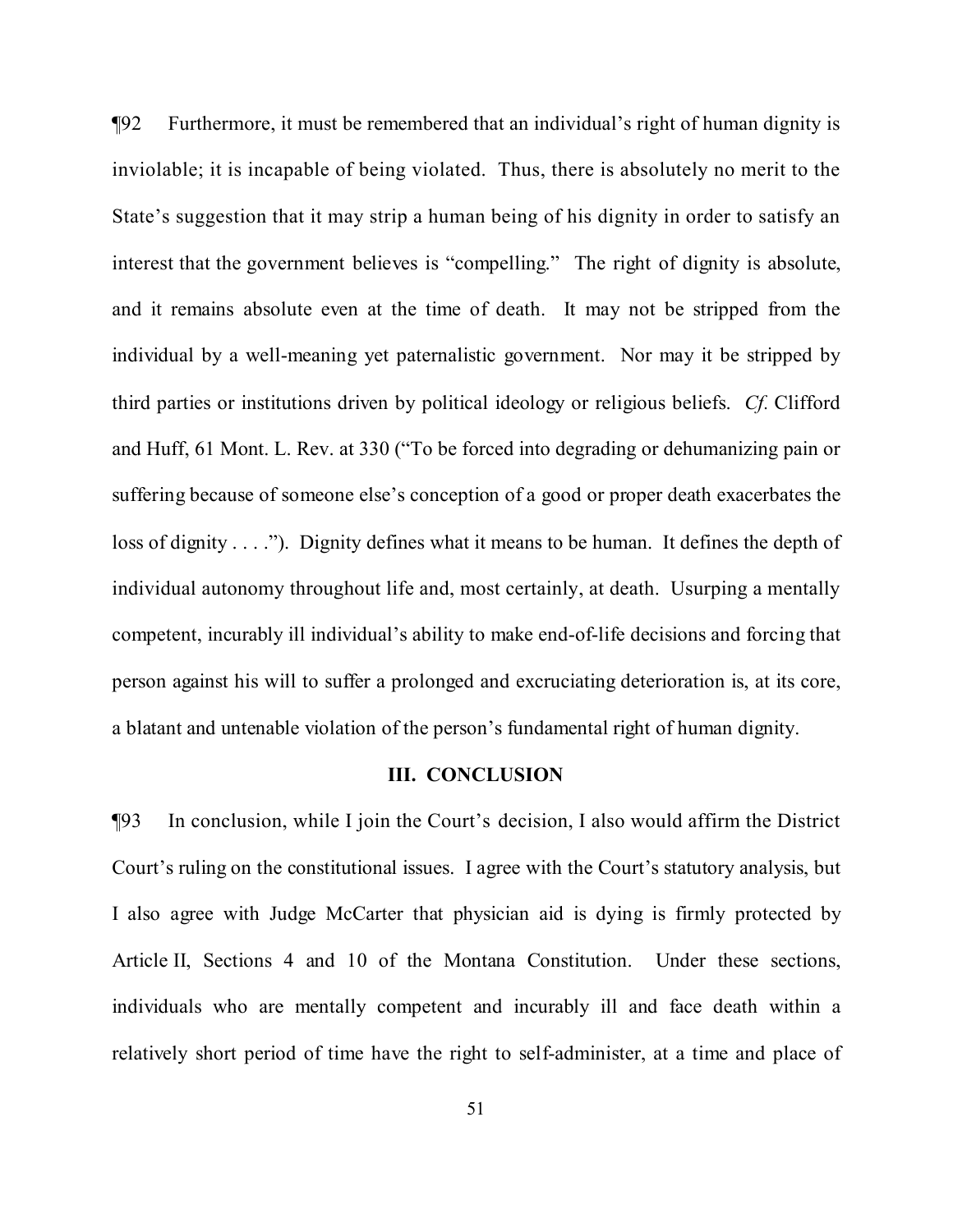their choosing, a life-ending substance prescribed by their physician. The physician simply makes the medication available to the patient who requests it and the patient ultimately chooses whether to cause her own death by self-administering the medicine.

¶94 This right to physician aid in dying quintessentially involves the inviolable right to human dignity—our most fragile fundamental right. Montana's Dignity Clause does not permit a person or entity to force an agonizing, dehumanizing, demeaning, and often protracted death upon a mentally competent, incurably ill individual for the sake of political ideology, religious belief, or a paternalistic sense of ethics. Society does not have the right to strip a mentally competent, incurably ill individual of her inviolable human dignity when she seeks aid in dying from her physician. Dignity is a fundamental component of humanness; it is intrinsic to our species; it must be respected throughout life; and it must be honored when one's inevitable destiny is death from an incurable illness.

¶95 I specially concur.

#### /S/ JAMES C. NELSON

Justice Jim Rice, dissenting.

¶96 The prohibition against homicide—intentionally causing the death of another protects and preserves human life, is the ultimate recognition of human dignity, and is a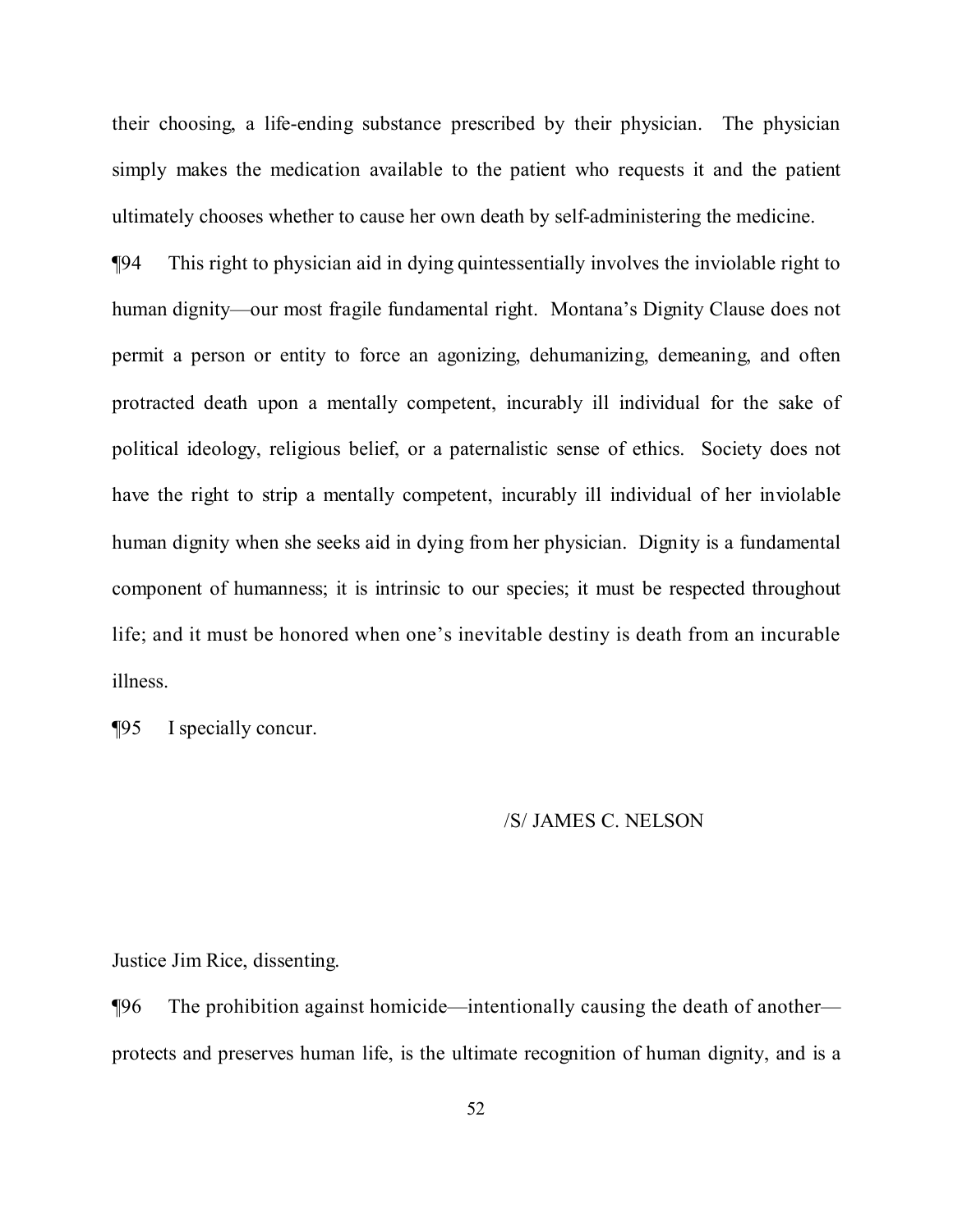foundation for modern society, as it has been for millennia past. Based upon this foundation, Anglo-American law, encompassing the law of Montana, has prohibited the enabling of suicide for over 700 years. *Wash. v. Glucksberg*, 521 U.S. 702, 711, 117 S. Ct. 2258, 2263 (1997) (citations omitted). However, in contradiction to these fundamental principles, the Court concludes that physician-assisted suicide does not violate Montana's public policy. In doing so, the Court has badly misinterpreted our public policy: assisting suicide has been explicitly and expressly prohibited by Montana law for the past 114 years. More than merely setting aside the District Court's order herein, I would reverse the judgment entirely.

¶97 A flaw that underlies the Court's analysis is its failure to distinguish between the physician's basic intention in the assisted-suicide case from the physician's intention while rendering treatment in other cases. As developed further herein, the intentions in these two cases are diametrically opposed, and create the very difference between a criminal and noncriminal act. Physician-assisted suicide occurs when a physician provides a lethal drug with the *intent* to cause, when the drug is taken by the patient, the patient's death. With palliative care, the physician does not *intend* his or her actions to cause the patient's death, but rather intends to relieve the patient's pain and suffering. For this reason a physician providing palliative care, even in cases where the treatment arguably contributes to the patient's death, lacks the requisite mental state to be charged under homicide statutes. *Kan. v. Naramore*, 965 P.2d 211, 214 (Kan. App. 1998) (quoting Gordon & Singer, *Decisions and Care at the End of Life*, 346 Lancet 163, 165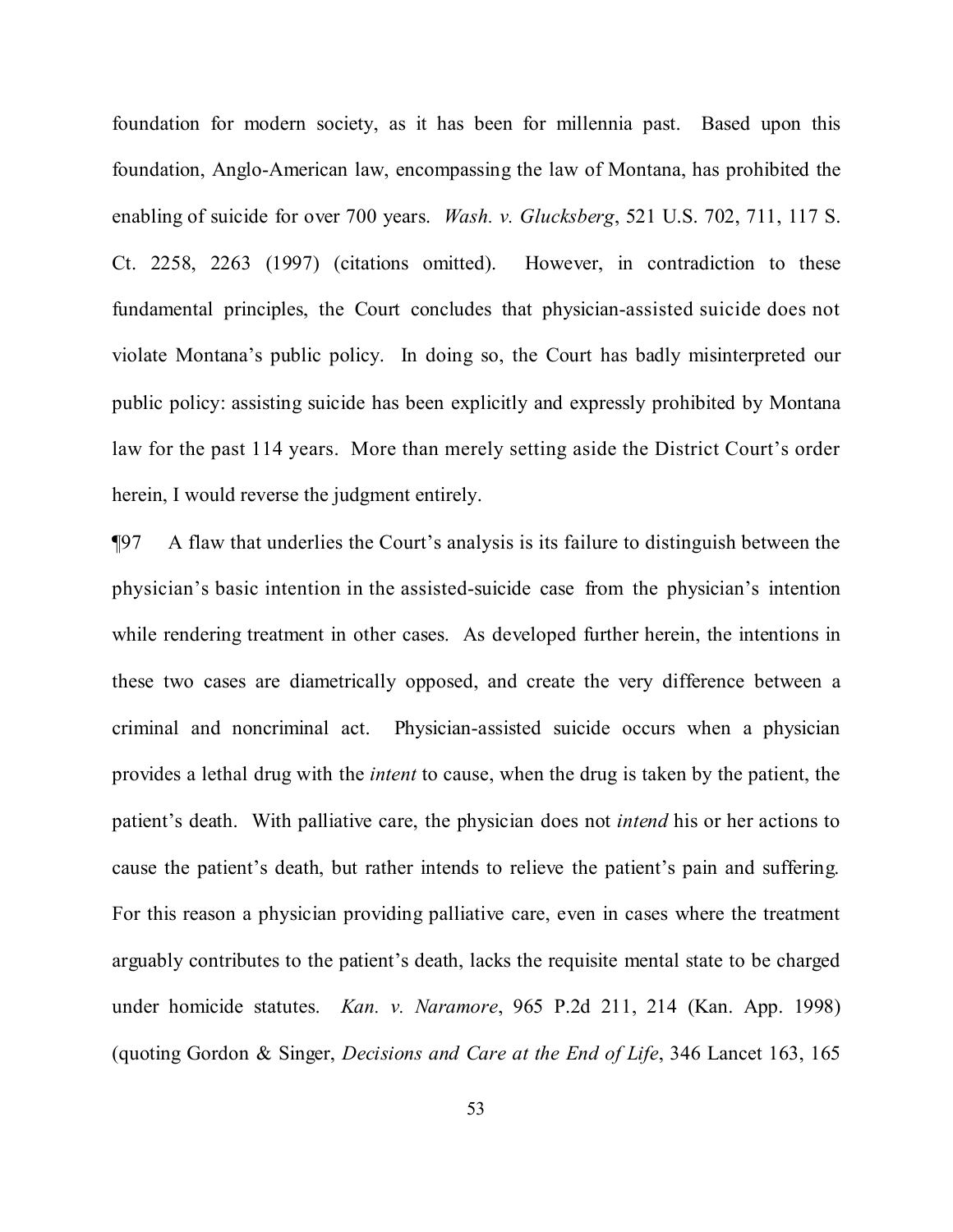(July 15, 1995)); *see also* §§ 45-5-102, -103, -104, MCA (2007). A similar distinction arises in the withholding or withdrawal of medical treatment that merely prolongs the dying process, pursuant to the Montana Rights of the Terminally Ill Act. Under the Act, a patient may refuse treatment and allow death to occur naturally, and physicians incur no liability, having not administered any death-causing treatment. Sections 50-9-103, -204, MCA.

¶98 Criminal acts may be defended on the basis of a victim's consent to the act in certain circumstances. Section 45-2-211(1), MCA. However, this statute makes consent "ineffective" if "it is against public policy to permit the conduct or the resulting harm." Section 45-2-211(2), MCA. The Court concludes from its review of Montana law that "it would be incongruous to conclude that a physician's indirect aid in dying is contrary to public policy." Opinion, ¶ 38. Because, generally, "the public policy of the State of Montana is set by the Montana Legislature through its enactment of statutes" *Duck Inn, Inc. v. Mont. State University-Northern*, 285 Mont. 519, 523-24, 949 P.2d 1179, 1182 (1997) (citations omitted), I turn to the very statutes which address the assisting of suicide.

#### **The Statutory Prohibition on the Aiding or Soliciting of Suicide**

*"If the conduct of the offender made him the agent of the death, the offense is criminal homicide notwithstanding the consent or even the solicitations of the victim."*  $\sim$  Commission Comments, § 45-5-105, MCA.

¶99 Montana originally enacted a prohibition on the aiding or soliciting of suicide statute in 1895, providing that "[e]very person who deliberately aids, or advises or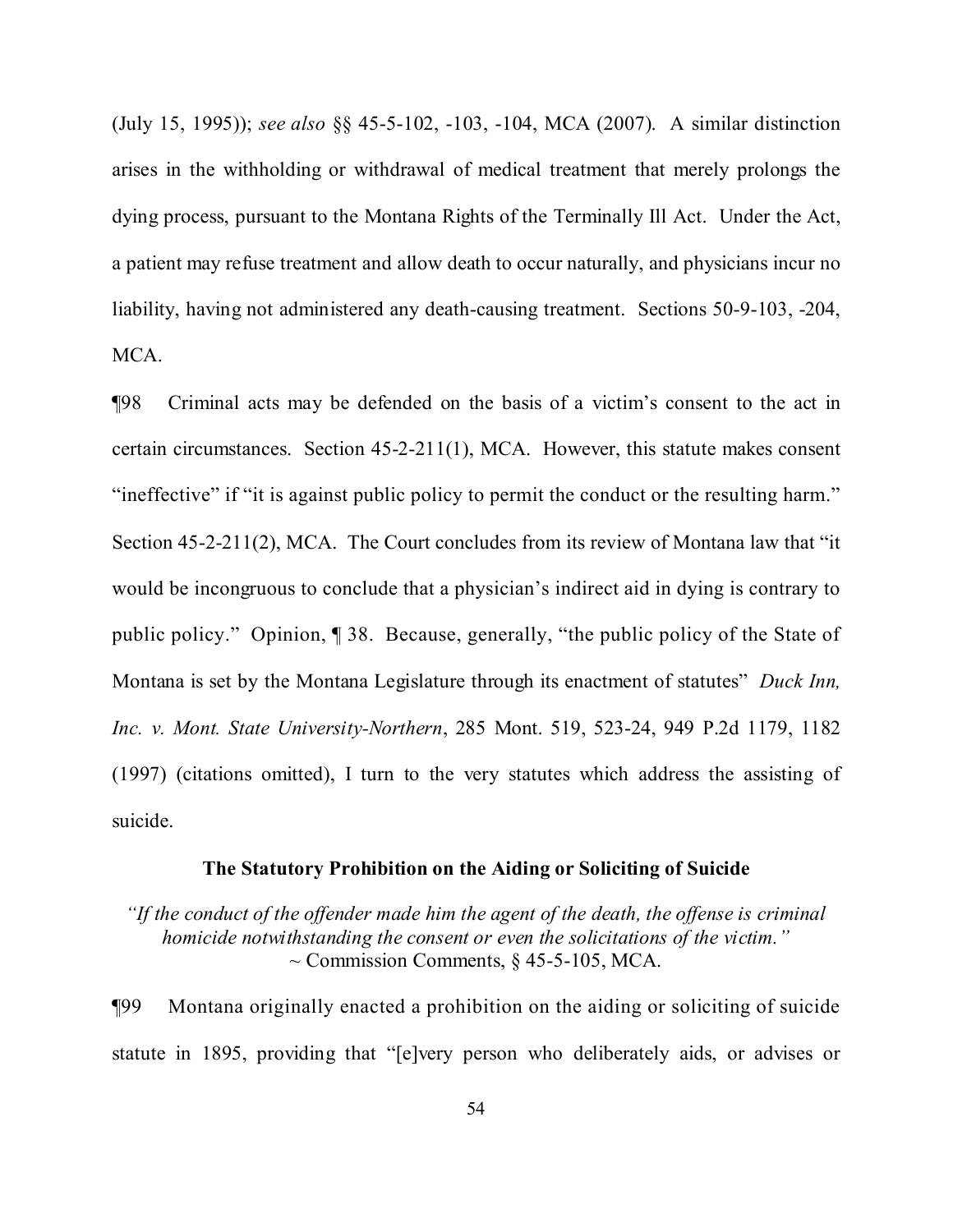encourages another to commit suicide is guilty of a felony." Section 698, Mont. Penal Code (1895). The prohibition on aiding suicide has been the formally enacted public policy of our state for the succeeding 114 years. Under the 1895 enactment, the death or survival of the victim was irrelevant, as the crime only required that a defendant deliberately aid, advise, or encourage another to commit suicide. The Legislature left the statute untouched for over seventy years.

¶100 In 1973, the Legislature revised the statute to read:

(1) A person who purposely aids or solicits another to commit suicide, but such suicide does not occur commits the offense of aiding or soliciting suicide.

(2) A person convicted of the offense of aiding or soliciting a suicide shall be imprisoned in the state prison for any term not to exceed ten (10) years.

Section 94-5-106, RCM (1973). The Legislature codified this provision within the homicide statutes. The current version of the statute is the same as the 1973 version, except that the Legislature has increased the potential punishment for the crime by authorizing a \$50,000 penalty. Section 45-5-105(2), MCA (2007).

¶101 Under the wording of the current version of the statute, a person may be prosecuted for aiding or soliciting another to commit suicide only if the victim *survives*. The purpose of this change of the statutory language from the pre-1973 version was explained by the Criminal Code Commission that proposed it. When the victim *dies*, the act is to be prosecuted as a homicide. "If the conduct of the offender made him the agent of the death, the offense is *criminal homicide* . . . ." Commission Comments, § 45-5-105, MCA (emphasis added). The Commission Comments then direct attention to the other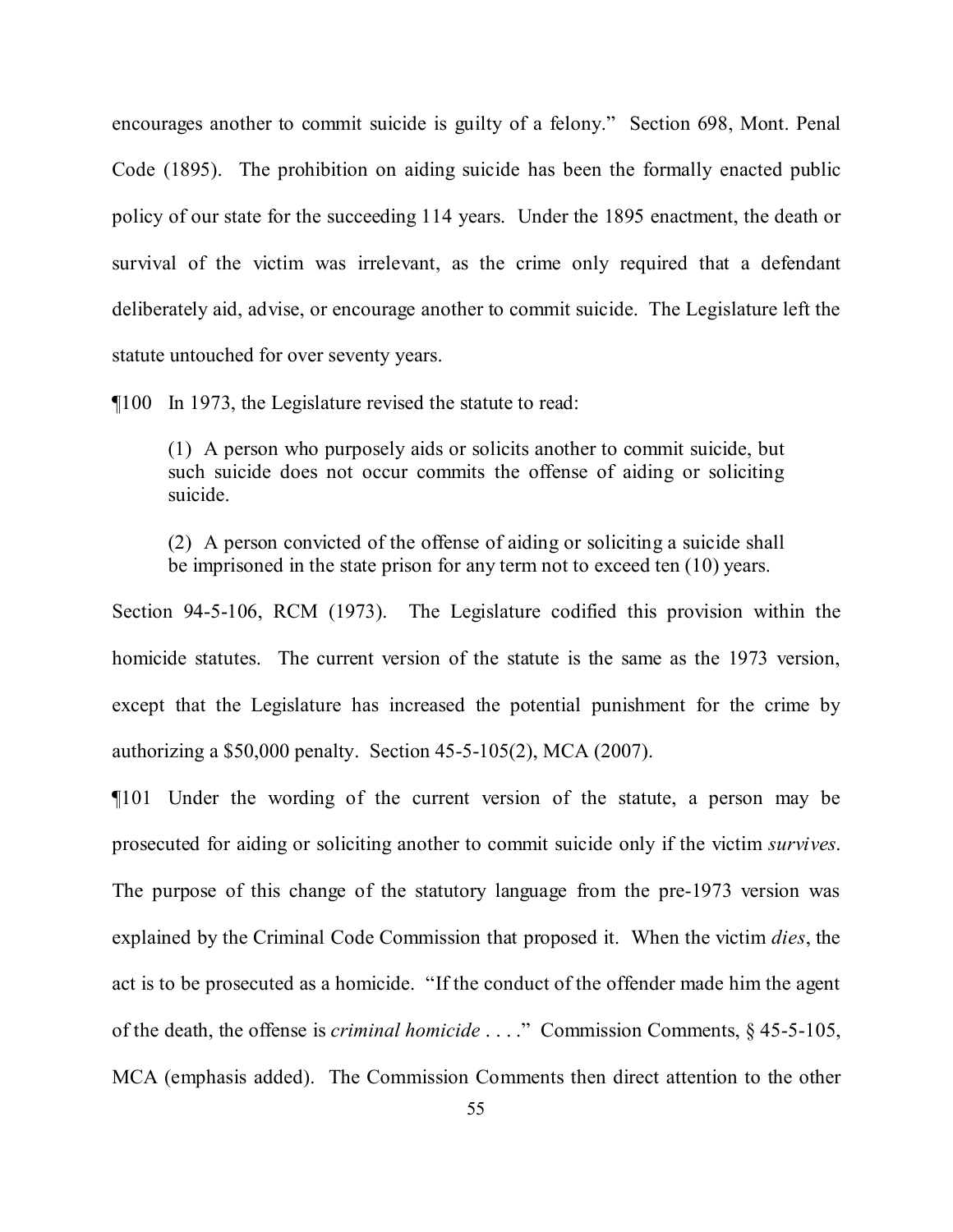crimes codified within the same homicide section—deliberate homicide, mitigated deliberate homicide, and negligent homicide. Commission Comments, § 45-5-105, MCA (citing §§ 45-5-102, -103, -104, MCA). Like the other homicide statutes, the statute prohibiting the aiding or soliciting of suicide makes the offense a felony. Sections 45-5- 102(2), -103(4), -104(3), -105(2), MCA. The justification for the felony designation of the offense, despite the fact the victim has survived, was provided by the Commission: "The rationale behind the felony sentence for the substantive offense of aiding or soliciting suicide is that *the act typifies a very low regard for human life.*" Commission Comments, § 45-5-105, MCA (emphasis added). This clear statement of the State's policy to protect human life is steadfastly avoided by the Court in its analysis.

¶102 Thus, under Montana law, physicians who assist in a suicide are subject to criminal prosecution irrespective of whether the patient *survives* or *dies*. If the patient survives, the physician may be prosecuted under aiding or soliciting suicide. Section 45- 5-105, MCA. If the patient *dies*, the physician may be prosecuted under the homicide statutes. Commission Comments, § 45-5-105, MCA (citing §§ 45-5-102, -103, -104, MCA).

¶103 Importantly, it is also very clear that a patient's consent to the physician's efforts is of no consequence whatsoever under these statutes. The Commission Comments explain that a physician acting as the agency of death may not raise "*consent or even the solicitations of the victim*" as a defense to criminal culpability. Commission Comments, § 45-5-105, MCA (emphasis added). This principle has likewise been stated and restated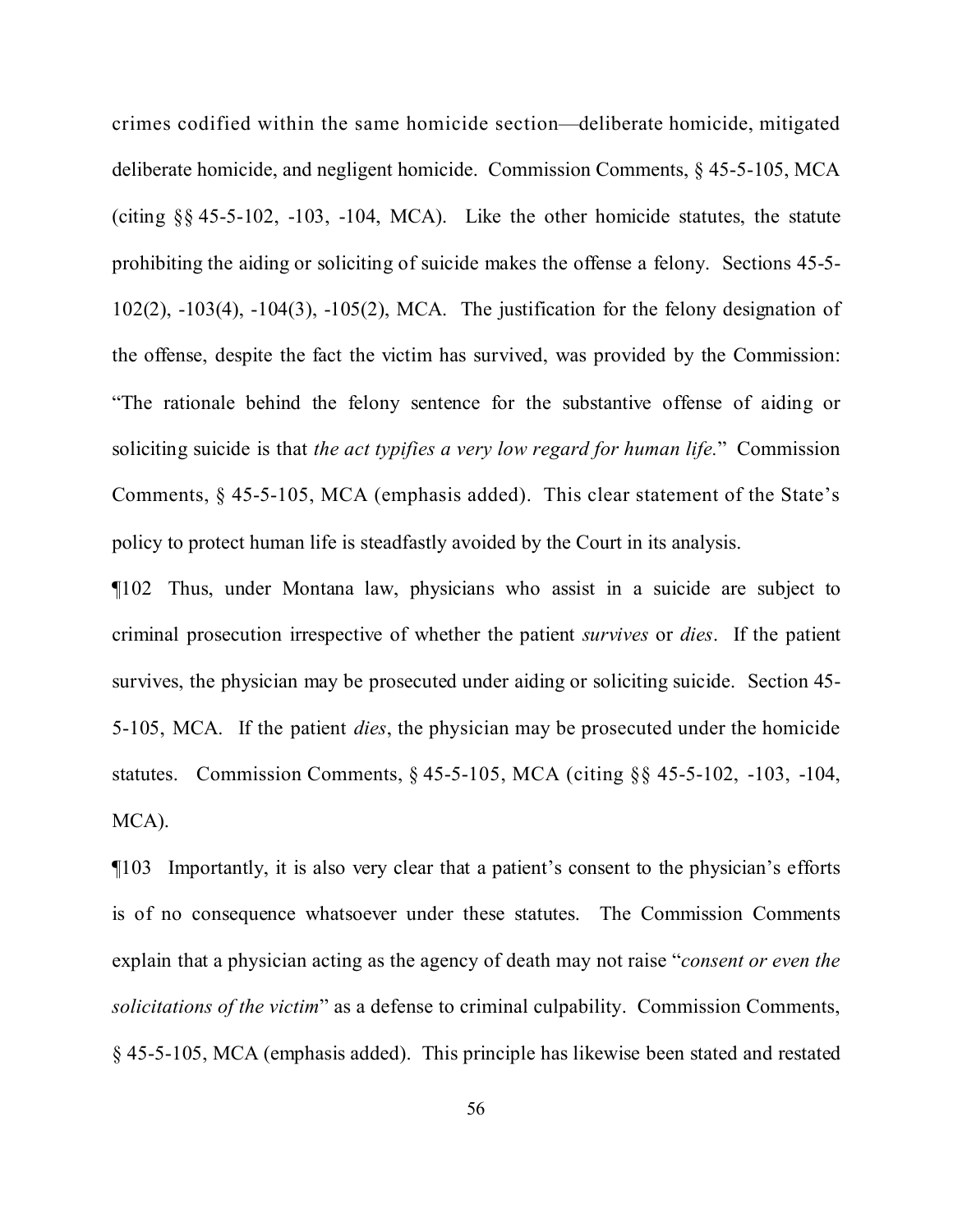by courts around the country: *Mich. v. Kevorkian*, 639 N.W.2d 291, 331 (Mich. App. 2001) ("consent and euthanasia are not recognized defenses to murder"); *Gentry v. Ind.*, 625 N.E.2d 1268, 1273 (Ind. App. 1st Dist. 1993) ("consent is not a defense to conduct causing another human being's death") (citation omitted); *Pa. v. Root*, 156 A.2d 895, 900 (Pa. Super. 1959) ("The Commonwealth is interested in protecting its citizens against acts which endanger their lives. *The policy of the law is to protect human life, even the life of a person who wishes to destroy his own. To prove that the victim wanted to die would be no defense to murder.*" (Emphasis added.)), *overruled on other grounds*, *Pa. v. Root*, 170 A.2d 310 (Pa. 1961).

¶104 The Court offers curious reasons for rejecting these clear and express statements of the State's public policy. Opinion, ¶ 39-42. It criticizes the citation to the Criminal Law Commission's Comments about the intent and the structure of the homicide statutes, despite the fact the Court has repeatedly used the Commission Comments in the application of our statutes. *See e.g. State v. Wooster*, 1999 MT 22, ¶ 34 n. 1, 293 Mont. 195, 974 P.2d 640; *State v. Hawk*, 285 Mont. 183, 187, 948 P.2d 209, 211 (1997); *State v. Shively*, 2009 MT 252, ¶ 17, 351 Mont. 513, 216 P.3d 732; *State v. Price*, 2002 MT 229, ¶ 18, 311 Mont. 439, 57 P.3d 42; *State v. Meeks*, 2008 MT 40, ¶ 9, 341 Mont. 341, 176 P.3d 1073. The Comments are critical here because they provide the intent behind and the interrelation among the homicide statutes—how they are designed to work together and the inapplicability of the defense of consent—and thus answer the specific question before the Court, an answer not made clear from the wording of the statutes themselves.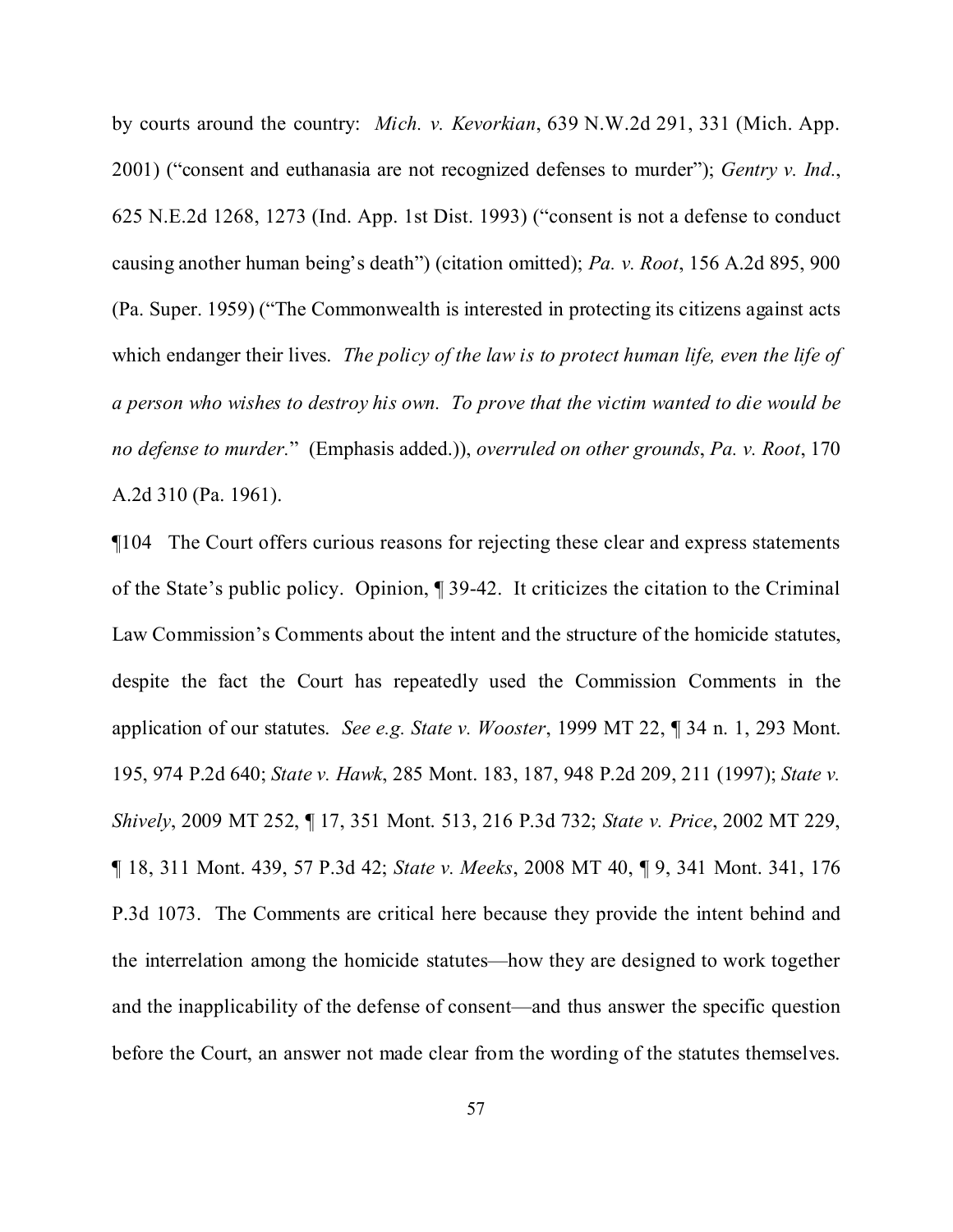The reader should find it astonishing that, in this case only, involving an issue of life and death, the Court refuses to consider the Comments which stand in direct contradiction to its decision. Dispensing with the Comments allows the Court to construct an artificial artifice between the aiding suicide statute and the other statutes in the homicide section of the Criminal Code, when the clear intent was just the opposite—that there was to be no artifice $1$ 

¶105 The Court then criticizes this Dissent as offering circular reasoning. Opinion, ¶ 43. The Court believes the Dissent is arguing that the consent statute is inapplicable merely because the conduct of physician-assisted suicide is defined as an offense and that such reasoning would obviate the consent statute for all offenses. However, the Court has misstated the Dissent. The consent statute is inapplicable, not simply because physician-assisted suicide is defined as illegal conduct, but because the intent of the Legislature was that the consent defense would not apply to this particular crime. Again, "[i]f the conduct of the offender made him the agent of the death, the offense is criminal homicide notwithstanding the consent or even the solicitations of the victim."

Mr. Johnstone: That's what my criminal Counsel, Ms. Anders, has told me.

Hrg. Transcr. 63:3-12 (Oct. 10, 2008) (emphasis added).

<span id="page-57-0"></span><sup>&</sup>lt;sup>1</sup> If further demonstration of the propriety of consulting the Commission Comments is desired, the District Court's observations about the statute may be considered:

The Court: I thought "How strange," but then I realized, thought later *maybe it's because* if the person does die, they aren't charged with assisted suicide, they'd be charged with a homicide.

The Court: But it was really strange when I first ran across that. I had to read it ten times to figure that one out.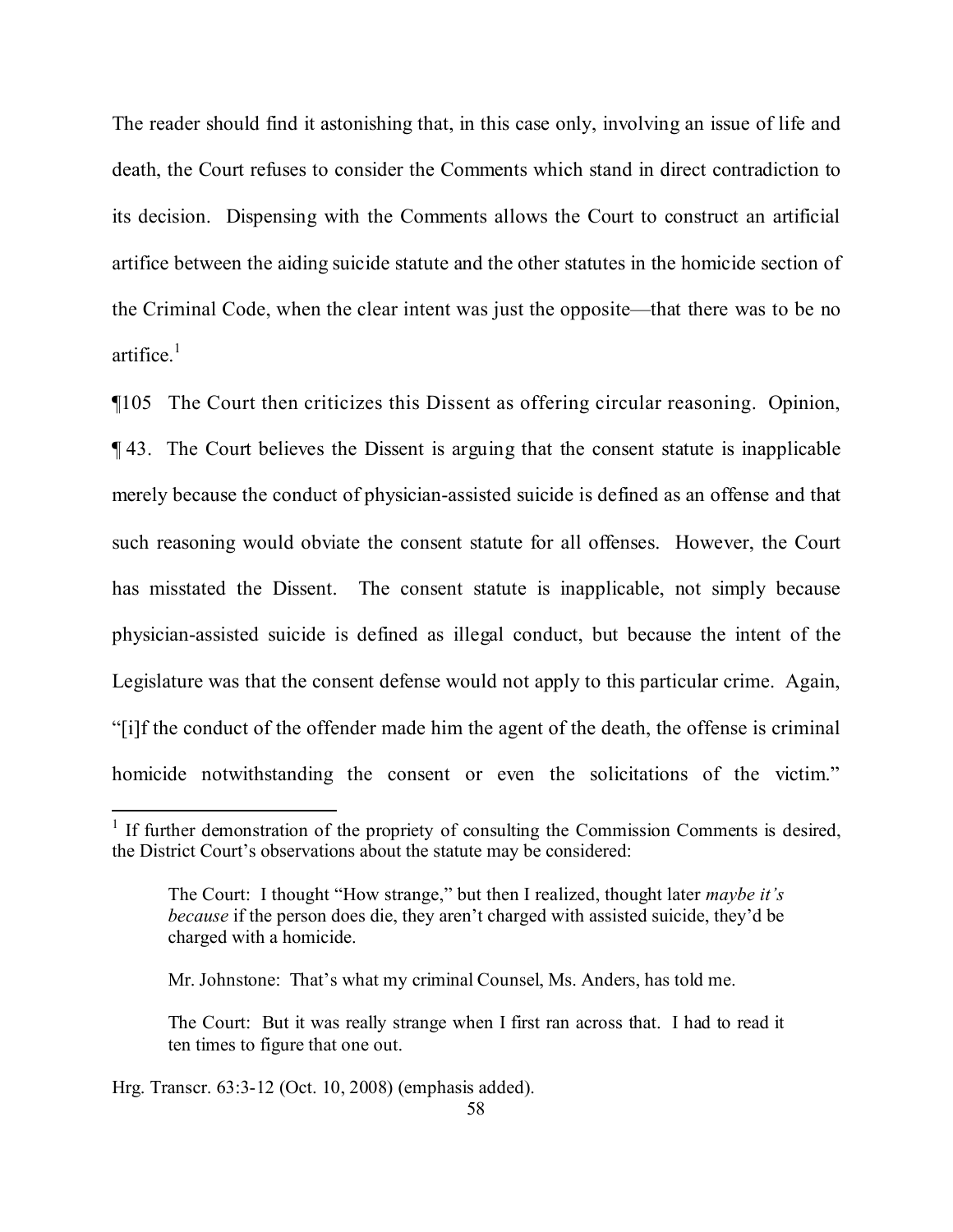Commission Comments, § 45-5-105, MCA. Application of the consent statute to other crimes is not affected by the Legislature's elimination of the consent defense for this particular crime. If this is circular or illogical, then the blame rests with the Legislature, because the only reasoning here offered by the Dissent is to point out the plain explanation of the working of the statutes. The Dissent has added nothing more. It is the Court who offers many words in an effort to reason away from this plain language and clear intent, when it is not our duty to agree or disagree with the Legislature's determination. "[T]his Court may not concern itself with the wisdom of such statutes" by arguing the Montana Legislature's logic is somehow circular or otherwise inappropriate. *Duck Inn, Inc.*, 285 Mont. at 523-24, 949 P.2d at 1182. The Court's role is simply to *find* the public policy. The homicide statutory framework and the prohibition against consent, by itself, is more than enough to foreclose any suggestion that Montana even remotely favors or supports physician-assisted suicide.<sup>[2](#page-58-0)</sup> However, there is further evidence.

# **The Montana Rights of the Terminally Ill Act**

¶106 In 1991, the Legislature enacted the Montana Rights of the Terminally Ill Act (Montana Act) by substantially adopting the Uniform Rights of the Terminally Ill Act (Uniform Act). Secs. 1-16, Ch. 391, L. 1991 (codified at §§ 50-9-101 to -206, MCA).

<span id="page-58-0"></span> $2$  The Court's approach is also disconcerting when considering the ambiguity this Opinion will bring for those who are not physicians. Physician assistants, nurse-practitioners, nurses, friends, and family do not qualify as physicians, but they will all undoubtedly be involved to varying degrees in the process of physician-assisted suicide. Yet, the Court's public policy reasoning is based upon the role of a physician. The net result of the decision, whether intended or not, is to leave "non-physicians" with the question of whether the decision premised upon a physicianbased policy will apply to them as well.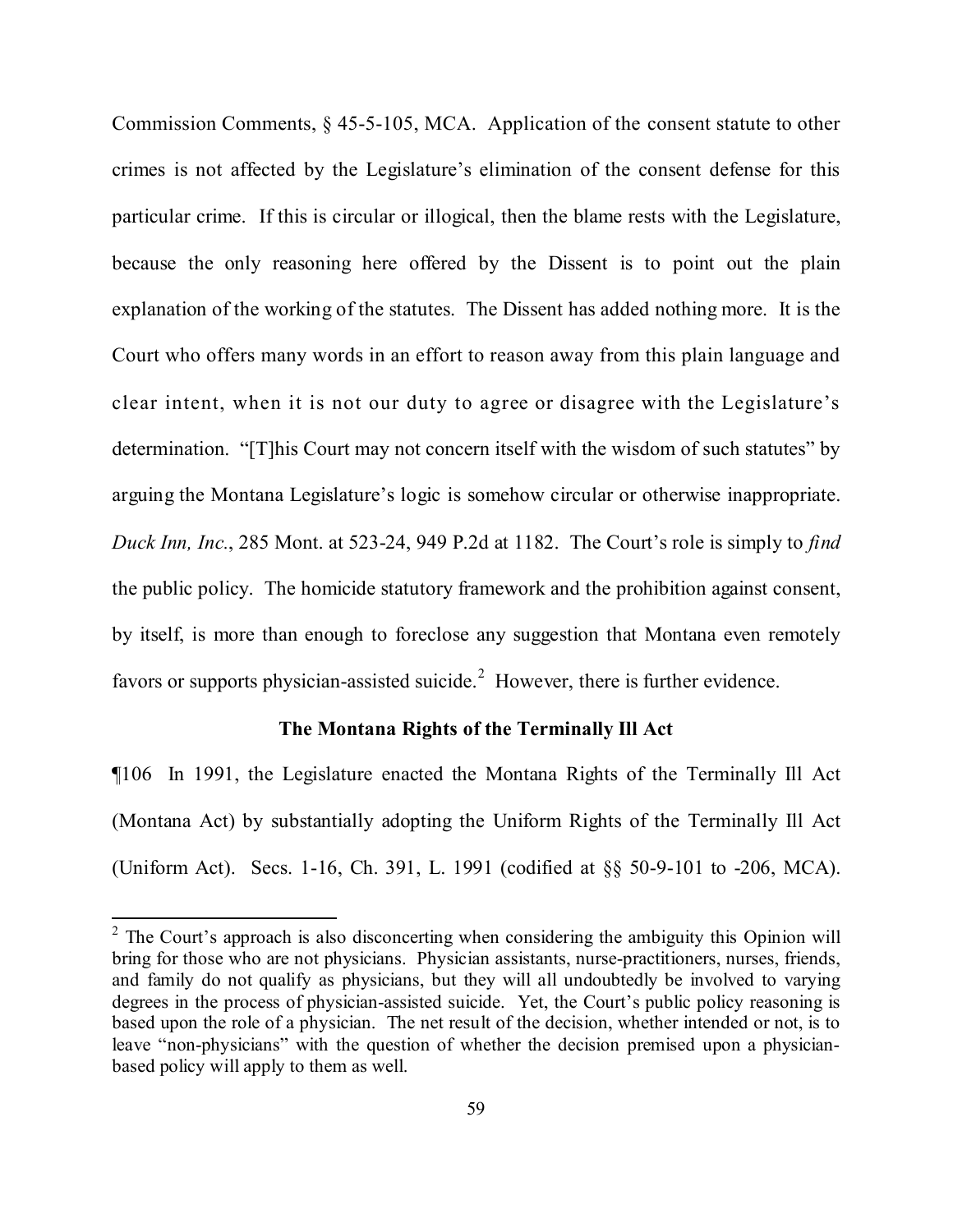The Prefatory Note in the Uniform Act explains that "[t]he scope of the Act is *narrow*. Its impact is limited to treatment that is merely *life-prolonging* . . . ."[3](#page-59-0) Uniform Rights of Terminally Ill Act (1989), 9C U.L.A. 311, 312 (2001) (emphasis added). The form Declaration provided by the Montana Act for patients, by its plain language, further supports the scope of the purposes articulated in the Uniform Act:

If I should have an incurable or irreversible condition that, without the administration of life-sustaining treatment, will, in the opinion of my attending physician or attending advanced practice registered nurse, cause my death within a relatively short time and I am no longer able to make decisions regarding my medical treatment, I direct my attending physician or attending advance practice registered nurse, pursuant to the Montana Rights of the Terminally Ill Act, *to withhold or withdraw treatment that only prolongs the process of dying and is not necessary to my comfort or to alleviate pain*.

Section 50-9-103(2), MCA (emphasis added). And, as the Court acknowledges, the

Montana Act is careful to explain that it "does not condone, authorize, or approve mercy

killing or euthanasia." Section 50-9-205(7), MCA.

¶107 The operative words in the Montana Act are those permitting a patient to

"withhold" and "withdraw" life-sustaining treatment. *See* §§ 50-9-103(2), -106, -204,

<span id="page-59-0"></span><sup>&</sup>lt;sup>3</sup> The quoted passage, in its entirety, is as follows:

The scope of the Act is narrow. Its impact is limited to treatment that is merely life-prolonging, and to patients whose terminal condition is incurable and irreversible, whose death will soon occur, and who are unable to participate in treatment decisions. Beyond its narrow scope, the Act is not intended to affect any existing rights and responsibilities of persons to make medical treatment decisions. The Act merely provides alternative ways in which a terminally-ill patient's desires regarding the use of life-sustaining procedures can be legally implemented.

Uniform Rights of Terminally Ill Act (1989), 9C U.L.A. at 312.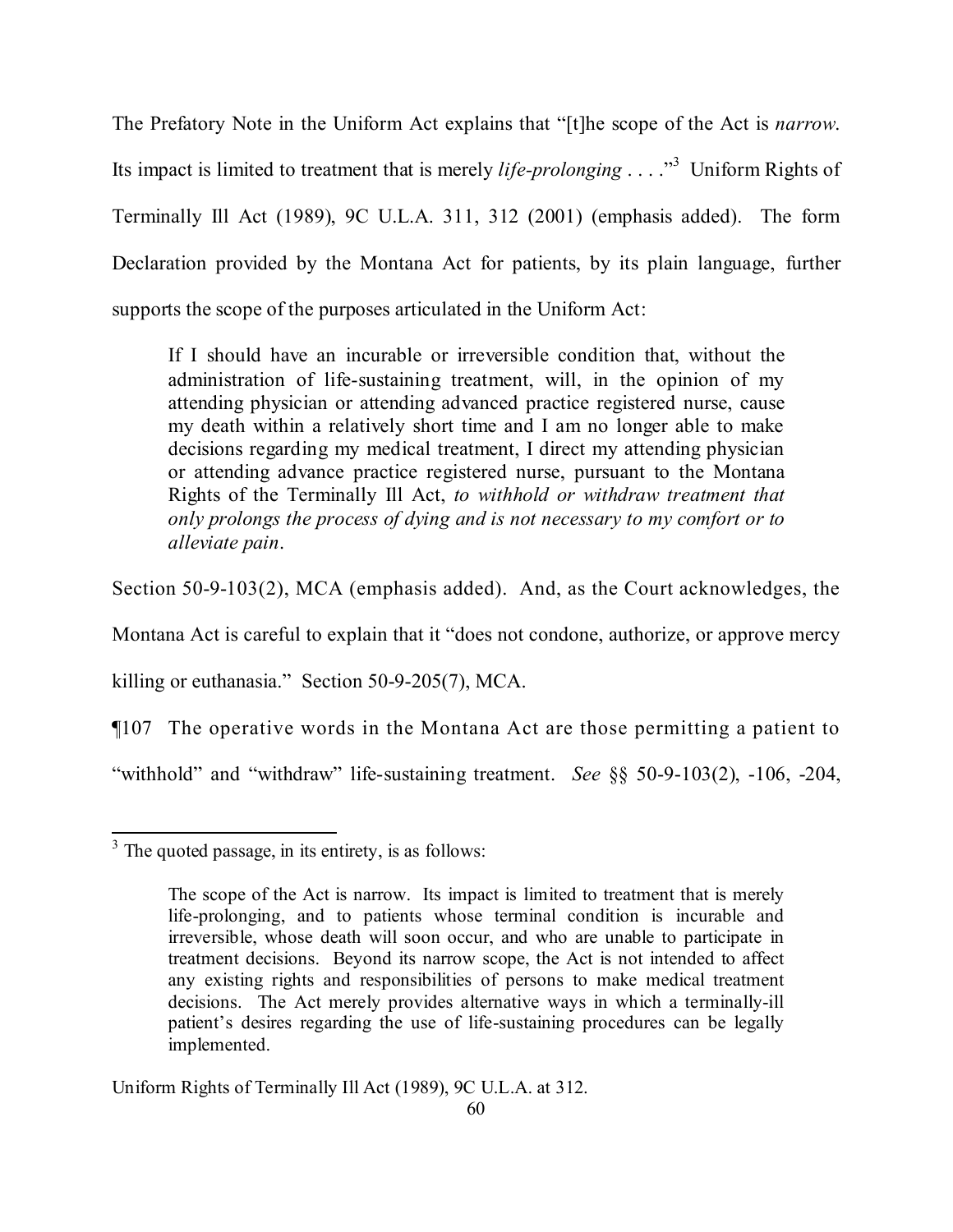-205, MCA. Largely self-evident, to "withhold" means "to desist or refrain from granting, giving, or allowing." *Webster's Third New International Dictionary of the English Language* 2627 (Philip Babcock Gove ed., G. & C. Merriam Co. 1971). Similarly, "withdraw" is defined as "to take back or away (something bestowed or possessed)." *Webster's Third New International Dictionary of the English Language* at 2626. Neither word incorporates the concept of affirmatively issuing a life-ending drug to a patient. Rather, the plain language permits only the taking away of, or refraining from giving, certain medical treatment—that which merely prolongs the dying process. Sections 50-9-102(9), -103(2), -106, -204, -205, MCA.

¶108 Although the Court reasons that because the Montana Act permits the withholding or withdrawal of treatment prolonging the dying process, "it would be incongruous to conclude that a physician's indirect aid in dying is contrary to public policy," the opposite is true: it is incongruous to conclude there is no legal distinction between the withdrawal of life-prolonging medical treatment and the provision of life-ending treatment. This distinction is clearly recognized by the wording of our statutes, discussed above, and by the courts. *See e.g. Vacco v. Quill*, 521 U.S. 793, 800, 808, 117 S. Ct. 2293, 2297-98, 2302 (1997) (distinguishing between physician-assisted suicide and refusal of medical treatment does not violate equal protection); and *compare Glucksberg*, 521 U.S. at 705-06, 117 S. Ct. at 2261 (holding there is no constitutional right to physician-assisted suicide) *with Cruzan v. Mo. Dept. of Health*, 497 U.S. 261, 277-79,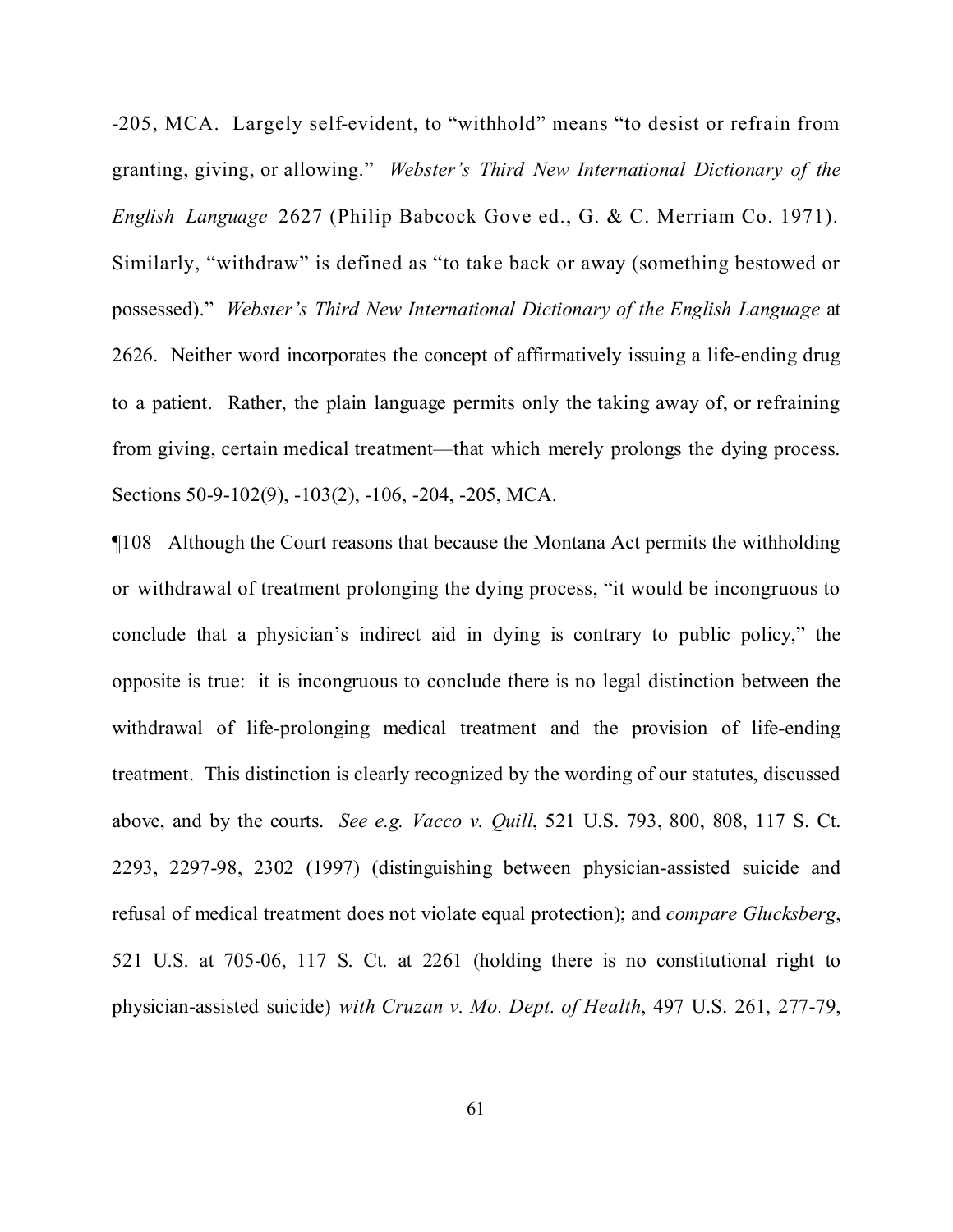110 S. Ct. 2841, 2851-52 (1990) (assuming a constitutional right for competent person to refuse unwanted medical treatment).

¶109 To further illustrate the Legislature's policy preference in respecting a person's right to refuse medical treatment, Montana allows a person to forego cardiopulmonary resuscitation (CPR). Sections 50-10-101 to -107, MCA. To the extent a patient refuses the receipt of CPR, physicians must either refrain from conducting CPR or transfer the patient into the care of a physician who will follow the do not resuscitate protocol. Section 50-10-103(2), MCA. As with the Rights of the Terminally Ill Act, a person may refuse treatment, but the tenor of the statute provides no support for physicians shifting from idle onlookers of natural death to active participants in their patients' suicides.

¶110 Thus, the law accommodating a patient's desire to die of *natural* causes by withholding treatment does not, as the Court posits, support a public policy in favor of the deliberate action by a physician to cause a patient's *pre-natural*, or premature, death.

# *The 1972 Montana Constitution*

¶111 Montana's longstanding public policy against the assistance of suicide was continued by adoption of the 1972 Constitution. It supports neither the Court's public policy determination, nor the District Court's constitutionally based decision.

¶112 No statement concerning a "right to die" is included within the Constitution's Declaration of Rights. This absence is neither accidental nor the product of ignorance. In this regard, it is important to note that "[n]o proposal was adopted or rejected without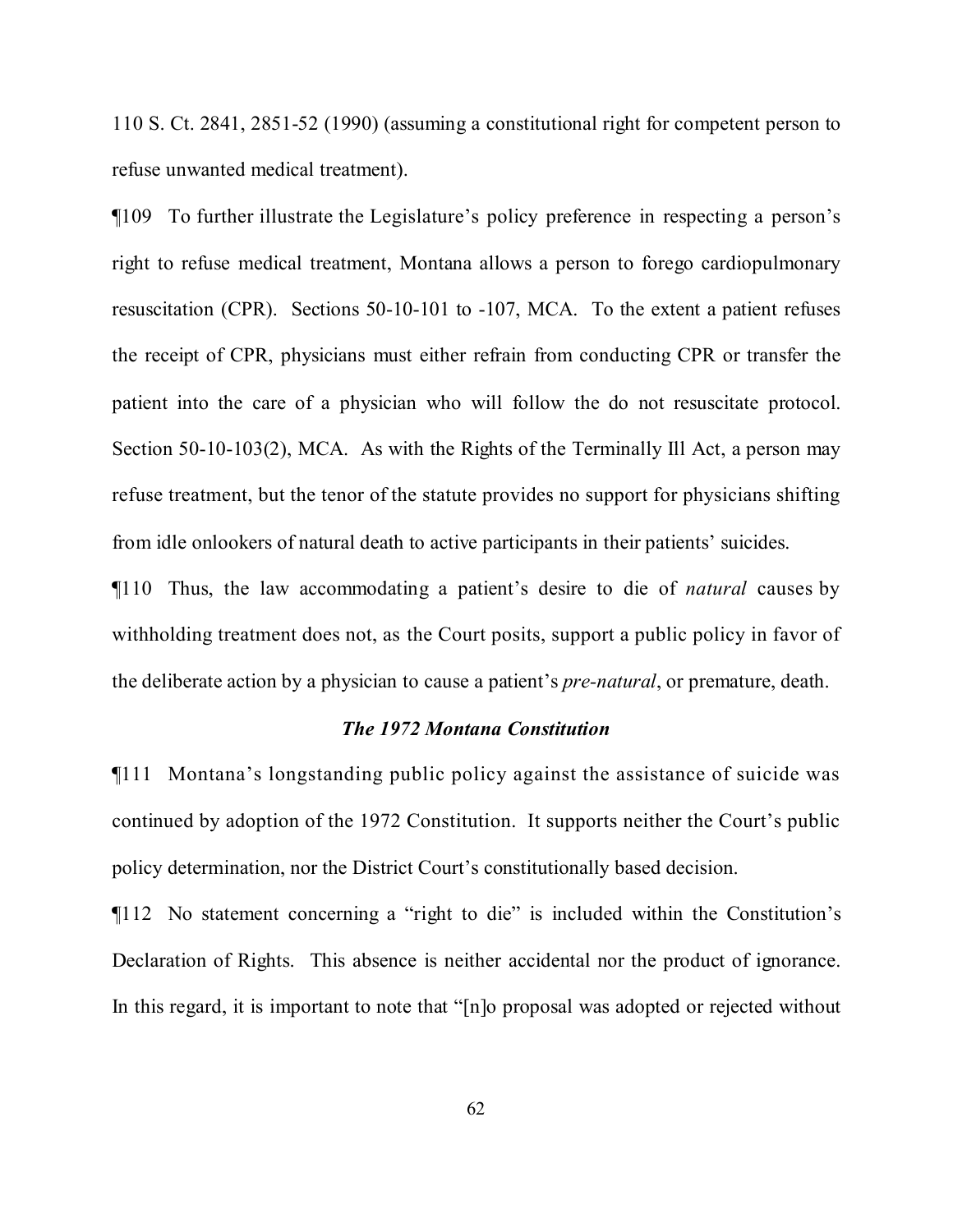considered deliberation." Montana Constitutional Convention, Bill of Rights Committee Proposal, February 22, 1972, p. 618.

¶113 One of the proposals receiving such careful deliberation was Proposal No. 103. Montana Constitutional Convention, Minutes of the Bill of Rights Committee, February 9, 1972, p. 2. Submitted to the Bill of Rights Committee by Delegate Robert L. Kelleher, Proposal No. 103 would have included a right to die within the Constitution's Declaration of Rights. Montana Constitutional Convention, Delegate Proposals, February 2, 1972, p. 223.

¶114 Delegate Kelleher's proposal provided, in pertinent part, "The incurably ill have the right not to be kept alive by extraordinary means." Montana Constitutional Convention, Delegate Proposals, February 2, 1972, p. 223. Delegate Kelleher testified before the Bill of Rights Committee, "that the person with an incurable disease should have the right to choose his own death." Montana Constitutional Convention, Minutes of the Bill of Rights Committee, February 12, 1972, p. 5. Alternatives offered to Kelleher's proposal covered the broad spectrum of "right to die" scenarios. Joe Roberts testified on the same day as Delegate Kelleher, advocating for broader language: "There shall be a right to die. The legislature shall make appropriate provisions therefore." Montana Constitutional Convention, Minutes of the Bill of Rights Committee, February 12, 1972, p. 6; Montana Constitutional Convention, Testimony of Joe Roberts Before the Bill of Rights Committee Concerning the Right to Die, February 12, 1972, p. 4. Mr. Roberts referenced the "very poignant testimony" of witness Joyce Franks and her "personal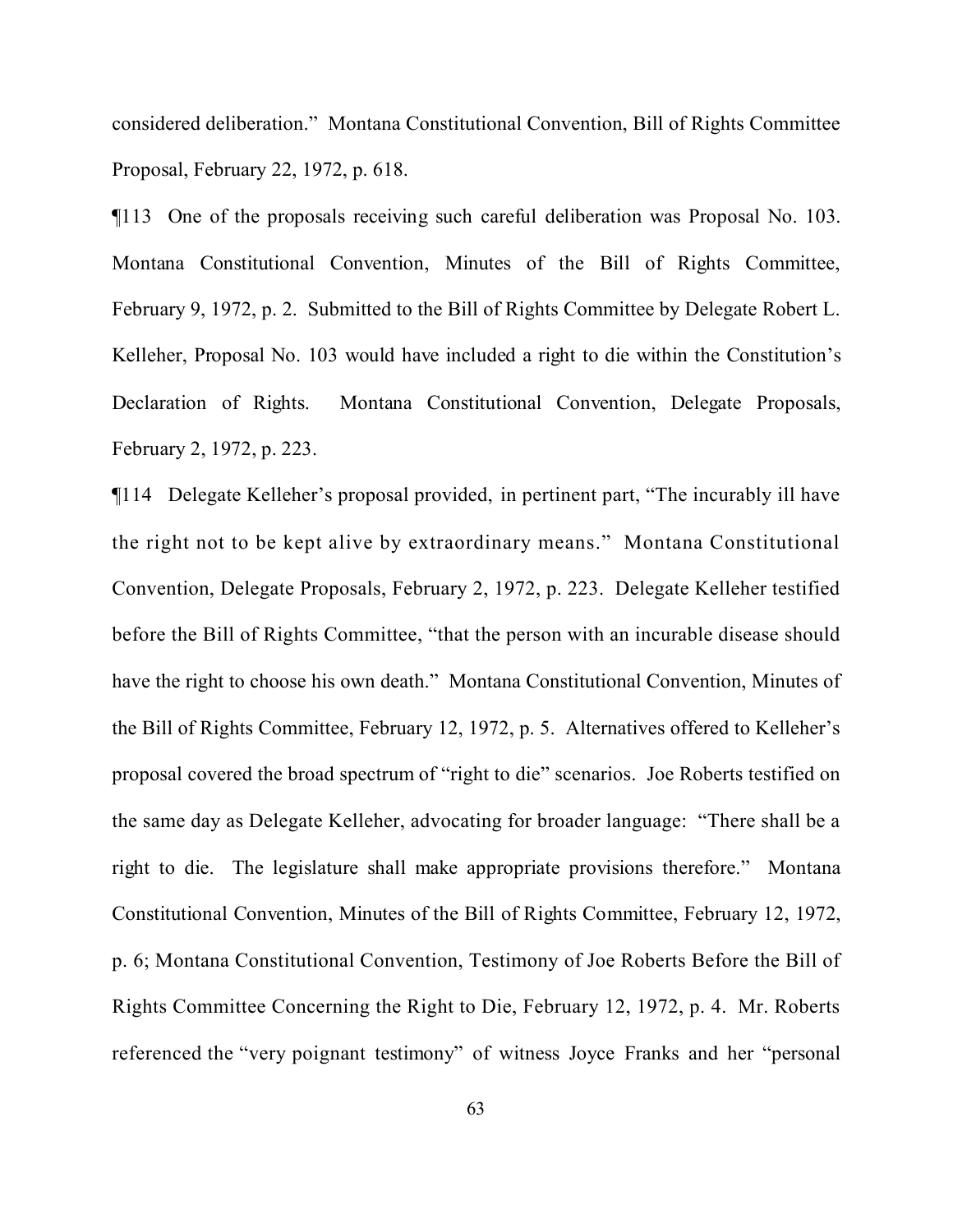encounter with the agonizing death of her father." Montana Constitutional Convention, Testimony of Joe Roberts Before the Bill of Rights Committee Concerning the Right to Die, February 12, 1972, p. 1. Ms. Franks' testimony had described the death of her 86 year-old father and his wish that a doctor "give him something to put him to sleep right then." Montana Constitutional Convention, Testimony of Joyce M. Franks Before the Bill of Rights Committee, February 3, 1972, p. 5A. Ms. Franks stated to the Bill of Rights Committee, "What I am working for is that every person shall have the right to determine, barring accident, the manner of his dying. And then, I am advocating the twin right to make it legal, if he desires this type of death, for a person to receive a quick and easy medicated death somehow." Montana Constitutional Convention, Testimony of Joyce M. Franks Before the Bill of Rights Committee, February 3, 1972, p. 1. Ms. Franks therefore urged adoption of an amendment stating: "Every citizen shall be allowed to choose the manner in which he dies." Montana Constitutional Convention, Testimony of Joyce M. Franks Before the Bill of Rights Committee, February 3, 1972, p. 2; *see also* Charles S. Johnson, *Right to Die Resurfaces in Montana*, Independent Record F1 (Aug. 23, 2009) (describing Constitutional Convention's consideration and rejection of a right to die).

¶115 However, the Bill of Rights Committee rejected Kelleher's proposal in its entirety and also rejected all of the alternatives which had been offered in conjunction with Kelleher's proposal to incorporate a "right to die" of any kind within the new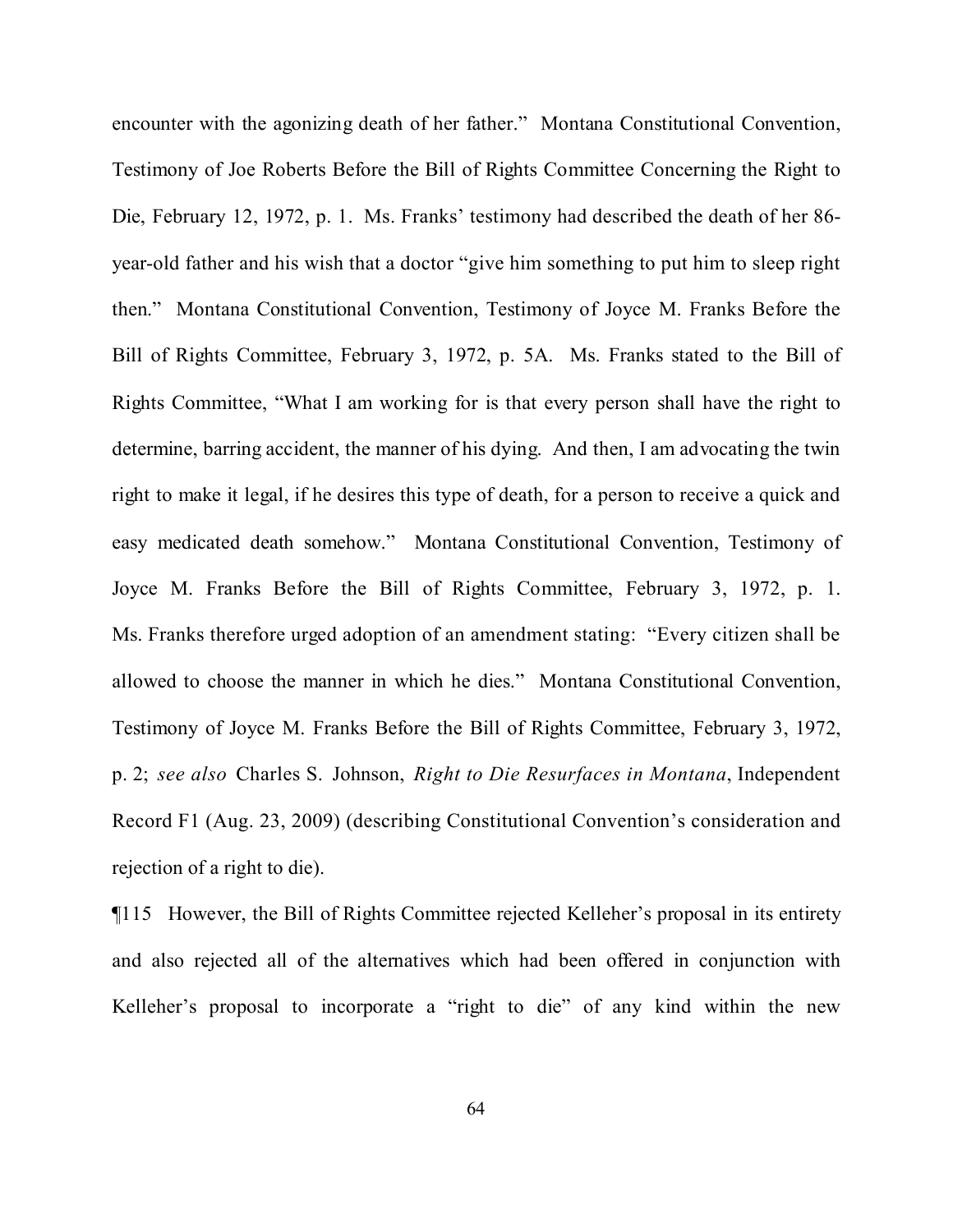Constitution. *See* Montana Constitutional Convention, Minutes of the Bill of Rights Committee, February 9, 1972, p. 2.

¶116 Nor were other provisions of the Constitution, such as the Individual Dignity and the Right of Privacy provisions, drafted to include a right to die. The Constitutional Convention adopted the Individual Dignity Section for the express purpose of providing equal protection and prohibiting discrimination. The Bill of Rights Committee proposed the Individual Dignity Section "with the *intent* of providing a Constitutional impetus for the eradication of public and private discriminations based on race, color, sex, culture, social origin or condition, or political or religious ideas." Montana Constitutional Convention, Bill of Rights Committee Proposal, February 22, 1972, p. 628 (emphasis added). During the floor debate on the provision, Delegate Otto Habedank expressed concern that he would be required "to associate with people that I choose not to associate with." Montana Constitutional Convention, Verbatim Transcript, March 7, 1972, p. 1643. Delegate Wade J. Dahood, Chairman of the Bill of Rights Committee, responded to Delegate Habedank's concern by stating, "There is no intent within this particular section to do anything other than to remove the apparent type of discrimination that all of us object to with respect to employment, to rental practices, to actual association in matters that are public or matters that tend to be somewhat quasi-public." Montana Constitutional Convention, Verbatim Transcript, March 7, 1972, p. 1643. Delegate Dahood's statement was consistent with the expressed intent of the Bill of Rights Committee Proposal, which was, in consideration of the entirety of Article II, Section 4,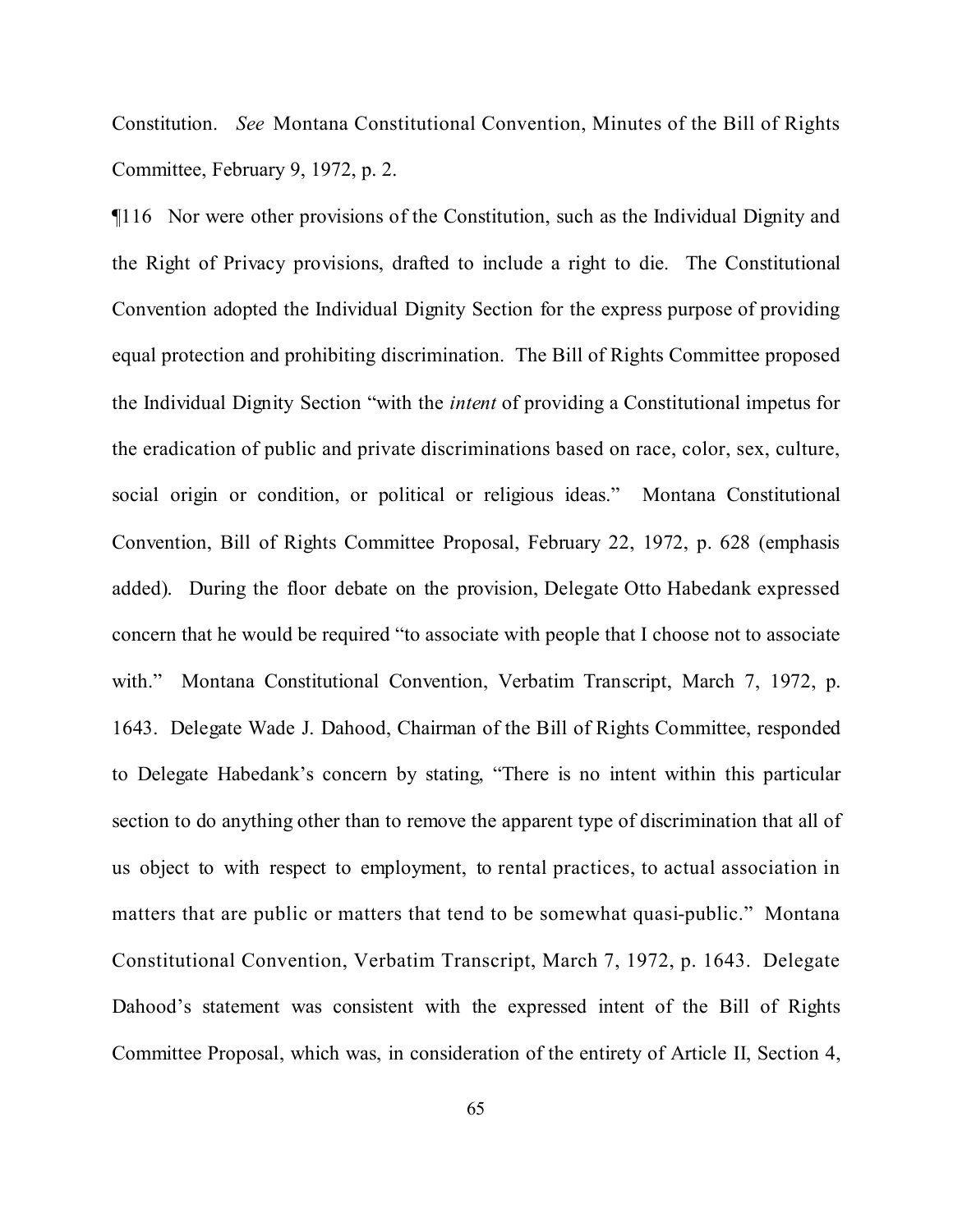to provide "a Constitutional impetus for the eradication of public and private discriminations . . . ." *See* Montana Constitutional Convention, Bill of Rights Committee Proposal, February 22, 1972, p. 628; Montana Constitutional Convention, Verbatim Transcript, March 7, 1972, p. 1643. Nothing within these discussions or explanations suggests even a thought that the dignity clause contained vague, lurking rights that might someday manifest themselves beyond what the delegates or the citizens of Montana who approved the Constitution believed, and overturn long-established law, here, the policy against assisted suicide. The reference to dignity therefore provides an aspirational introduction to the already well-established substantive legal principles providing the operative vehicles to achieve dignity: equal protection and the prohibition upon discrimination.<sup>[4](#page-65-0)</sup> Likewise, the right to privacy did not alter the State's policy against assisted suicide. There is nothing within either the language of the provision or the convention proceedings which would reflect any such intention. *See e.g.* Montana Constitutional Convention, Verbatim Transcript, March 7, 1972, pp. 1680-82; Montana

<span id="page-65-0"></span> $4$  The historical origins of the dignity clause are enlightening. At the Constitutional Convention, delegates reviewed two foreign constitutions, the 1949 West Germany Constitution and the 1951 Puerto Rico Constitution. Montana Constitutional Convention Commission, *Constitutional Convention Studies No. 10: Bill of Rights* 242 (1972); Montana Constitutional Convention, Bill of Rights Committee Proposal, February 22, 1972, p. 628. The West German Constitution, the eldest of the two, provided, "The dignity of man shall be inviolable." Montana Constitutional Convention Commission, *Constitutional Convention Studies No. 10: Bill of Rights* at 242 (citing West German Const. art. I). The Montana Constitution contains the identical provision, adopted word-for-word except for the use of the gender-neutral "human being" instead of "man." The West German Constitution was developed in response to the Nazi regime's unequal treatment, persecution, and ultimate killing of the Jewish people. *See e.g.* Gregory H. Fox & Georg Nolte, *Intolerant Democracies*, 36 Harv. Intl. L.J. 1, 32 (1995); George J. Annas, *The Man on the Moon, Immortality, and other Millennial Myths: The Prospects and Perils of Human Genetic Engineering*, 49 Emory L.J. 753, 758-59 (2000).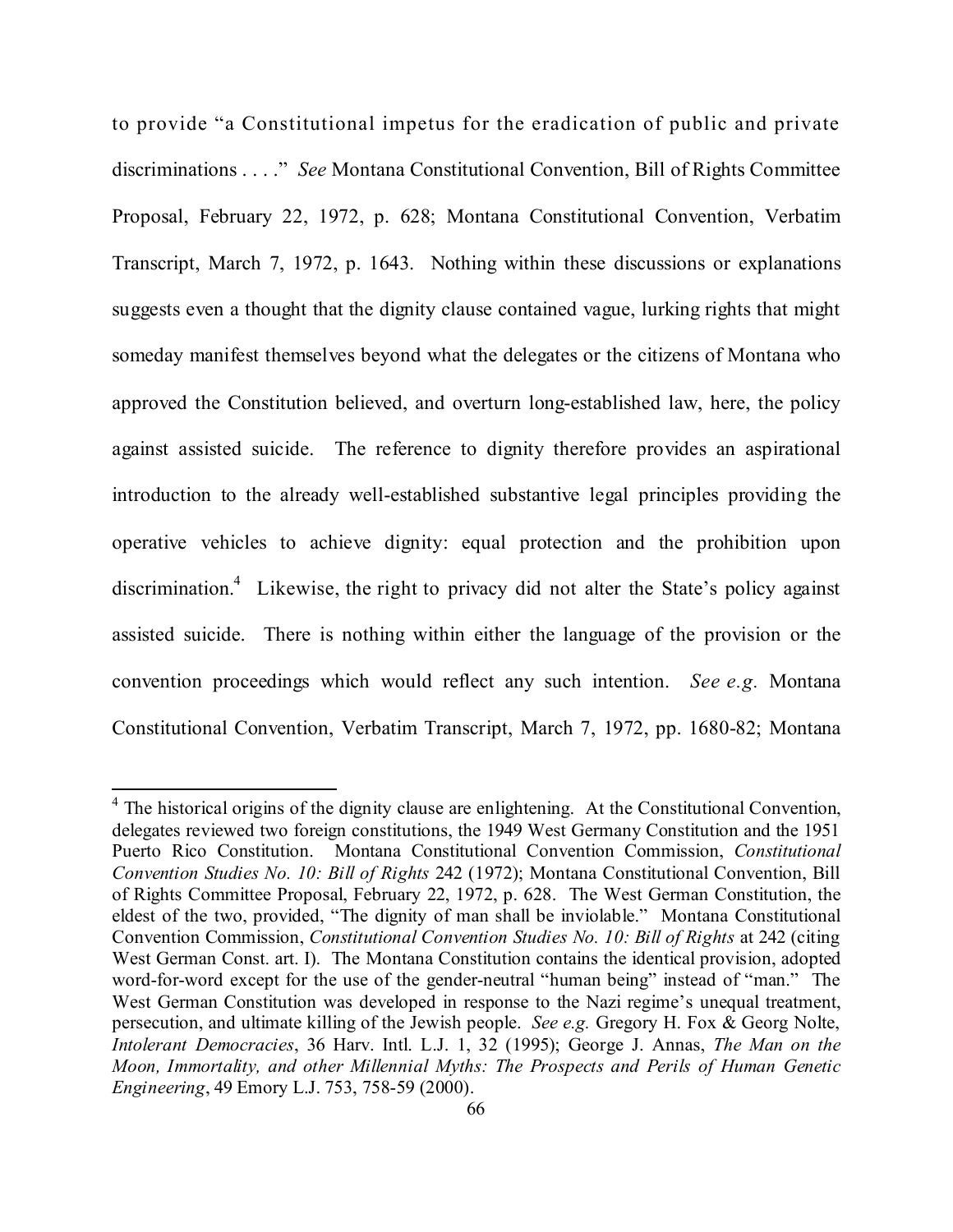Constitutional Convention, Bill of Rights Committee Proposal, February 22, 1972, pp. 632-33. For such reasons, not one court of last resort has interpreted a constitutional right of privacy to include physician-assisted suicide. *Kirscher v. McIver*, 697 So. 2d 97, 100, 104 (Fla. 1997); *Sampson v. Alaska*, 31 P.3d 88, 98 (Alaska 2001); *Glucksberg*, 521 U.S. at 705-06, 117 S. Ct. at 2261. No evidence exists that the delegates intended the right of privacy to change the state's longstanding public policy. Since adoption of the 1972 Constitution, the Legislature has continued to enact legislation prohibiting assisted suicide. Indeed, the Legislature directed the Department of Public Health and Human Services to "implement a suicide prevention program by January 1, 2008," including a plan that must delineate "specific activities to reduce suicide." Sections 53-21-1101(1), -1102(2)(b), MCA. This is further indication of a state public policy against assisted suicide.

¶117 Because we live in a democracy, this policy may someday change. Controlling their own destiny, Montanans may decide to change the State's public policy after what would be, no doubt, a spirited public debate. In fact, efforts in that regard have already started. *See e.g.* Bill Draft LC1818, 61st Leg., Reg. Sess. (Jan. 9, 2008) (The proposed "Montana Death with Dignity Act" had the stated purpose of "allowing a terminally ill patient to request medication to end the patient's life."). This Court should allow the public debate to continue, and allow the citizens of this State to control their own destiny on the issue.